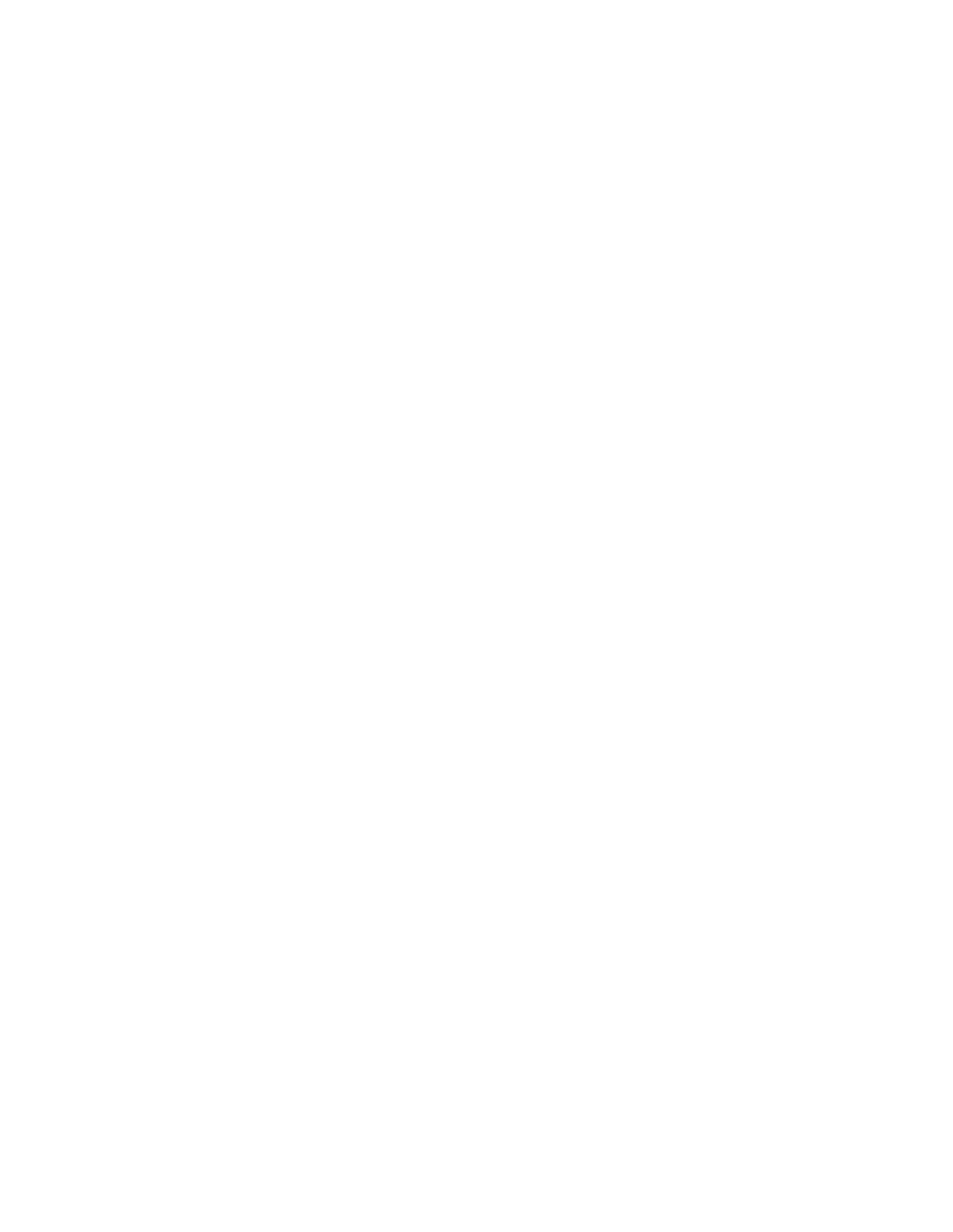|                                                                                                                                                                             | Page |
|-----------------------------------------------------------------------------------------------------------------------------------------------------------------------------|------|
| <b>Report of Independent Auditors</b>                                                                                                                                       | 1    |
| <b>Management's Discussion and Analysis</b>                                                                                                                                 | 3    |
| <b>Basic Financial Statements</b>                                                                                                                                           |      |
| Government-wide Financial Statements:                                                                                                                                       |      |
| <b>Statement of Net Position</b>                                                                                                                                            | 15   |
| <b>Statement of Activities</b>                                                                                                                                              | 17   |
| <b>Fund Financial Statements:</b>                                                                                                                                           |      |
| <b>Balance Sheet - Governmental Funds</b>                                                                                                                                   | 18   |
| Reconciliation of the Governmental Funds Balance Sheet to the Statement of Net Position<br>Statement of Revenues, Expenditures, and Changes in Fund Balances - Governmental | 19   |
| Funds                                                                                                                                                                       | 20   |
|                                                                                                                                                                             |      |
| Reconciliation of the Statement of Revenues, Expenditures, and Changes in Fund<br>Balances of Governmental Funds to the Statement of Activities                             | 21   |
|                                                                                                                                                                             | 22   |
| Statement of Net Position - Proprietary Fund                                                                                                                                |      |
| Statement of Revenues, Expenses and Changes in Fund Net Position - Proprietary Fund                                                                                         | 23   |
| Statement of Cash Flows - Proprietary Fund                                                                                                                                  | 24   |
| Notes to the Basic Financial Statements                                                                                                                                     | 25   |
| <b>Required Supplementary Information</b>                                                                                                                                   |      |
| General Fund - Schedule of Revenues, Expenditures, and Changes in Fund Balance -                                                                                            |      |
| <b>Budget and Actual</b>                                                                                                                                                    | 59   |
| Notes To Required Supplementary Budget Information                                                                                                                          | 60   |
| Schedule of Changes in Net Position Liability and Related Ratios - TMRS                                                                                                     | 61   |
| Schedule of Contributions - TMRS                                                                                                                                            | 62   |
| Required Pension System Supplementary Information                                                                                                                           | 63   |
| Schedule of Changes in Total OPEB Liability and Related Ratios - TMRS Death Benefit                                                                                         | 64   |
| <b>Other Supplementary Information</b>                                                                                                                                      |      |
| Combining and Individual Fund Statements and Schedules                                                                                                                      |      |
| Non-major Governmental Funds:                                                                                                                                               |      |
| Combining Balance Sheet                                                                                                                                                     | 66   |
|                                                                                                                                                                             | 68   |
| Combining Statement of Revenues, Expenditures and Changes in Fund Balances<br>Debt Service Fund:                                                                            |      |
| Schedule of Revenues, Expenditures, and Changes in Fund Balance -                                                                                                           |      |
| <b>Budget and Actual</b>                                                                                                                                                    | 70   |
|                                                                                                                                                                             |      |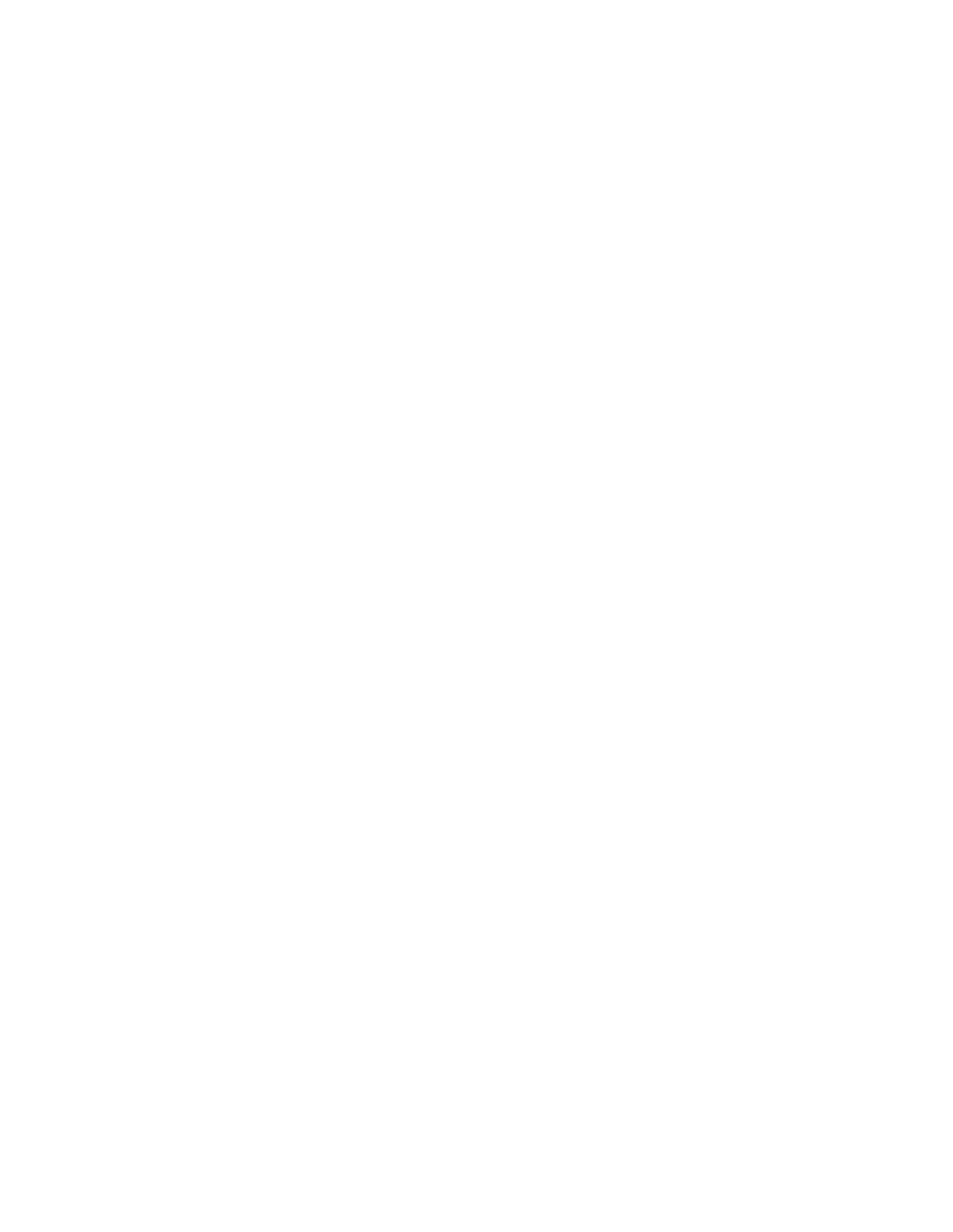

Houston Office 3737 Buffalo Speedway Suite 1600 Houston, Texas 77098 713.621.1515 Main

whitleypenn.com

# **REPORT OF INDEPENDENT AUDITORS**

To the Honorable Mayor and Members of the City Council City of Freeport, Texas

#### **Report on Financial Statements**

We have audited the accompanying financial statements of the governmental activities, the business-type activities, each major fund, and the aggregate remaining fund information of City of Freeport, Texas (the "City") as of and for the year ended September 30, 2018, and the related notes to the financial statements, which collectively comprise the City's basic financial statements as listed in the table of contents.

#### **Management's Responsibility for the Financial Statements**

Management is responsible for the preparation and fair presentation of these financial statements in accordance with accounting principles generally accepted in the United States of America; this includes the design, implementation, and maintenance of internal control relevant to the preparation and fair presentation of financial statements that are free from material misstatement, whether due to fraud or error.

#### **Auditor's Responsibility**

Our responsibility is to express opinions on these financial statements based on our audit. We conducted our audit in accordance with auditing standards generally accepted in the United States of America. Those standards require that we plan and perform the audit to obtain reasonable assurance about whether the financial statements are free from material misstatement.

An audit involves performing procedures to obtain audit evidence about the amounts and disclosures in the financial statements. The procedures selected depend on the auditor's judgment, including the assessment of the risks of material misstatement of the financial statements, whether due to fraud or error. In making those risk assessments, the auditor considers internal control relevant to the entity's preparation and fair presentation of the financial statements in order to design audit procedures that are appropriate in the circumstances, but not for the purpose of expressing an opinion on the effectiveness of the entity's internal control. Accordingly, we express no such opinion. An audit also includes evaluating the appropriateness of accounting policies used and the reasonableness of significant accounting estimates made by management, as well as evaluating the overall presentation of the financial statements.

We believe that the audit evidence we have obtained is sufficient and appropriate to provide a basis for our audit opinions.

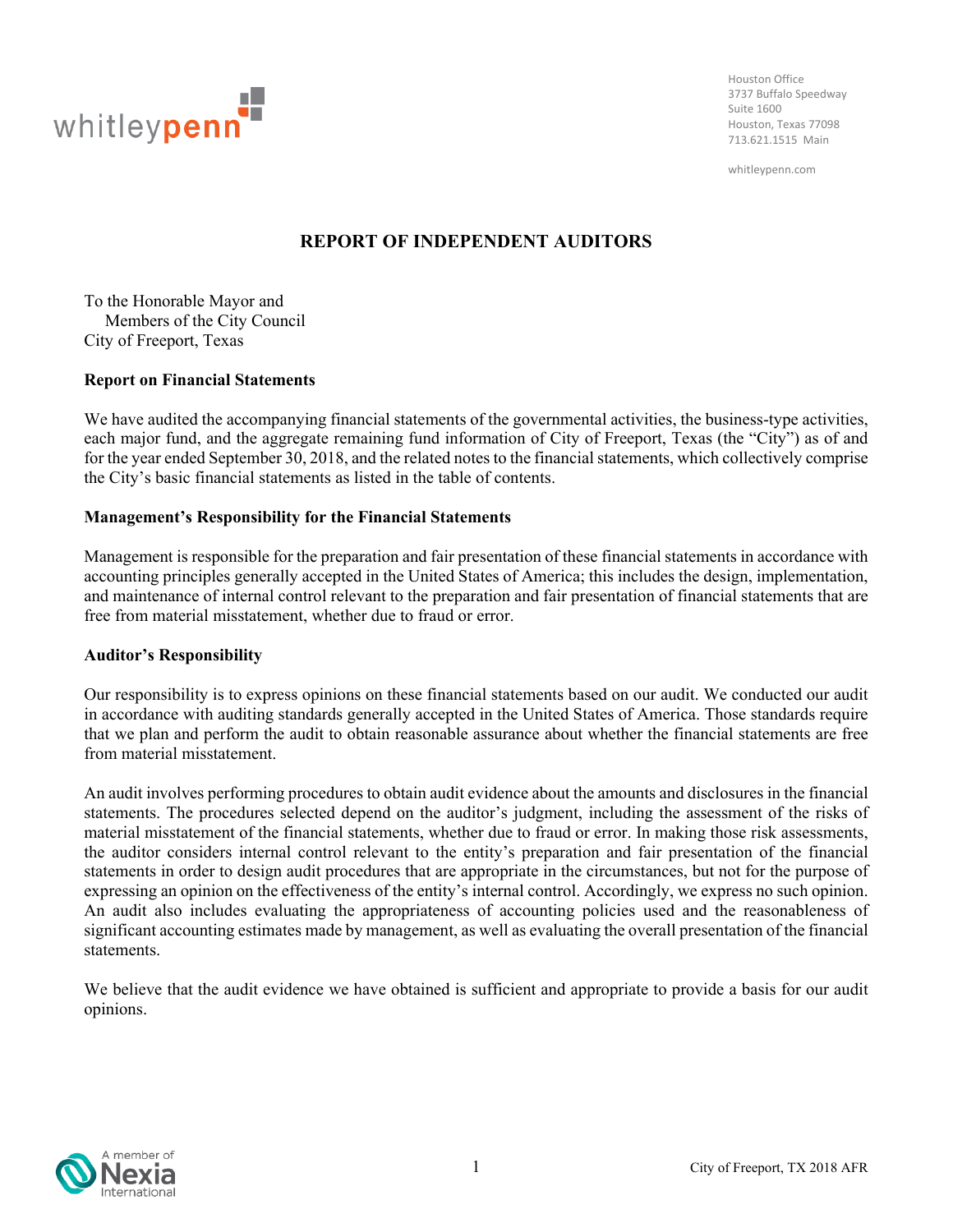To the Honorable Mayor and Members of the City Council City of Freeport, Texas

#### **Opinions**

In our opinion, based on our audit the financial statements referred to above present fairly, in all material respects, the respective financial position of the governmental activities, the business-type activities, each major fund, and the aggregate remaining fund information of the City, as of September 30, 2018, and the respective changes in financial position and, where applicable, cash flows thereof for the year then ended in accordance with accounting principles generally accepted in the United States of America.

#### **Other Matters**

#### *Required Supplementary Information*

Accounting principles generally accepted in the United States of America require that the management's discussion and analysis on pages 3 through 11 and budgetary comparison information, pension system and other postemployment benefit supplementary information on pages 59 through 64 be presented to supplement the basic financial statements. Such information, although not a part of the basic financial statements, is required by the Governmental Accounting Standards Board, who considers it to be an essential part of financial reporting for placing the basic financial statements in an appropriate operational, economic, or historical context. We have applied certain limited procedures to the required supplementary information in accordance with auditing standards generally accepted in the United States of America, which consisted of inquiries of management about the methods of preparing the information and comparing the information for consistency with management's responses to our inquiries, the basic financial statements, and other knowledge we obtained during our audit of the basic financial statements. We do not express an opinion or provide any assurance on the information because the limited procedures do not provide us with sufficient evidence to express an opinion or provide any assurance.

#### *Other Information*

Our audit was conducted for the purpose of forming opinions on the financial statements that collectively comprise the City's basic financial statements. The combining fund statements and debt service budgetary comparison schedule are presented for purposes of additional analysis and are not a required part of the basic financial statements.

The combining fund statements and debt service budgetary comparison schedule are the responsibility of management and were derived from and relate directly to the underlying accounting and other records used to prepare the basic financial statements. Such information has been subjected to the auditing procedures applied in the audit of the basic financial statements and certain additional procedures, including comparing and reconciling such information directly to the underlying accounting and other records used to prepare the basic financial statements or to the basic financial statements themselves, and other additional procedures in accordance with auditing standards generally accepted in the United States of America. In our opinion, the combining fund statements and debt service budgetary comparison schedule are fairly stated, in all material respects, in relation to the basic financial statements as a whole and debt service budgetary comparison schedule.

Whitley FENN LLP

June 28, 2019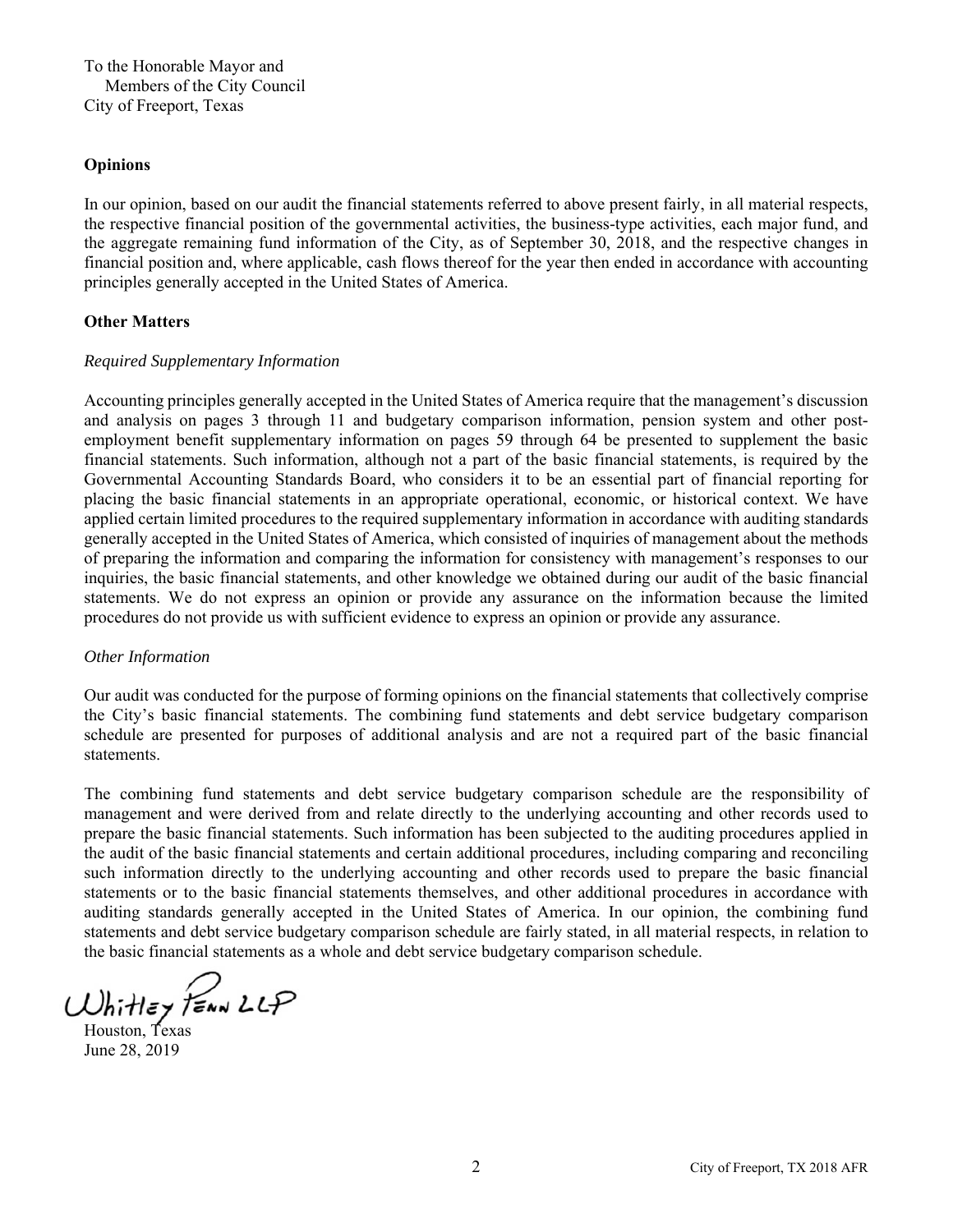As management of the City of Freeport (the "City"), we offer readers of the City's financial statements this narrative overview and analysis of the financial activities of the City for the fiscal year ended September 30, 2018.

#### **Financial Highlights**

- The City's assets and deferred outflows of resources exceeded its liabilities and deferred inflows of resources at the close of the most recent fiscal year by \$29.4 million *(net position).* Of this amount, \$6.4 million *(unrestricted net position)* may be used to meet the government's ongoing obligations to citizens and creditors.
- The government's total net position increased by \$5.7 million.
- As of the close of the current fiscal year, the City's governmental funds reported combined ending fund balances of \$10.5 million, an increase of \$4.1 million over the prior year. Approximately 97% of this total amount, \$10.1 million, is *available for spending* at the government's discretion *(unassigned fund balance).*
- At the end of the current fiscal year, unassigned fund balance for the general fund was 65% of total general fund expenditures.
- The City's long-term debt decreased by \$1.4 million over the prior year primarily due to scheduled principal payments made during the year.

#### **Overview of the Financial Statements**

This discussion and analysis is intended to serve as an introduction to the City's basic financial statements. The City's basic financial statements comprise three components: (1) government-wide financial statements, (2) fund financial statements and (3) notes to the financial statements. This report also contains other supplementary information in addition to the basic financial statements themselves.

#### **Government-wide Financial Statements**

The government-wide financial statements are designed to provide readers with a broad overview of the City's finances, in a manner similar to a private-sector business.

The statement of net position presents information on all of the City's assets, deferred outflows of resources, liabilities and deferred inflows of resources with the difference between the four reported as net position. Over time, increases or decreases in net position may serve as a useful indicator of whether the financial position of the City is improving or deteriorating.

The statement of activities presents information showing how the government's net position changed during the most recent fiscal year. All changes in net position are reported as soon as the underlying event giving rise to the change occurs, regardless of the timing of related cash flows. Thus, revenues and expenses are reported in this statement for some items that will only result in cash flows in future fiscal periods (e.g. uncollected taxes and earned but unused vacation leave).

Both of the government-wide financial statements distinguish functions of the City that are principally supported by taxes and intergovernmental revenues (governmental activities) from functions that are intended to recover all or a significant portion of their costs through user fees and charges (business-type activities). The governmental activities of the City include general government and administration, economic development, public safety, streets and drainage, sanitation, service center, and culture and recreation. The business- type activities of the City include the operations of the water and sewer system. The government-wide financial statements can be found on pages 15 through 17 of this report.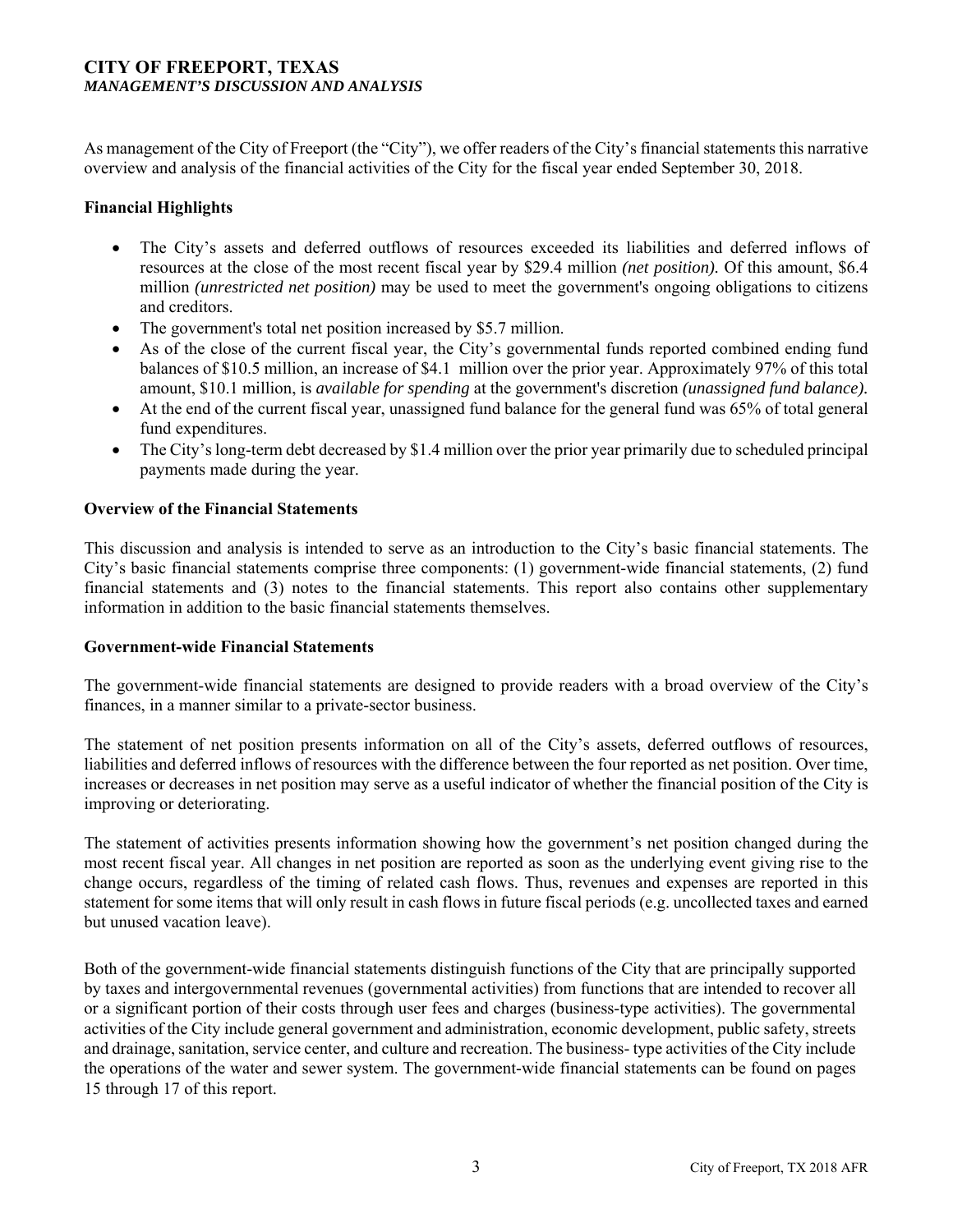#### **Fund Financial Statements**

A fund is a grouping of related accounts that is used to maintain control over resources that have been segregated for specific activities or objectives. The City, like other state and local governments, uses fund accounting to ensure and demonstrate compliance with finance-related legal requirements. All of the funds of the City can be divided into two categories: governmental funds and a proprietary fund.

#### **Governmental Funds**

Governmental funds are used to account for essentially the same functions reported as governmental activities in the government-wide financial statements. However, unlike the government-wide financial statements, governmental fund financial statements focus on near-term inflows and outflows of spendable resources, as well as on balances of spendable resources available at the end of the fiscal year. Such information may be useful in evaluating a government's near-term financing requirements.

Because the focus of governmental funds is narrower than that of the government-wide financial statements, it is useful to compare the information presented for governmental funds with similar information presented for governmental activities in the government-wide financial statements. By doing so, readers may better understand the long-term impact of the government's near-term financing decisions. Both the governmental fund balance sheet and the governmental fund statement of revenues, expenditures and changes in fund balances provide a reconciliation to facilitate this comparison between governmental funds and governmental activities.

The City maintains six individual governmental funds. Information is presented separately in the governmental fund balance sheet and in the governmental fund statement of revenues, expenditures and changes in fund balances for the General Fund which is considered to be a major fund. Data from the other five governmental funds are combined into a single, aggregated presentation.

The City adopts an annual appropriated budget for its general fund and debt service fund. Budgetary comparison schedules have been provided for the general fund and debt service fund to demonstrate compliance with their budgets.

The basic governmental fund financial statements can be found on pages 18 through 21 of this report.

#### **Proprietary Fund**

The City maintains one type of proprietary fund. Proprietary funds are used to report the same functions presented as business-type activities in the government-wide financial statements. The City uses an enterprise fund to account for its water and sewer utility.

Proprietary fund financial statements provide the same type of information as the government-wide financial statements, only in more detail. The proprietary fund financial statements provide separate information for the water and sewer operating fund that is considered to be a major fund of the City.

The basic proprietary fund financial statements can be found on pages 22 through 24 of this report.

#### **Notes to the Basic Financial Statements**

The notes provide additional information that is essential to a full understanding of the data provided in the government-wide and fund financial statements. The notes to the financial statements can be found on pages 25 through 55 of this report.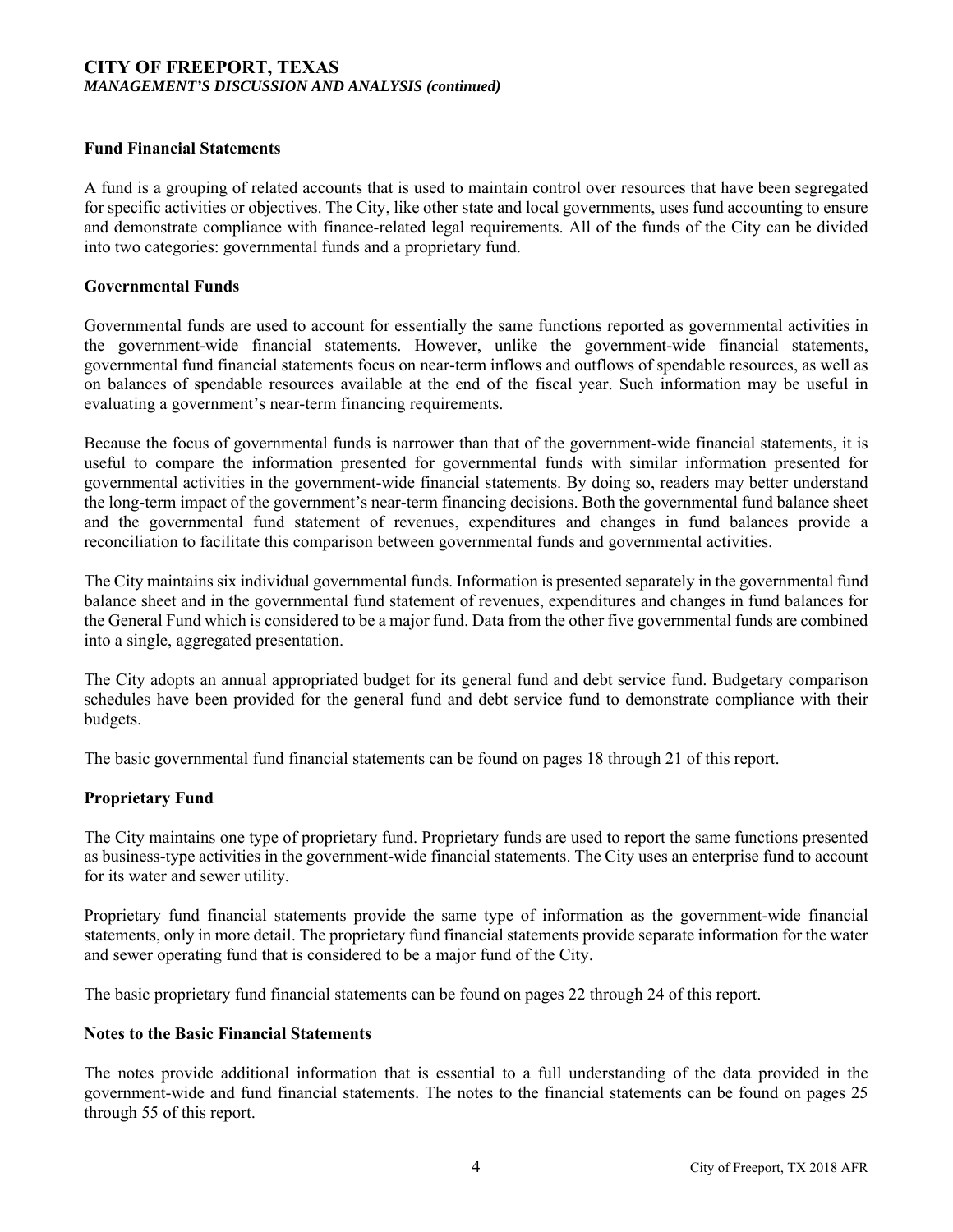#### **Other information**

In addition to the basic financial statements and accompanying notes, this report also presents certain required supplementary information concerning the City's progress in funding its obligation to provide pension and other post-employment benefits to its employees and general fund budgetary comparisons. Required supplementary information can be found on pages 59 through 64 of this report

The combining statements referred to earlier in connection with non-major governmental funds are presented immediately following the required supplementary information on pensions. Combining and individual fund statements and schedules can be found beginning on page 66 of the City's financial statements.

#### **Government-wide Financial Analysis**

As noted earlier, net position may serve over time as a useful indicator of a government's financial position. The assets and deferred outflows of resources of the City exceeded its liabilities and deferred inflows at the close of the most recent fiscal year by \$29.4 million (net position). At the end of the current fiscal year, the City was able to report positive balances in all three categories of net position, both for the government as a whole, as well as for its separate governmental and business-type activities.

By far, the largest portion of the City's net position (77.2%) reflects its investment in capital assets (e.g., land, buildings, infrastructure, machinery and equipment), less any related debt used to acquire those assets that is still outstanding. Although the City's investment in its capital assets is reported net of related debt, it should be noted that the resources needed to repay this debt must be provided from other sources, since the capital assets themselves cannot be used to liquidate these liabilities.

An additional portion of the City's net position (0.9%) represents resources that are subject to external restrictions on how they may be used. The remaining balance of unrestricted net position, 21.9% or \$6.4 million, may be used to meet the government's ongoing obligations to citizens and creditors.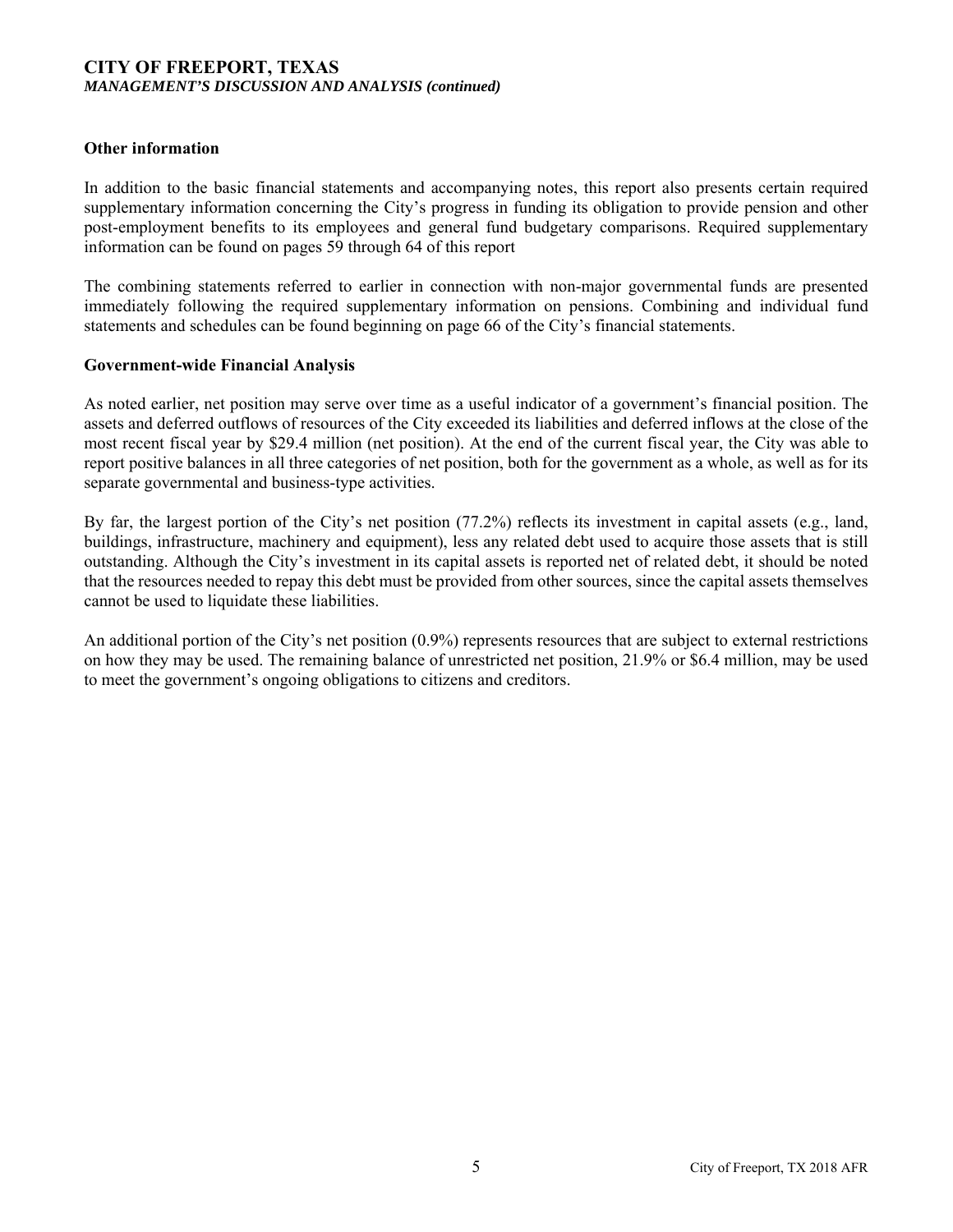*MANAGEMENT'S DISCUSSION AND ANALYSIS (continued)* 

#### **Government-wide Financial Analysis (continued)**

The following table summarizes the financial position of the City as of September 30, 2018 and 2017.

#### **CONDENSED SCHEDULE OF NET POSITION**

*September 30, 2018 and 2017*

*Amounts in (000's)*

|                                       | <b>Governmental Activities</b> |    |          | <b>Business-type Activities</b> |       |    | <b>Total</b> |    |        |    |          |
|---------------------------------------|--------------------------------|----|----------|---------------------------------|-------|----|--------------|----|--------|----|----------|
|                                       | 2018                           |    | $2017 *$ |                                 | 2018  |    | $2017 *$     |    | 2018   |    | $2017 *$ |
| Current and other assets              | 12,349                         | \$ | 8,380    | \$                              | 1,095 | \$ | 1,695        | \$ | 13,444 | \$ | 10,075   |
| Capital assets                        | 17,316                         |    | 17,971   |                                 | 8,265 |    | 8,170        |    | 25,581 |    | 26,141   |
| <b>Total Assets</b>                   | 29,665                         |    | 26,351   |                                 | 9,360 |    | 9,865        |    | 39,025 |    | 36,216   |
| <b>Deferred Outflows of Resources</b> | 1,026                          |    | 1,631    |                                 | 13    |    | 25           |    | 1,039  |    | 1,656    |
| Other liabilities                     | 919                            |    | 1,225    |                                 | 884   |    | 1,527        |    | 1,803  |    | 2,752    |
| Long-term liabilities                 | 8,181                          |    | 11,222   |                                 | 68    |    | 103          |    | 8,249  |    | 11,325   |
| <b>Total Liabilities</b>              | 9,100                          |    | 12,447   |                                 | 952   |    | 1,630        |    | 10,052 |    | 14,077   |
| <b>Deferred Inflows of Resources</b>  | 585                            |    | 36       |                                 | 7     |    |              |    | 592    |    | 37       |
| Net position:                         |                                |    |          |                                 |       |    |              |    |        |    |          |
| Net investment in capital assets      | 14,447                         |    | 13,675   |                                 | 8,265 |    | 8,170        |    | 22,712 |    | 21,845   |
| Restricted                            | 265                            |    | 372      |                                 |       |    |              |    | 265    |    | 372      |
| Unrestricted                          | 6,294                          |    | 1,452    |                                 | 149   |    | 89           |    | 6,443  |    | 1,541    |
| <b>Total Net Position</b>             | \$<br>21,006                   | S  | 15,499   | \$                              | 8,414 | \$ | 8,259        | \$ | 29,420 | \$ | 23,758   |

The City's net position increased by 35.5% or \$5.5 million during the current fiscal year due to a one-time lease payment described on the next page.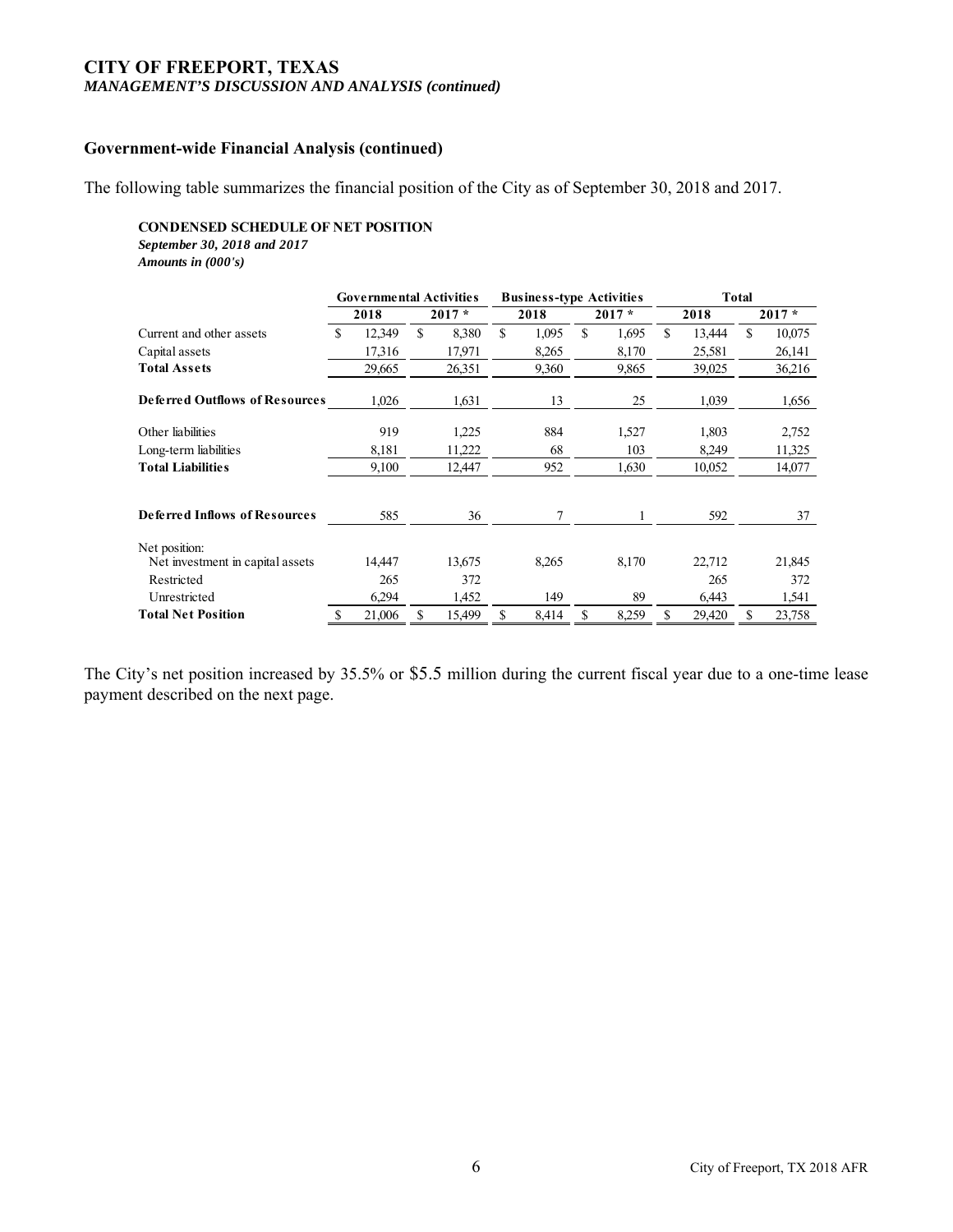*MANAGEMENT'S DISCUSSION AND ANALYSIS (continued)* 

#### **Government-wide Financial Analysis (continued)**

The following table summarizes the changes in net position for the City for the year ended September 30, 2018.

#### **CONDENSED SCHEDULE OF CHANGES IN NET POSITION**

*For the Year Ended September 30, 2018 and 2017*

*Amounts in (000's)*

|                                 | <b>Governmental Activities</b> |              |          |             | <b>Business-type Activities</b> |                |    |        | <b>Total</b> |          |
|---------------------------------|--------------------------------|--------------|----------|-------------|---------------------------------|----------------|----|--------|--------------|----------|
|                                 | 2018                           |              | $2017 *$ | 2018        |                                 | $2017 *$       |    | 2018   |              | $2017 *$ |
| Revenues                        |                                |              |          |             |                                 |                |    |        |              |          |
| Program revenue:                |                                |              |          |             |                                 |                |    |        |              |          |
| Charges for services            | \$<br>3,125                    | $\mathbb{S}$ | 2,847    | \$<br>4,836 | \$                              | 5,152          | \$ | 7,961  | \$           | 7,999    |
| Operating grants                |                                |              |          |             |                                 |                |    |        |              |          |
| and contributions               | 136                            |              | 15       | 104         |                                 | 229            |    | 240    |              | 244      |
| Capital grants                  |                                |              |          |             |                                 |                |    |        |              |          |
| and contributions               |                                |              |          |             |                                 |                |    |        |              |          |
| General revenues:               |                                |              |          |             |                                 |                |    |        |              |          |
| Property taxes                  | 2,676                          |              | 2,553    |             |                                 |                |    | 2,676  |              | 2,553    |
| Industrial payments             | 5,971                          |              | 5,702    |             |                                 |                |    | 5,971  |              | 5,702    |
| Sales and use taxes             | 3,275                          |              | 3,308    |             |                                 |                |    | 3,275  |              | 3,308    |
| Franchise taxes                 | 611                            |              | 605      |             |                                 |                |    | 611    |              | 605      |
| Unrestricted investment         |                                |              |          |             |                                 |                |    |        |              |          |
| earnings                        | 177                            |              | 61       | 6           |                                 | $\overline{4}$ |    | 183    |              | 65       |
| Miscellaneous                   | 6,062                          |              | 606      |             |                                 |                |    | 6,062  |              | 606      |
| <b>Total Revenues</b>           | 22,033                         |              | 15,697   | 4,946       |                                 | 5,385          |    |        |              | 21,082   |
| Expenses:                       |                                |              |          |             |                                 |                |    |        |              |          |
| General government              | 2,164                          |              | 2,301    |             |                                 |                |    | 2,164  |              | 2,301    |
| Public safety                   | 7,006                          |              | 7,342    |             |                                 |                |    | 7,006  |              | 7,342    |
| Streets and drainage            | 1,865                          |              | 2,046    |             |                                 |                |    | 1,865  |              | 2,046    |
| Sanitation                      | 962                            |              | 976      |             |                                 |                |    | 962    |              | 976      |
| Culture and recreation          | 3,407                          |              | 3,833    |             |                                 |                |    | 3,407  |              | 3,833    |
| Service center                  | 168                            |              | 270      |             |                                 |                |    | 168    |              | 270      |
| Economic development            | 296                            |              | 332      |             |                                 |                |    | 296    |              | 332      |
| Interest on long-term debt      | 155                            |              | 188      |             |                                 |                |    | 155    |              | 188      |
| Water and sewer                 |                                |              |          | 5,294       |                                 | 5,527          |    | 5,294  |              | 5,527    |
| <b>Total Expenses</b>           | 16,023                         |              | 17,288   | 5,294       |                                 | 5,527          |    | 21,317 |              | 22,815   |
| Increase in net position before |                                |              |          |             |                                 |                |    |        |              |          |
| transfers                       | 6,010                          |              | (1,591)  | (348)       |                                 | (142)          |    | 5,662  |              | (1,733)  |
| Transfers                       | (503)                          |              | (539)    | 503         |                                 | 539            |    |        |              |          |
| Change in net position          | 5,507                          |              | (2,130)  | 155         |                                 | 397            |    | 5,662  |              | (1,733)  |
| Net position - beginning, as    |                                |              |          |             |                                 |                |    |        |              |          |
| originally presented            | 15,499                         |              | 17,900   | 8,259       |                                 | 7,866          |    | 23,758 |              | 25,766   |
| Prior period adjustment*        |                                |              | (271)    |             |                                 | (4)            |    |        |              | (275)    |
| Net position - ending           | \$<br>21,006                   | \$           | 15,499   | \$<br>8,414 | \$                              | 8,259          | \$ | 29,420 | \$           | 23,758   |

\* Implementation of GASB 75 was effective at the beginning of the 2018 fiscal year. Changes for revenues and expenses prior to the implementation have not been calculated and are not available for comparison. Beginning October 1, 2017, the golf course and ambulance operations, previously reported as business type activities have been recast as governmental activities to better represent the nature of these operations.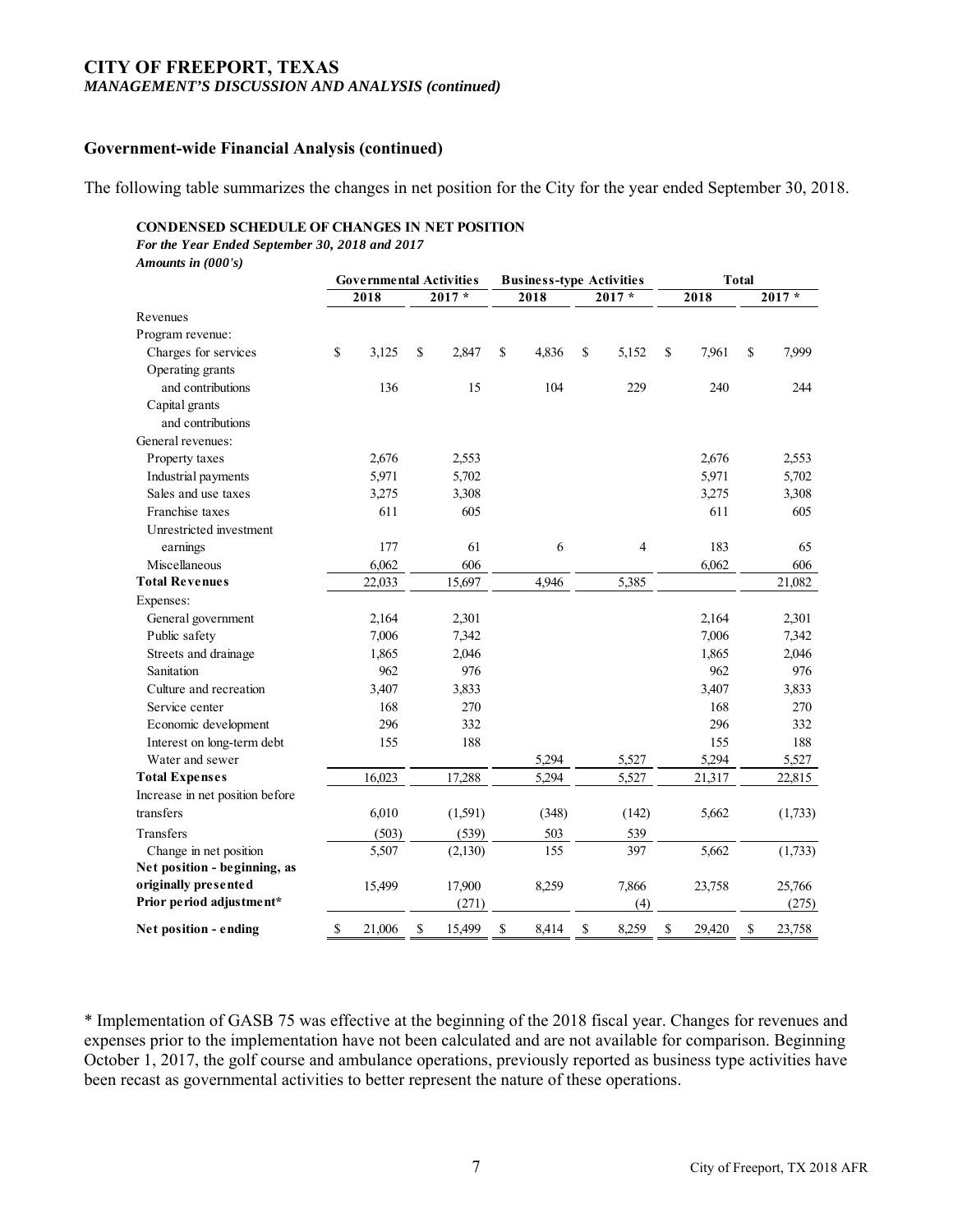### **Governmental Activities**

Governmental activities increased the City's net position by approximately \$5.5 million or \$155 of beginning net position. The key elements of this increase are as follows:

The City received \$5.5 million of lease revenue reported as miscellaneous income related to Dow Subsurface lease agreement. The \$5.5 million consisted of a one-time infusion of \$5 million along with the first years agreed upon payment amount of \$0.5 million.

#### **Governmental Activities (continued)**

A comparison of program expenses to program revenues follows:



Revenue sources for governmental activities were distributed as follows:

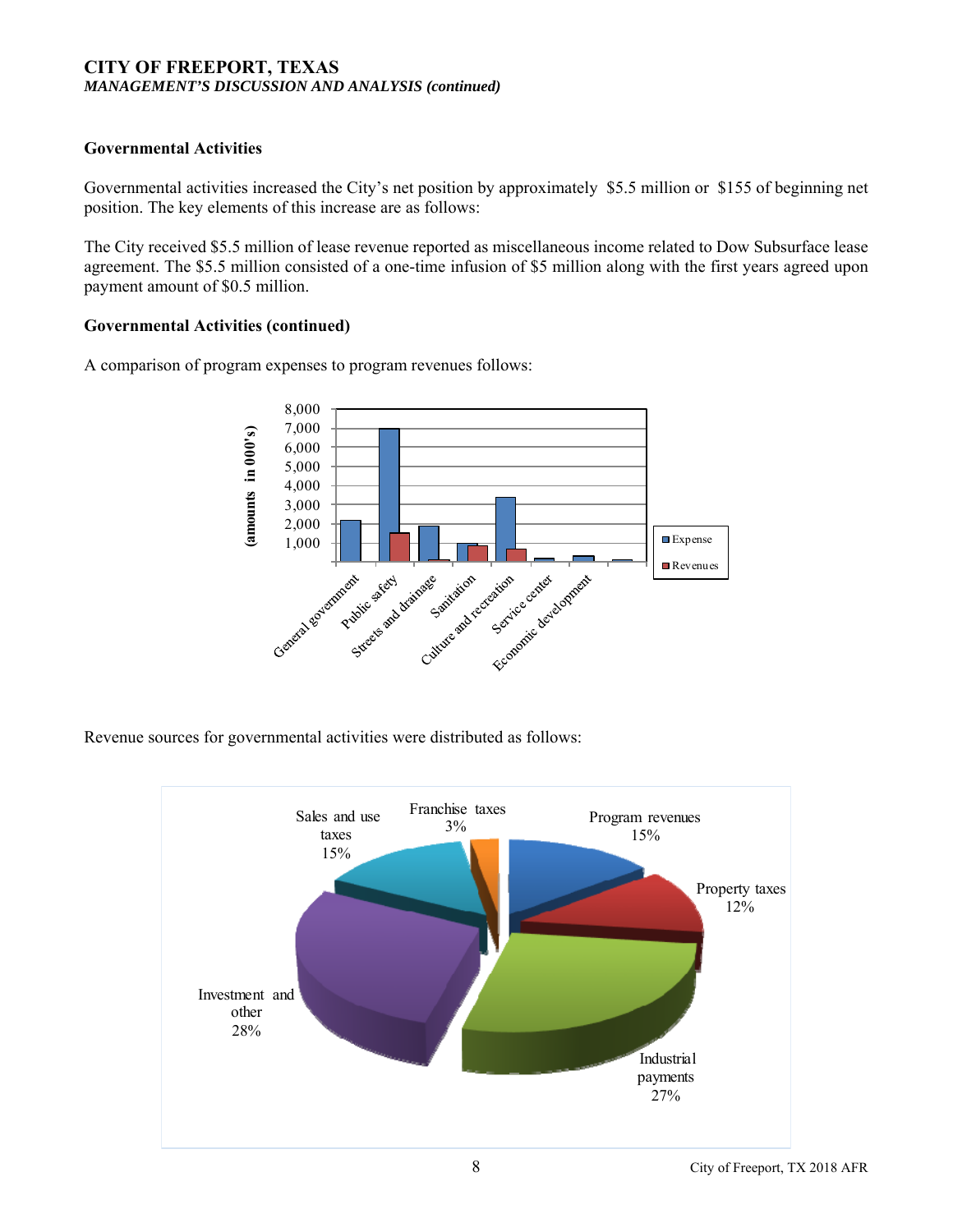#### **Business-type Activities**

Business-type activities increased the City's net position by \$0.1 million. A comparison between expenses relating to water and sewer operations and program revenues (charges for services) for fiscal years 2018 and 2017 follows:



Revenue sources for business-type activities were almost entirely charges for water and sewer services.

#### **Financial Analysis of the Government's Funds**

As noted earlier, the City used fund accounting to ensure and demonstrate compliance with finance-related legal requirements.

#### **Governmental Funds**

The focus of the City's governmental funds is to provide information on near-term inflows, outflows and balances of spendable resources. Such information is useful in assessing the City's financing requirements. In particular, unassigned fund balance may serve as a useful measure of a government's net resources available for spending at the end of the fiscal year.

The General Fund is the chief operating fund of the City. At the end of the current fiscal year, unassigned fund balance was \$10.1 million. The unassigned fund balance increased \$4.2 million from fiscal year 2017.

As a measure of the general fund's liquidity, it may be useful to compare both unassigned fund balance and total fund balance to total fund expenditures. Unassigned fund balance represents 65% of annual general fund expenditures for the 2018 fiscal year.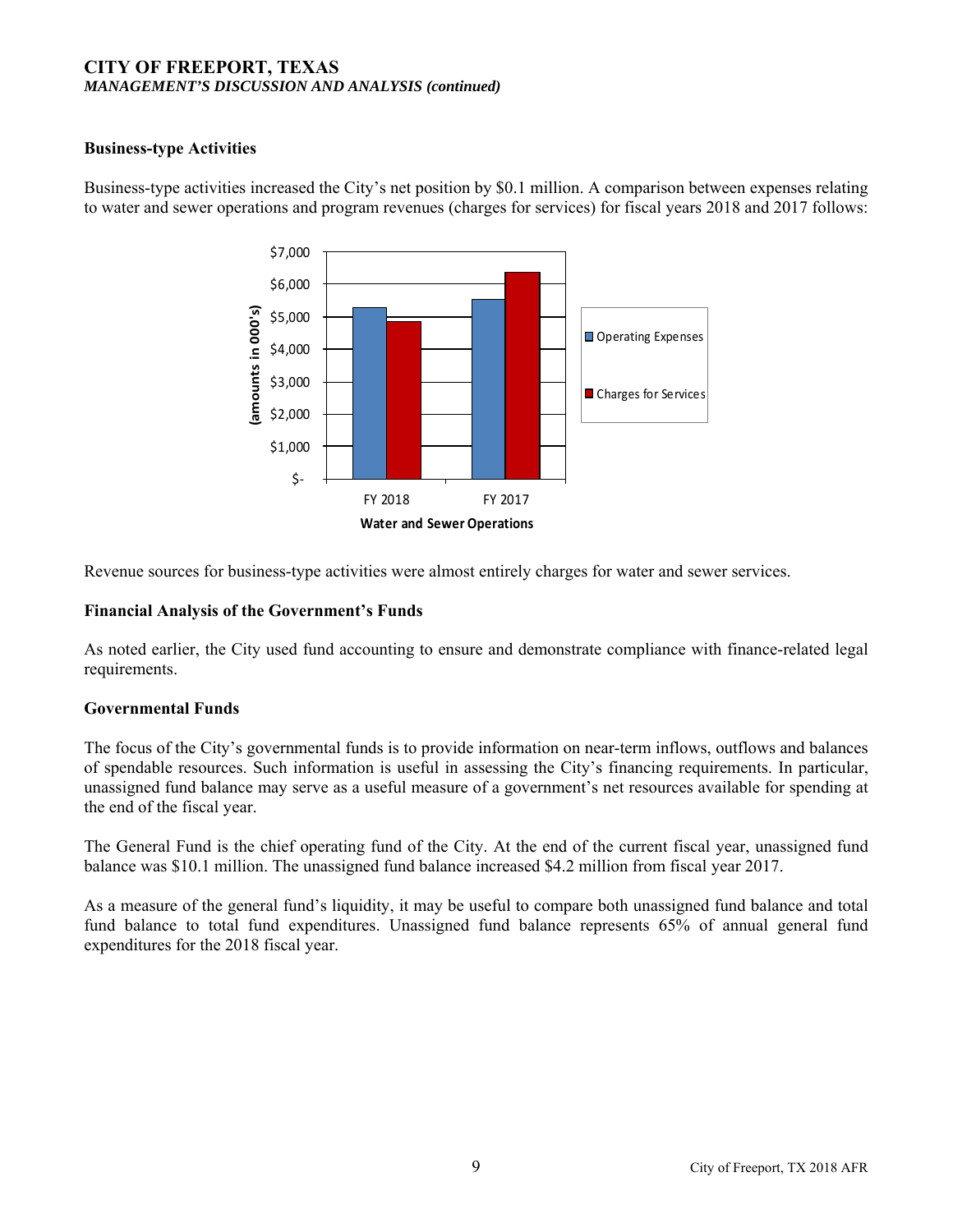#### **Proprietary Funds**

The City's proprietary funds provide the same type of information found in the government-wide financial statements.

Unrestricted net position of the Water and Sewer Enterprise Fund at the end of the year amounted to \$0.1 million or 3% of annual operating expenses for the fund.

#### **General Fund Budgetary Highlights**

Actual revenues differed from budgeted revenues by (\$0.1) million primarily as a result of lower than expected sales tax revenue.

Appropriations in the final budget exceeded actual expenditures by \$2.2 million. Actual expenditures for public safety and streets and drainage were less than appropriations in the final budget by \$0.6 million and \$1.1 million, respectively, due to repairs, maintenance, and capital improvements that were budgeted in fiscal year 2018 but did not occur or were to take place in the next fiscal year.

#### **Capital Asset and Debt Administration**

The City's investment in capital assets for its governmental and business-type activities as of September 30, 2018, amounted to \$25.6 million (net of accumulated depreciation). This investment in capital assets includes land, buildings, roads, park facilities, water and sewer plants and service lines, machinery and equipment, and construction in progress. Capital asset balances increased by approximately (\$0.6) million from the prior year due to contributions and construction of infrastructure.

The following table shows the balances at September 30, 2018 and 2017:

|                                                 | 2018 |        |               |        |
|-------------------------------------------------|------|--------|---------------|--------|
| <b>Governmental Activities</b>                  |      |        |               |        |
| Capital assets, not being depreciated:          |      |        |               |        |
| Land                                            | \$   | 4,919  | \$            | 4,919  |
| Capital assets being depreciated:               |      |        |               |        |
| Streets and improvements                        |      | 7,586  |               | 7,673  |
| Buildings and improvements                      |      | 1,493  |               | 2,547  |
| Furniture, equipment, and vehicles              |      | 3,319  |               | 2,832  |
| Total capital assets - Governmental Activities  |      | 17,316 | <sup>\$</sup> | 17,971 |
|                                                 |      |        |               |        |
| <b>Business-type Activities</b>                 |      |        |               |        |
| Capital assets, not being depreciated:          |      |        |               |        |
| Land                                            | \$   | 56     | S             | 56     |
| Construction in progress                        |      | 294    |               | 290    |
| Capital assets being depreciated:               |      |        |               |        |
| Water and sewer infrastructure                  |      | 7,915  |               | 7,824  |
| Total capital assets - Business-Type Activities | \$   | 8,265  | S             | 8,170  |

Additional information on the City's capital assets can be found in Note 5 to the basic financial statements of this report.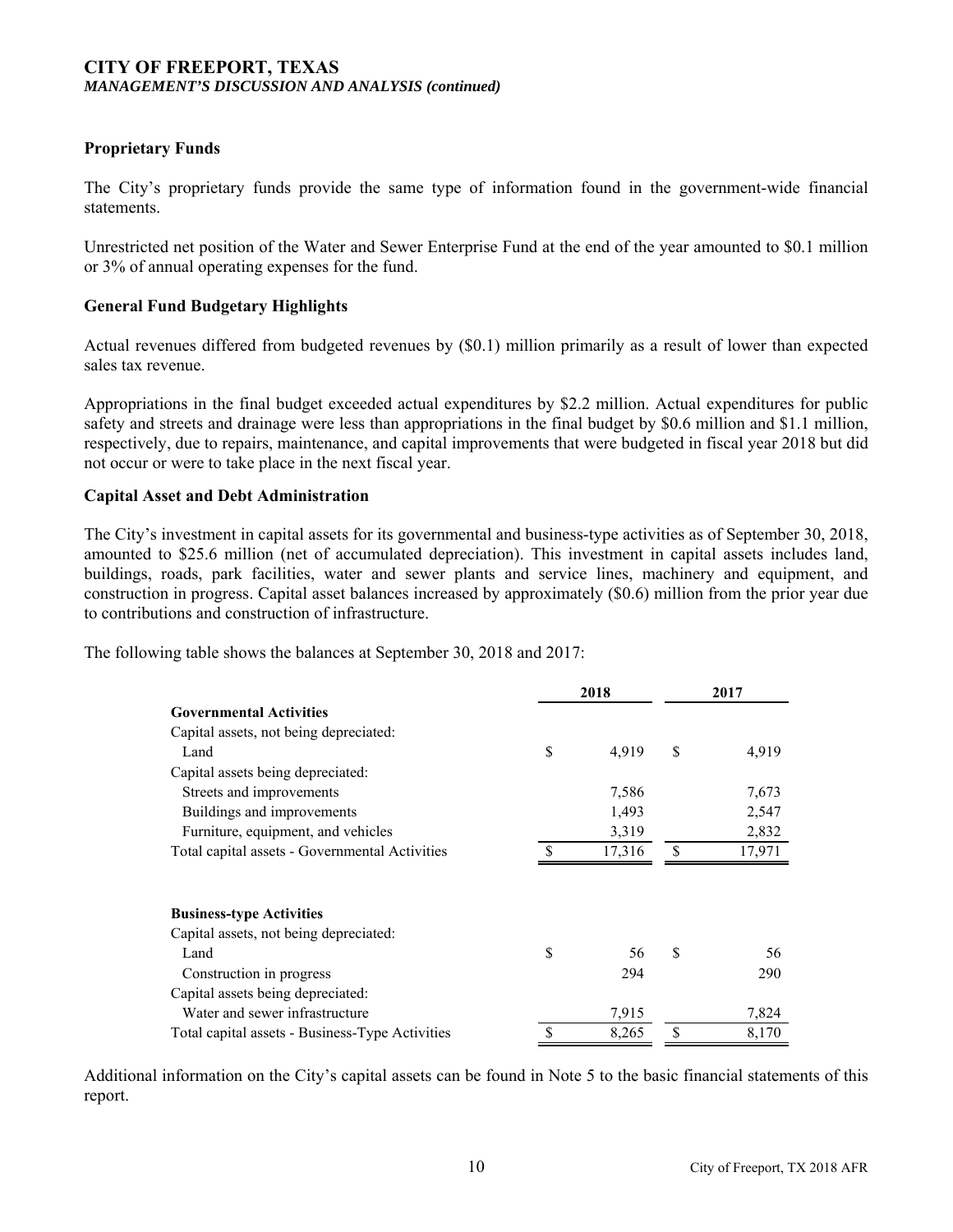#### **Long-term Liabilities**

At the end of the current fiscal year, the City had total debt outstanding of \$2.9 million. This is a decrease from the prior year of \$1.4 million due to scheduled principal payments made during the year. The entire amount of debt is backed by the full faith and credit of the City. A schedule of long-term liabilities at September 30, 2018 and 2017 follows (in \$000's):

|                              | 2018  | 2017 |       |  |  |
|------------------------------|-------|------|-------|--|--|
| General obligation bonds     | 1.797 |      | 2.486 |  |  |
| Notes payable/capital leases | 1.073 |      | 1.809 |  |  |
|                              | 2.870 |      | 1.295 |  |  |

As of fiscal year 2018, the City reported other post-employment benefit (OPEB) liabilities of which represents the implied subsidy for health care benefits to retirees.

The City has no legal debt limit provision in its charter. Additional information on the City's long-term debt can be found in Note 6 to the basic financial statements of this report.

#### **Economic Factors and Next Year's Budget and Rates**

Each year the budget is prepared on key objectives and assumptions.

The property tax rate for fiscal 2019 (tax year 2018) remained the same \$0.628005 per \$100 of assessed value. The Maintenance and Operation rate increased by \$0.01128 per \$100 of assessed value while the Interest and Sinking rate decreased by the same amount. Property tax revenue for the City is budgeted \$297,866 higher than the previous year which is an 11.31% increase. Of this revenue, \$30,891 is expected be from new property added to the tax roll. Overall, tax revenue for the City is budgeted 9.4% higher than the previous year.

#### **Requests for Information**

This financial report is designed to provide a general overview of the City's finances for all those with an interest in the government's finances. Questions concerning any of the information should be addressed to the Finance Director, City of Freeport, 200 W. 2<sup>nd</sup> Street, Freeport, TX 77541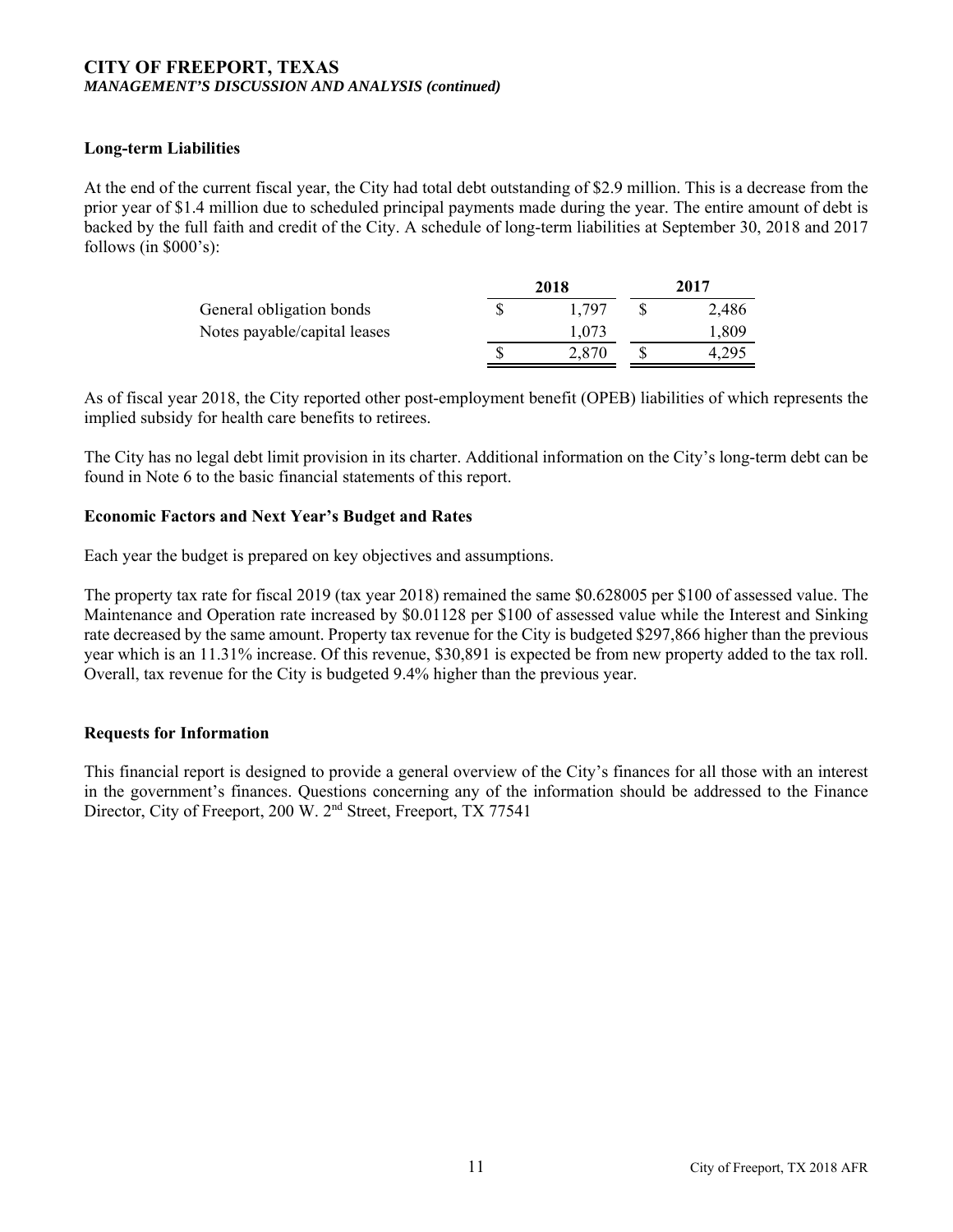*(This page intentionally left blank.)*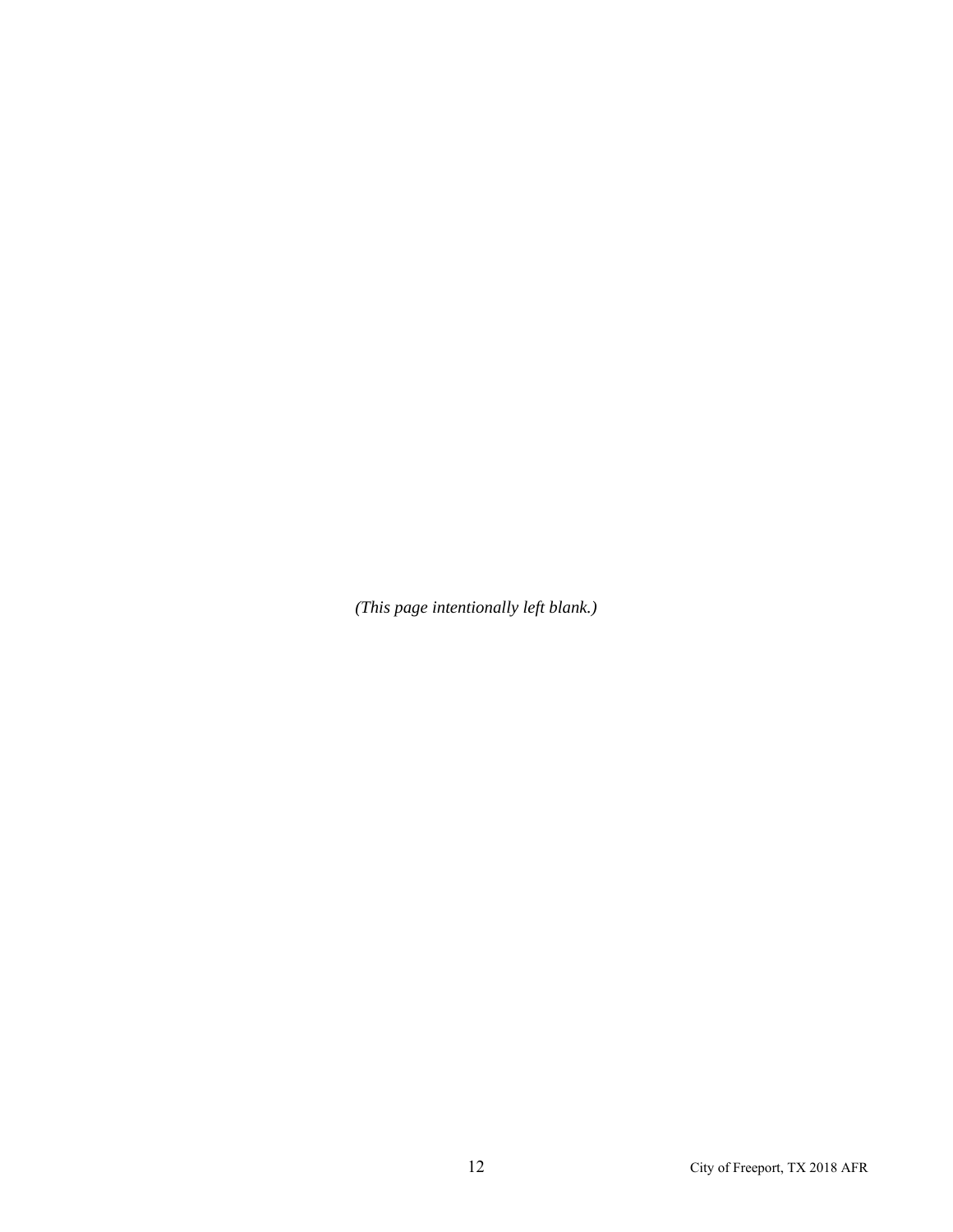# **BASIC FINANCIAL STATEMENTS**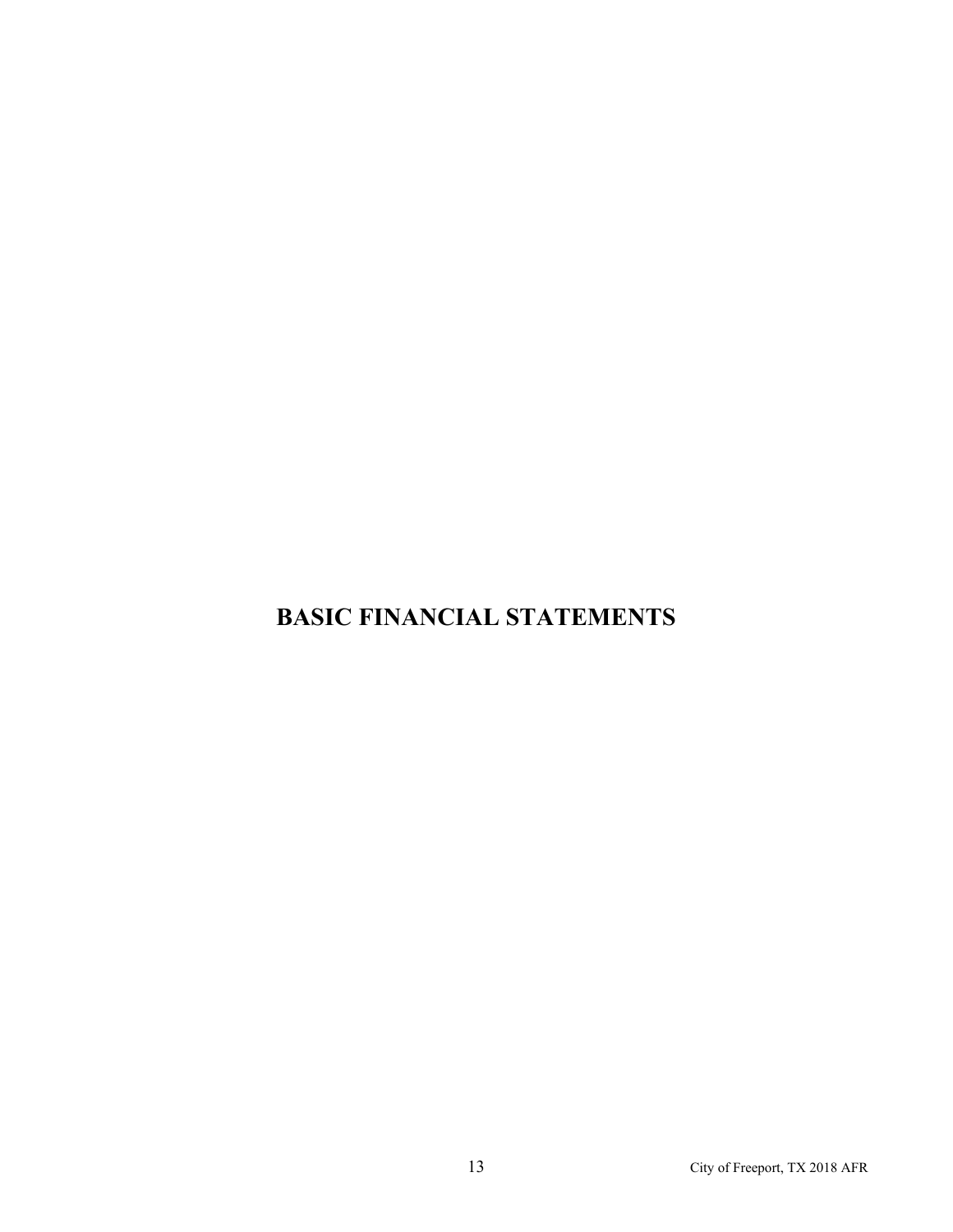*(This page intentionally left blank.)*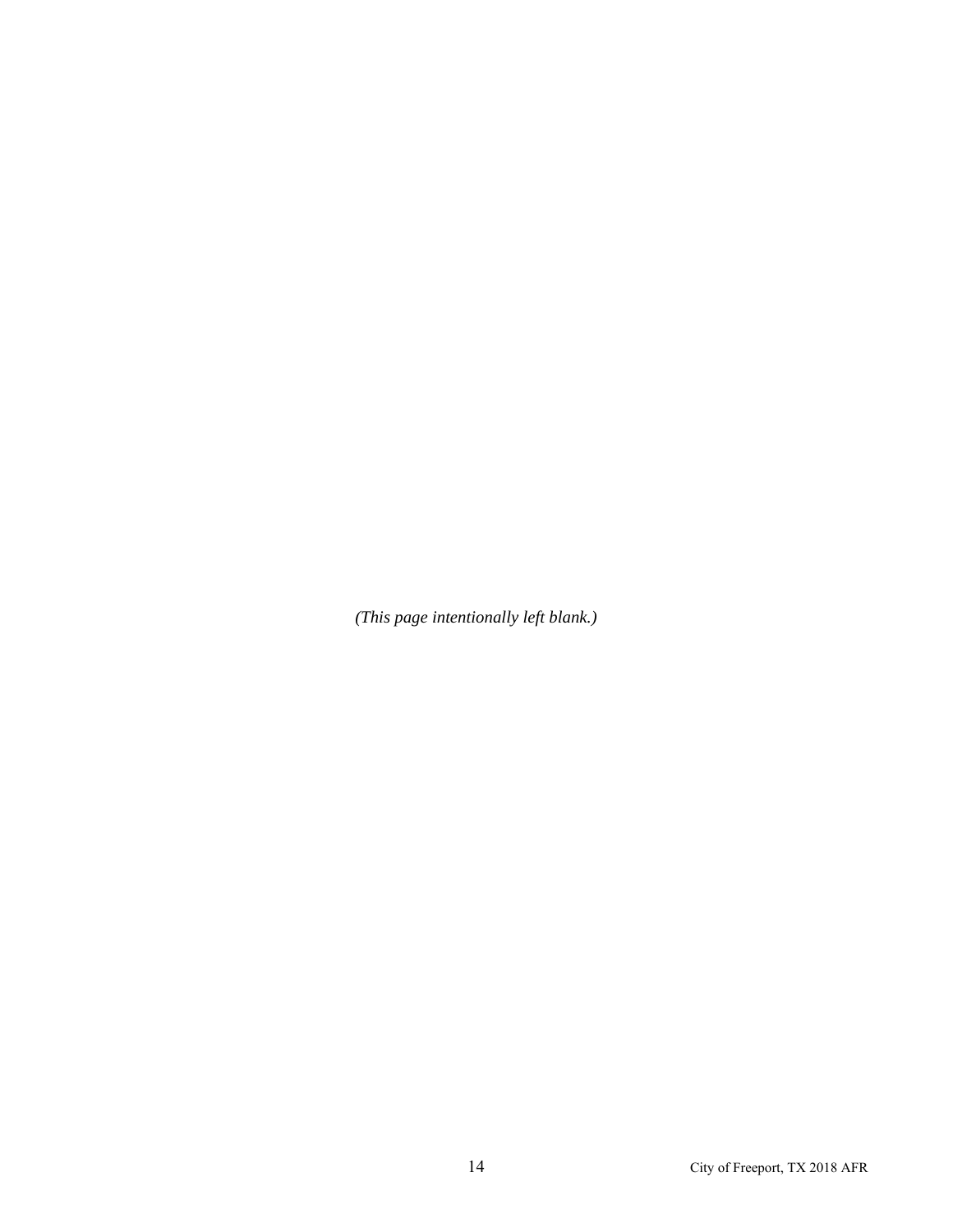# *STATEMENT OF NET POSITION*

*September 30, 2018*

|                                                          | <b>Primary Government</b>         |                                           |                  |  |  |
|----------------------------------------------------------|-----------------------------------|-------------------------------------------|------------------|--|--|
|                                                          | Governmental<br><b>Activities</b> | <b>Business-type</b><br><b>Activities</b> | <b>Total</b>     |  |  |
| Assets                                                   |                                   |                                           |                  |  |  |
| Cash and cash equivalents                                | \$<br>10,177,394                  | \$<br>288,895                             | 10,466,289<br>S. |  |  |
| Receivables (net of allowance for uncollectibles)        | 2,223,871                         | 749,140                                   | 2,973,011        |  |  |
| Internal balances                                        | (56,607)                          | 56,607                                    |                  |  |  |
| Inventories                                              | 3,700                             |                                           | 3,700            |  |  |
| Capital assets, not subject to depreciation:<br>Land     | 4,918,826                         | 56,200                                    | 4,975,026        |  |  |
| Construction in progress                                 |                                   | 293,579                                   | 293,579          |  |  |
| Capital assets, net of depreciation:                     |                                   |                                           |                  |  |  |
| Streets and improvements                                 | 7,586,205                         | 7,915,193                                 | 15,501,398       |  |  |
| Buildings and improvements                               | 1,492,735                         |                                           | 1,492,735        |  |  |
| Furniture, equipment, & vehicles                         | 3,318,723                         |                                           | 3,318,723        |  |  |
| <b>Total Capital Assets</b>                              | 17,316,489                        | 8,264,972                                 | 25,581,461       |  |  |
| <b>Total Assets</b>                                      | 29,664,847                        | 9,359,614                                 | 39,024,461       |  |  |
| <b>Deferred Outflows of Resources</b>                    |                                   |                                           |                  |  |  |
| Deferred outflows related to pension and OPEB activities | 1,026,424                         | 12,900                                    | 1,039,324        |  |  |
| <b>Total Deferred Outflows of Resources</b>              | 1,026,424                         | 12,900                                    | 1,039,324        |  |  |
| <b>Liabilities</b>                                       |                                   |                                           |                  |  |  |
| Accounts payable and accrued expenses                    | 862,108                           | 882,880                                   | 1,744,988        |  |  |
| Accrued interest payable                                 | 57,136                            |                                           | 57,136           |  |  |
| Long-term liabilities:                                   |                                   |                                           |                  |  |  |
| Due within one year                                      | 1,057,609                         | 2,395                                     | 1,060,004        |  |  |
| Due in more than one year                                | 7,123,667                         | 65,928                                    | 7,189,595        |  |  |
| <b>Total Liabilities</b>                                 | 9,100,520                         | 951,203                                   | 10,051,723       |  |  |
| <b>Deferred Inflows of Resources</b>                     |                                   |                                           |                  |  |  |
| Deferred inflows related to pension activities           | 584,738                           | 7,300                                     | 592,038          |  |  |
| <b>Total Deferred Inflows of Resources</b>               | 584,738                           | 7,300                                     | 592,038          |  |  |
|                                                          |                                   |                                           |                  |  |  |
| <b>Net Position</b>                                      |                                   |                                           |                  |  |  |
| Net investment in capital assets                         | 14,446,880                        | 8,264,972                                 | 22,711,852       |  |  |
| Restricted for:                                          |                                   |                                           |                  |  |  |
| Debt service                                             | 38,659                            |                                           | 38,659           |  |  |
| Economic Development                                     | 226,468                           |                                           | 226,468          |  |  |
| Unrestricted                                             | 6,294,006                         | 149,039                                   | 6,443,045        |  |  |
| <b>Total Net Position</b>                                | \$21,006,013                      | \$<br>8,414,011                           | \$<br>29,420,024 |  |  |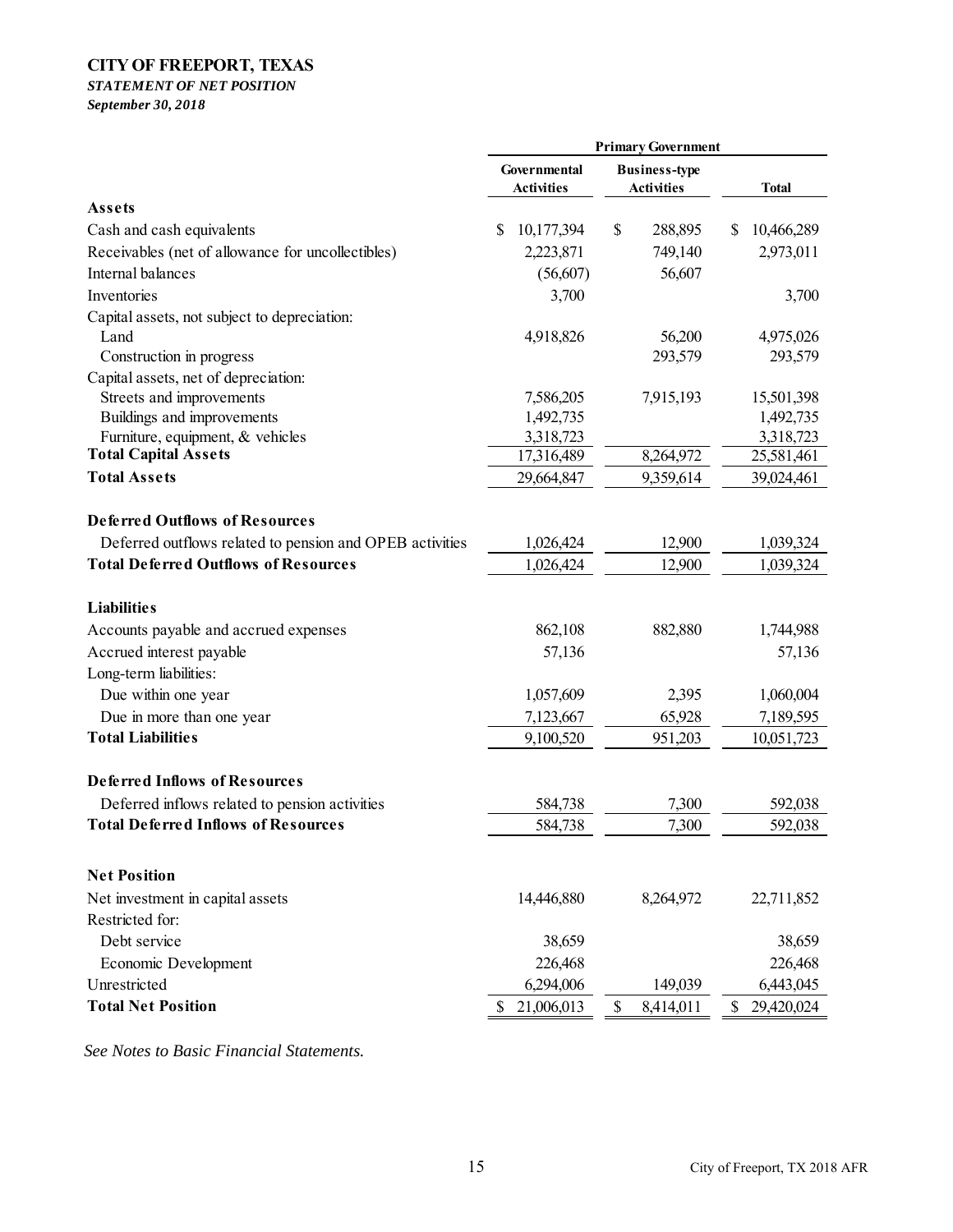### *STATEMENT OF ACTIVITIES*

*For the Year Ended September 30, 2018*

|                                      |                                  |                                             | <b>Program Revenue</b>                                 |
|--------------------------------------|----------------------------------|---------------------------------------------|--------------------------------------------------------|
| <b>Functions/Programs</b>            | <b>Expenses</b>                  | <b>Charges</b> for<br><b>Services</b>       | Operating<br><b>Grants</b> and<br><b>Contributions</b> |
| <b>Primary government</b>            |                                  |                                             |                                                        |
| <b>Governmental Activities:</b>      |                                  |                                             |                                                        |
| General government                   | \$<br>2,163,604                  | \$                                          | \$                                                     |
| Public safety                        | 7,006,492                        | 1,436,056                                   | 108,346                                                |
| Streets and drainage                 | 1,864,572                        | 146,470                                     |                                                        |
| Sanitation                           | 962,293                          | 868,043                                     |                                                        |
| Culture and recreation               | 3,407,081                        | 674,490                                     | 27,328                                                 |
| Service Center                       | 167,702                          |                                             |                                                        |
| Economic development                 | 295,738                          |                                             |                                                        |
| Interest on long-term debt           | 154,901                          |                                             |                                                        |
| <b>Total governmental activities</b> | 16,022,383                       | 3,125,059                                   | 135,674                                                |
| Business-type activities:            |                                  |                                             |                                                        |
| Water and sewer                      | 5,296,200                        | 4,839,063                                   | 103,931                                                |
| <b>Total primary government</b>      | 21,318,583<br>\$                 | $\overline{\mathcal{S}}$<br>7,964,122       | $\$$<br>239,605                                        |
|                                      | <b>General revenues:</b>         |                                             |                                                        |
|                                      | Taxes:                           |                                             |                                                        |
|                                      | Property taxes                   |                                             |                                                        |
|                                      | Industrial district revenues     |                                             |                                                        |
|                                      | Sales and use taxes              |                                             |                                                        |
|                                      | Franchise taxes                  |                                             |                                                        |
|                                      | Unrestricted investment earnings |                                             |                                                        |
|                                      | Miscellaneous                    |                                             |                                                        |
|                                      | <b>Transfers</b>                 |                                             |                                                        |
|                                      |                                  | <b>Total general revenues and transfers</b> |                                                        |
|                                      | Change in net position           |                                             |                                                        |

**Net Position - Beginning, as originally presented**

Prior period adjustments

**Net Position - Ending**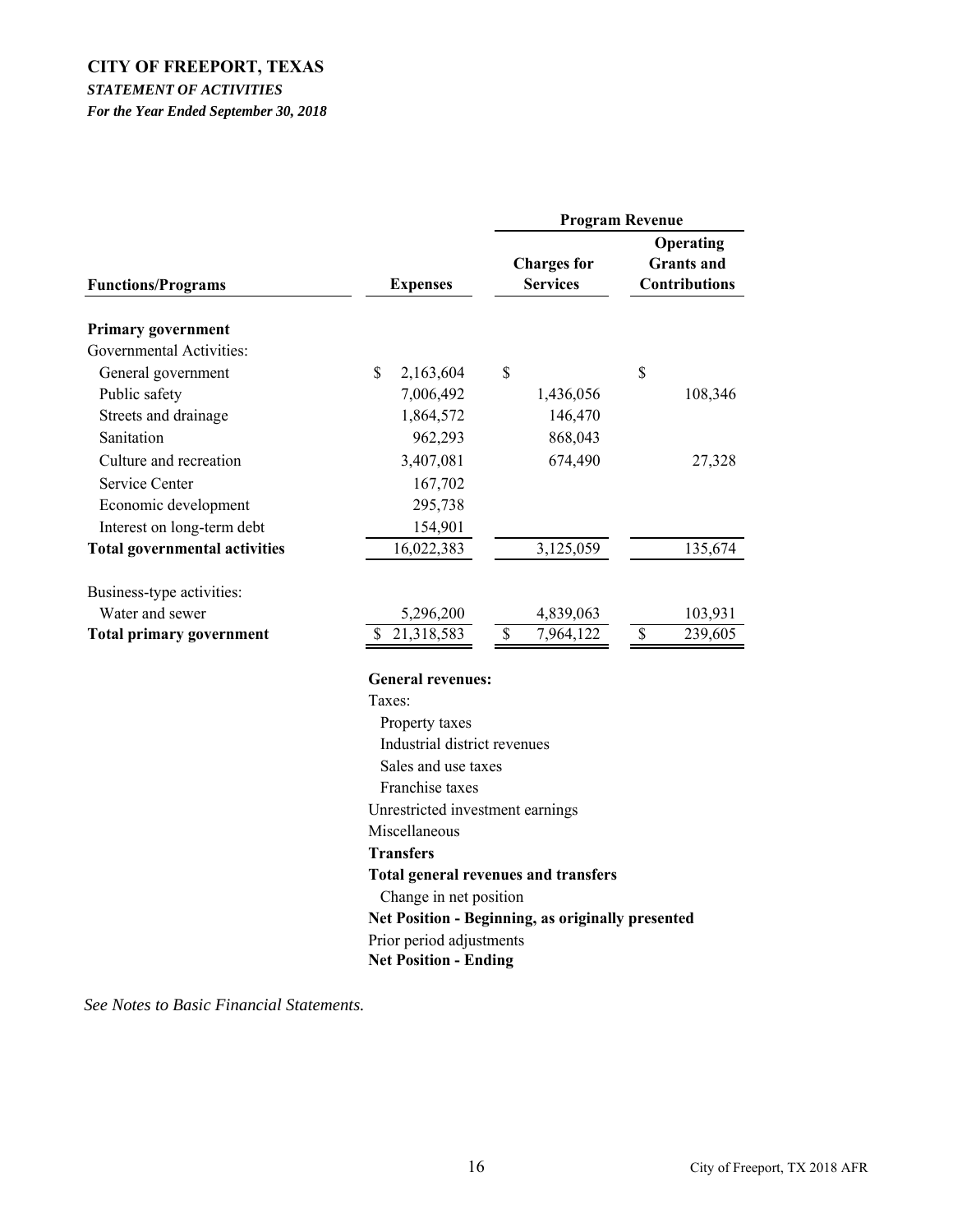# **Net (Expense) Revenue and Changes in Net Position**

| <b>Primary Government</b>                |                                           |           |    |                |  |  |  |  |  |
|------------------------------------------|-------------------------------------------|-----------|----|----------------|--|--|--|--|--|
| <b>Governmental</b><br><b>Activities</b> | <b>Business-type</b><br><b>Activities</b> |           |    |                |  |  |  |  |  |
|                                          |                                           |           |    |                |  |  |  |  |  |
| \$<br>(2,163,604)                        | \$                                        |           | \$ | (2,163,604)    |  |  |  |  |  |
| (5,462,090)                              |                                           |           |    | (5,462,090)    |  |  |  |  |  |
| (1,718,102)                              |                                           |           |    | (1,718,102)    |  |  |  |  |  |
| (94,250)                                 |                                           |           |    | (94,250)       |  |  |  |  |  |
| (2,705,263)                              |                                           |           |    | (2,705,263)    |  |  |  |  |  |
| (167,702)                                |                                           |           |    |                |  |  |  |  |  |
| (295, 738)                               |                                           |           |    | (295, 738)     |  |  |  |  |  |
| (154,901)                                |                                           |           |    | (154,901)      |  |  |  |  |  |
| (12,761,650)                             |                                           |           |    | (12,761,650)   |  |  |  |  |  |
|                                          |                                           |           |    |                |  |  |  |  |  |
|                                          |                                           |           |    |                |  |  |  |  |  |
|                                          |                                           | (353,206) |    | (353,206)      |  |  |  |  |  |
| (12,761,650)                             |                                           | (353,206) |    | (13, 114, 856) |  |  |  |  |  |
|                                          |                                           |           |    |                |  |  |  |  |  |
|                                          |                                           |           |    |                |  |  |  |  |  |
| 2,675,705                                |                                           |           |    | 2,675,705      |  |  |  |  |  |
| 5,971,351                                |                                           |           |    | 5,971,351      |  |  |  |  |  |
| 3,275,074                                |                                           |           |    | 3,275,074      |  |  |  |  |  |
| 610,991                                  |                                           |           |    | 610,991        |  |  |  |  |  |
| 175,392                                  |                                           | 5,576     |    | 180,968        |  |  |  |  |  |
| 6,062,400                                |                                           |           |    | 6,062,400      |  |  |  |  |  |
| (502,749)                                |                                           | 502,749   |    |                |  |  |  |  |  |
| 18,268,164                               |                                           | 508,325   |    | 18,776,489     |  |  |  |  |  |
| 5,506,514                                |                                           | 155,119   |    | 5,661,633      |  |  |  |  |  |
| 15,900,775                               |                                           | 8,131,975 |    | 24,032,750     |  |  |  |  |  |
| (401, 276)                               |                                           | 126,917   |    | (274, 359)     |  |  |  |  |  |
| \$<br>21,006,013                         | \$                                        | 8,414,011 | \$ | 29,420,024     |  |  |  |  |  |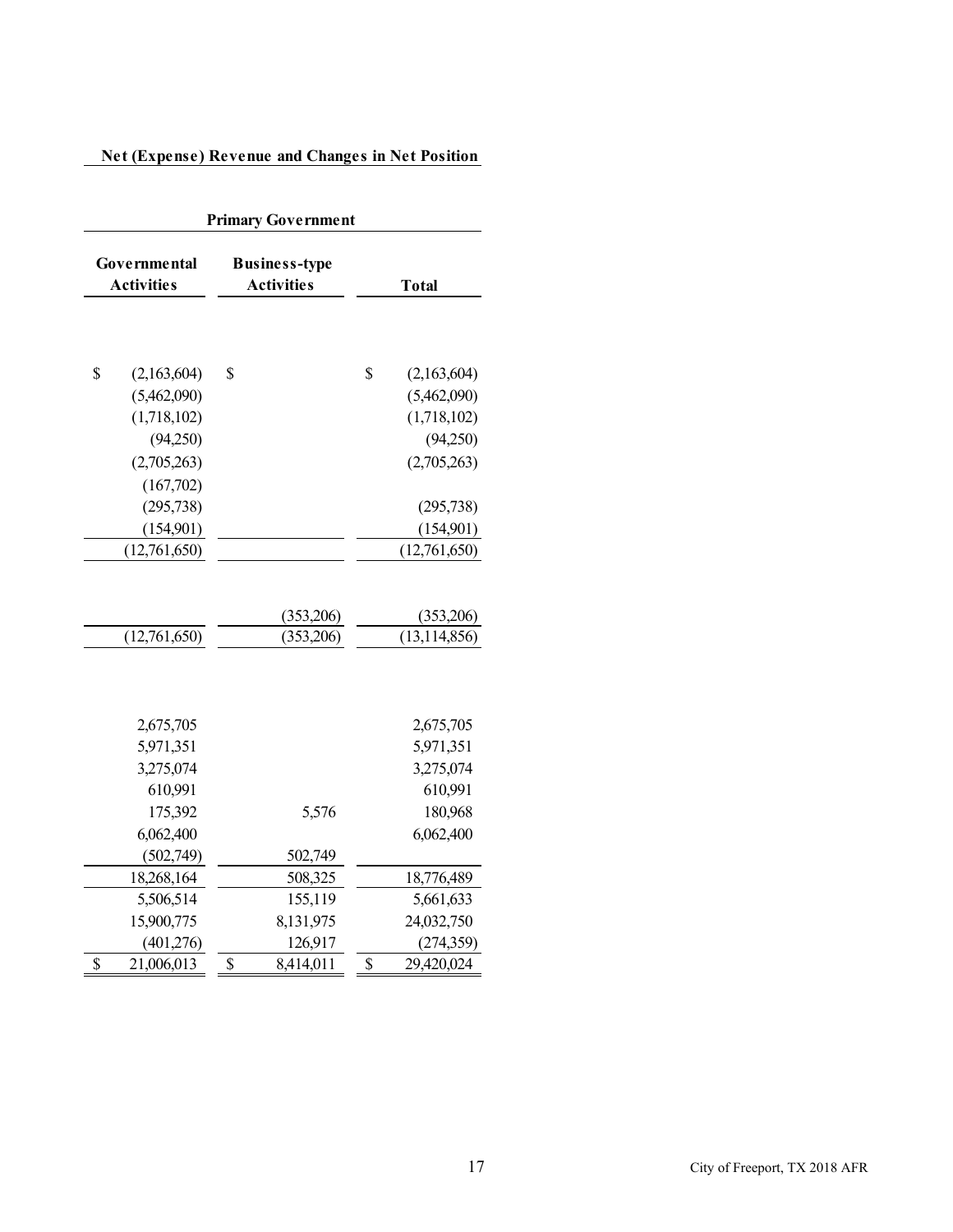#### *BALANCE SHEET*

*GOVERNMENTAL FUNDS*

*September 30, 2018*

|                                                      |      | Non-Major<br>Governmental<br><b>General Fund</b><br><b>Funds</b> |      |          | <b>Total</b><br>Governmental<br><b>Funds</b> |            |  |
|------------------------------------------------------|------|------------------------------------------------------------------|------|----------|----------------------------------------------|------------|--|
| Assets                                               |      |                                                                  |      |          |                                              |            |  |
| Cash and cash equivalents                            | \$   | 10,088,276                                                       | \$   | 89,118   | \$                                           | 10,177,394 |  |
| Receivables (net of allowance                        |      | 1,944,598                                                        |      | 279,273  |                                              | 2,223,871  |  |
| for uncollectibles)                                  |      |                                                                  |      |          |                                              |            |  |
| Due from other funds                                 |      |                                                                  |      | 91,135   |                                              | 91,135     |  |
| <b>Inventories</b>                                   |      | 3,700                                                            |      |          |                                              | 3,700      |  |
| <b>Total Assets</b>                                  | $\$$ | 12,036,574                                                       | $\$$ | 459,526  | $\$$                                         | 12,496,100 |  |
|                                                      |      |                                                                  |      |          |                                              |            |  |
| <b>Liabilities</b>                                   |      |                                                                  |      |          |                                              |            |  |
| Accounts payable                                     | \$   | 781,219                                                          | \$   | 80,889   | \$                                           | 862,108    |  |
| Due to other funds                                   |      | 133,871                                                          |      | 13,871   |                                              | 147,742    |  |
| <b>Total Liabilities</b>                             |      | 915,090                                                          |      | 94,760   |                                              | 1,009,850  |  |
| Deferred Inflows of Resources                        |      |                                                                  |      |          |                                              |            |  |
| Unavailable revenues                                 |      | 999,176                                                          |      | 31,716   |                                              | 1,030,892  |  |
| <b>Total Deferred Inflows of Resources</b>           |      | 999,176                                                          |      | 31,716   |                                              | 1,030,892  |  |
| <b>Fund Balances</b>                                 |      |                                                                  |      |          |                                              |            |  |
| Restricted:                                          |      |                                                                  |      |          |                                              |            |  |
| Debt service                                         |      |                                                                  |      | 64,078   |                                              | 64,078     |  |
| Capital projects                                     |      |                                                                  |      | 54,029   |                                              | 54,029     |  |
| Community projects                                   |      |                                                                  |      | 226,468  |                                              | 226,468    |  |
| Unassigned                                           |      | 10,122,308                                                       |      | (11,525) |                                              | 10,110,783 |  |
| <b>Total Fund Balances</b>                           |      | 10,122,308                                                       |      | 333,050  |                                              | 10,455,358 |  |
| <b>Total Liabilities, Deferred Inflows, and Fund</b> |      |                                                                  |      |          |                                              |            |  |
| <b>Balances</b>                                      | \$   | 12,036,574                                                       | \$   | 459,526  | \$                                           | 12,496,100 |  |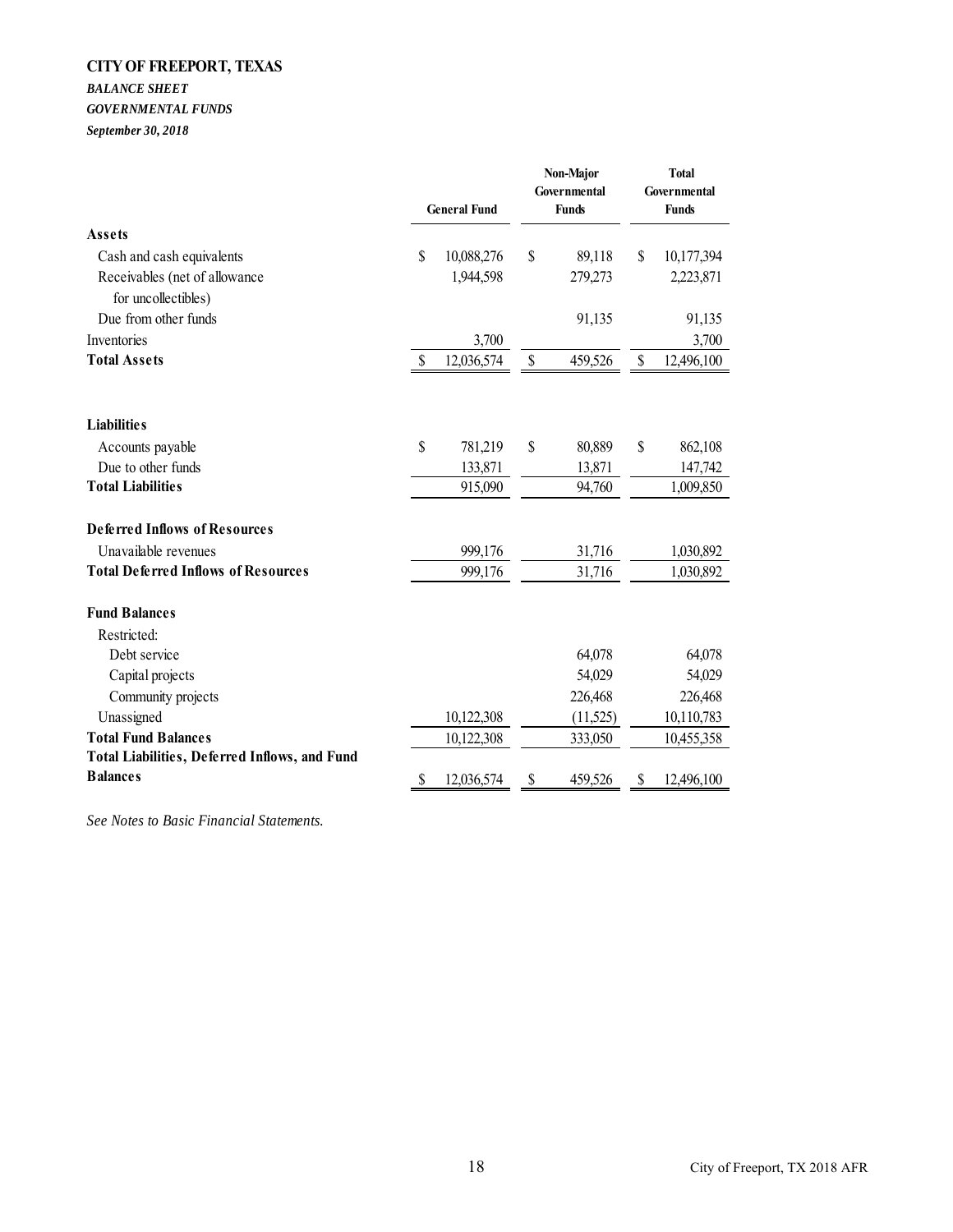#### *RECONCILIATION OF THE GOVERNMENTAL FUNDS BALANCE SHEET*

 *TO THE STATEMENT OF NET POSITION*

*September 30, 2018*

| Total fund balance, governmental funds                                                                                                                                                                                                         | \$<br>10,455,358 |
|------------------------------------------------------------------------------------------------------------------------------------------------------------------------------------------------------------------------------------------------|------------------|
| Amounts reported for governmental activities in the Statement of Net Position are<br>different because:                                                                                                                                        |                  |
| Capital assets used in governmental activities are not current financial<br>resources and therefore are not reported in this fund financial statement, but are<br>reported in the governmental activities of the Statement of Net Position.    | 17,316,489       |
| Certain other unavailable assets are not available to pay current period<br>expenditures and therefore are not reported in this fund financial statement, but<br>are reported in the governmental activities of the Statement of Net Position. |                  |
| Unavailable revenue                                                                                                                                                                                                                            | 1,030,892        |
| Deferred outflows of resources relating to pension activities                                                                                                                                                                                  | 1,026,424        |
| Long-term liabilities are not due in the current period and, therefore, are not<br>reported as liabilities in the fund financial statements, but are included in the<br>governmental activities of the Statement of Net Position.              |                  |
| Bonds payable, at maturity                                                                                                                                                                                                                     | (2,869,609)      |
| Other post-employment benefits (OPEB)                                                                                                                                                                                                          | (409, 422)       |
| Accrued long-term interest                                                                                                                                                                                                                     | (57, 136)        |
| Compensated absences                                                                                                                                                                                                                           | (310, 427)       |
| Net pension liability                                                                                                                                                                                                                          | (4,591,818)      |
| Deferred inflows of resources relating to pension activities                                                                                                                                                                                   | (584, 738)       |
| Net Position of Governmental Activities in the Statement of Net Position                                                                                                                                                                       | \$<br>21,006,013 |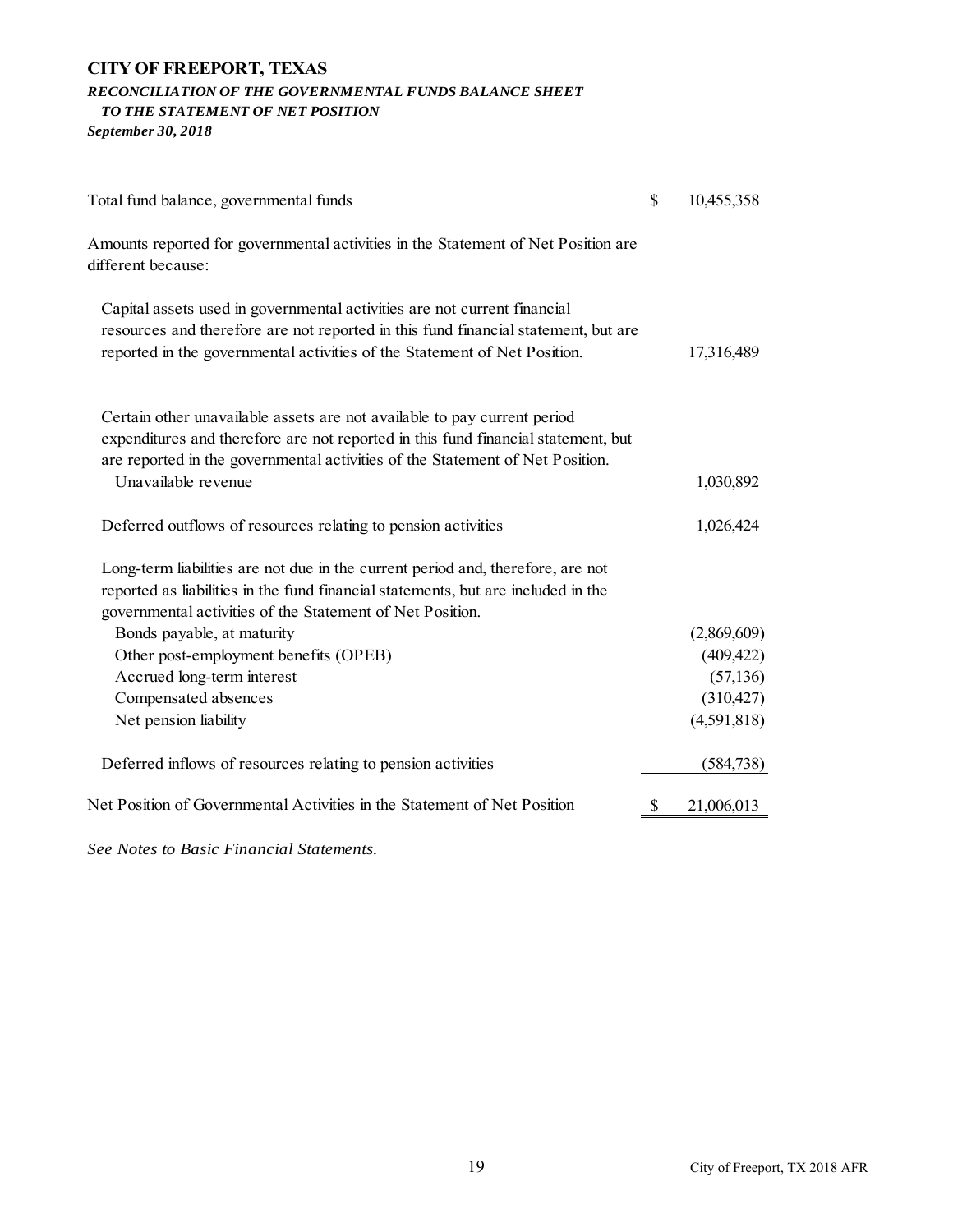### *STATEMENT OF REVENUES, EXPENDITURES AND CHANGES IN FUND BALANCES GOVERNMENTAL FUNDS*

*For the Year Ended September 30, 2018*

|                                              | Non-Major<br>Governmental<br><b>General Fund</b><br>Funds |    |            | <b>Total</b><br>Governmental<br><b>Funds</b> |
|----------------------------------------------|-----------------------------------------------------------|----|------------|----------------------------------------------|
| <b>Revenues</b>                              |                                                           |    |            |                                              |
| Taxes:                                       |                                                           |    |            |                                              |
| Property taxes                               | \$<br>2,079,806                                           | \$ | 571,549    | \$<br>2,651,355                              |
| Sales and use taxes                          | 2,802,128                                                 |    | 1,083,937  | 3,886,065                                    |
| Industrial district                          | 5,971,351                                                 |    |            | 5,971,351                                    |
| Fines and forfeitures                        | 494,649                                                   |    |            | 494,649                                      |
| Licenses and permits                         | 146,470                                                   |    |            | 146,470                                      |
| Intergovernmental                            | 146,660                                                   |    |            | 146,660                                      |
| Charges for services                         | 2,249,824                                                 |    |            | 2,249,824                                    |
| Investment earnings                          | 174,914                                                   |    | 478        | 175,392                                      |
| Miscellaneous                                | 400,587                                                   |    | 12,794     | 413,381                                      |
| Lease income                                 | 5,767,361                                                 |    |            | 5,767,361                                    |
| <b>Total Revenues</b>                        | 20,233,750                                                |    | 1,668,758  | 21,902,508                                   |
| <b>Expenditures</b>                          |                                                           |    |            |                                              |
| Current:                                     |                                                           |    |            |                                              |
| General government                           | 2,004,917                                                 |    |            | 2,004,917                                    |
| Public safety                                | 6,898,256                                                 |    |            | 6,898,256                                    |
| Streets and drainage                         | 1,906,959                                                 |    |            | 1,906,959                                    |
| Sanitation                                   | 962,293                                                   |    |            | 962,293                                      |
| Service center                               | 154,297                                                   |    |            | 154,297                                      |
| Culture and recreaction                      | 3,499,870                                                 |    | 23,022     | 3,522,892                                    |
| Economic development                         | 15,000                                                    |    | 210,125    | 225,125                                      |
| Debt service:                                |                                                           |    |            |                                              |
| Principal                                    | 87,491                                                    |    | 1,338,363  | 1,425,854                                    |
| Interest and other charges                   | 10,918                                                    |    | 143,983    | 154,901                                      |
| <b>Total Expenditures</b>                    | 15,540,001                                                |    | 1,715,493  | 17,255,494                                   |
| Revenues over (under) expenditures           | 4,693,749                                                 |    | (46,735)   | 4,647,014                                    |
| <b>Other Financing Sources (Uses)</b>        |                                                           |    |            |                                              |
| Transfers in                                 |                                                           |    | 358,106    | 358,106                                      |
| Transfers out                                | (502,749)                                                 |    | (358, 106) | (860, 855)                                   |
| Total other financing sources (uses)         | (502,749)                                                 |    |            | (502,749)                                    |
| Net changes in fund balances                 | 4,191,000                                                 |    | (46,735)   | 4,144,265                                    |
| <b>Fund Balances - Beginning of Year, as</b> |                                                           |    |            |                                              |
| originally presented                         | 5,931,308                                                 |    | 379,785    | 6,311,093                                    |
| Prior period adjustments                     | (1,024,109)                                               |    |            | (1,024,109)                                  |
| <b>Fund Balances - End of Year</b>           | \$<br>10,122,308                                          | \$ | 333,050    | \$<br>10,455,358                             |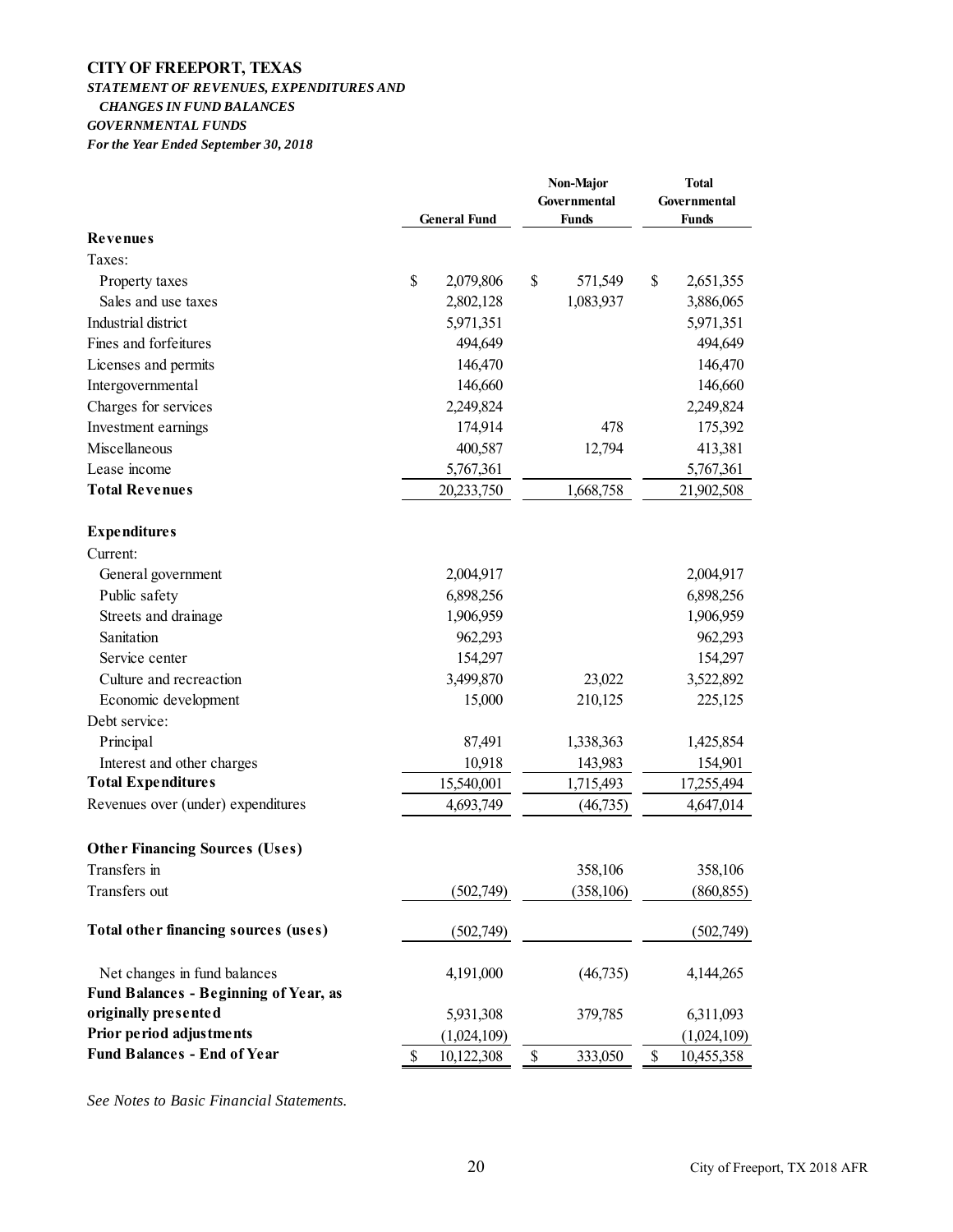#### **CITY OF FREEPORT, TEXAS** *RECONCILIATION OF THE STATEMENT OF REVENUES, EXPENDITURES AND CHANGES IN FUND BALANCES OF GOVERNMENTAL FUNDS TO THE STATEMENT OF ACTIVITIES For the Year Ended September 30, 2018*

| Amounts reported for Governmental Activities in the Statement of Activities are different<br>because:                                                                                                                                                                                                                                                                                                                                                                                   |                                     |
|-----------------------------------------------------------------------------------------------------------------------------------------------------------------------------------------------------------------------------------------------------------------------------------------------------------------------------------------------------------------------------------------------------------------------------------------------------------------------------------------|-------------------------------------|
| Governmental funds report outlays for capital assets as expenditures because such<br>outlays use current financial resources. In contrast, the Statement of Activities reports<br>only a portion of the outlay as expense. The capital asset expenditures are allocated over<br>the assets' estimated useful lives as depreciation expense for the period.<br>This is the amount by which capital outlay of \$1,618,523 exceeded depreciation of<br>$$2,273,007$ in the current period. | (654, 484)                          |
| Governmental funds do not present revenues that are not available to pay current<br>obligations. In contrast, such revenues are reported in the Statement of Activities when<br>earned.                                                                                                                                                                                                                                                                                                 | 129,138                             |
| Pension contributions made during the year are reported as expenditures in the<br>governmental funds but are treated as a reduction in the pension liability in the<br>government-wide financial statements.<br>OPEB contributions made during the year are reported as expenditures in the<br>governmental funds but are treated as a reduction in the pension liability in the<br>government-wide financial statements.                                                               | 904,032<br>200                      |
| Governmental funds report repayment of bond principal and capital leases as an<br>expenditure. In contrast, the Statement of Activities treats such repayments as a<br>reduction in long-term liabilities. This is the amount of payments made on long-term debt.                                                                                                                                                                                                                       | 1,425,854                           |
| Some expenses reported in the statement of activities do not require the use of current<br>financial resources and these are not reported as expenditures in governmental funds:<br>Changes in accrued compensated absences<br>OPEB expense for the OPEB plans measurement year<br>Pension expense for the pension plan measurement year                                                                                                                                                | 805,968<br>(22, 485)<br>(1,225,974) |
| Change in net position of governmental activities                                                                                                                                                                                                                                                                                                                                                                                                                                       | \$5,506,514                         |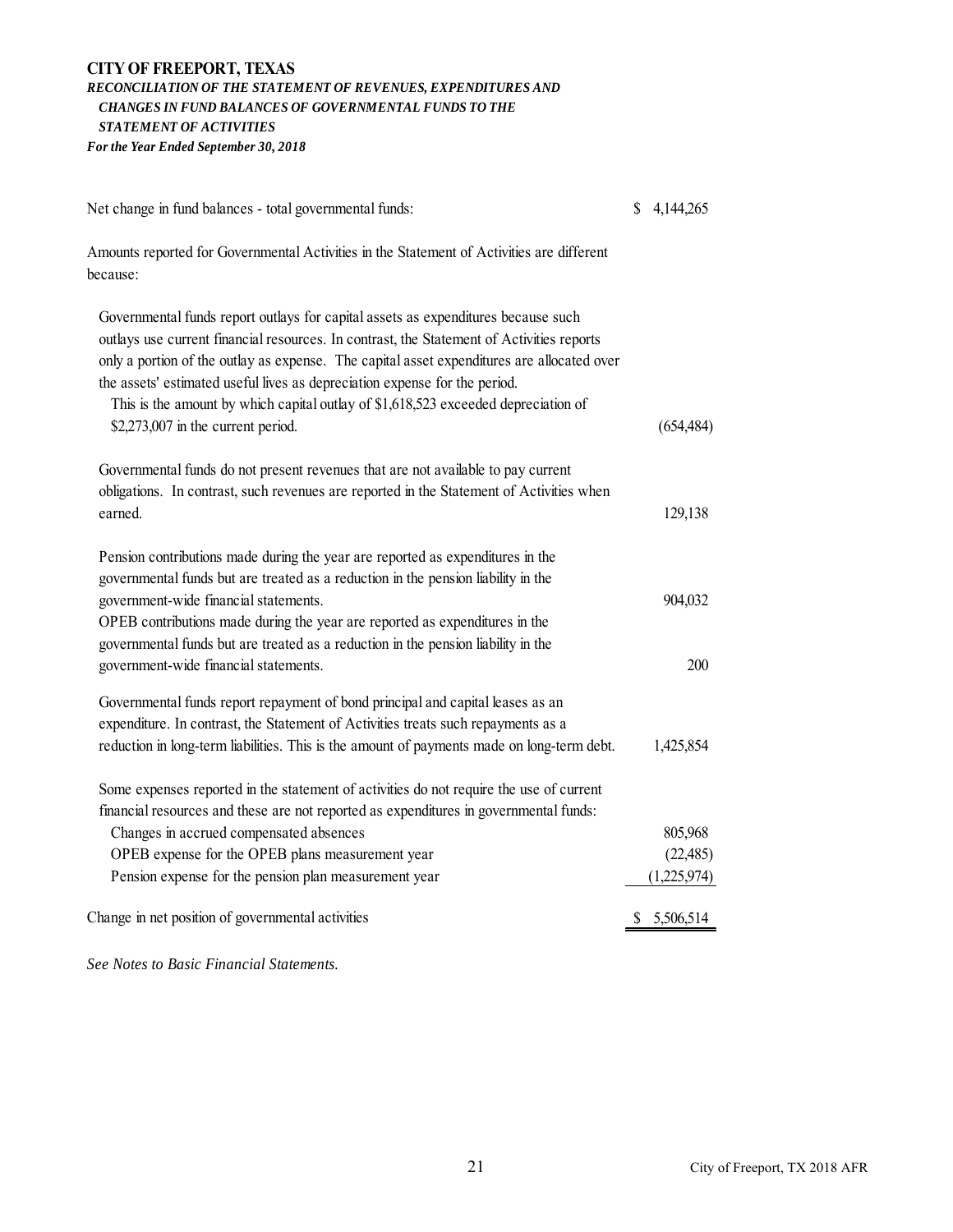#### **CITY OF FREEPORT, TEXAS** *STATEMENT OF NET POSITION*

# *PROPRIETARY FUND*

*September 30, 2018*

|                                                   | <b>Business-type</b><br><b>Activities</b> |
|---------------------------------------------------|-------------------------------------------|
|                                                   | Water and<br>Sewer                        |
| Assets                                            |                                           |
| Current assets:                                   |                                           |
| Cash and cash equivalents                         | \$<br>288,895                             |
| Receivables (net of allowance for uncollectibles) | 690,997                                   |
| Due from other funds                              | 56,607                                    |
| Receivables from other governments                | 58,143                                    |
| <b>Total Current Assets</b>                       | 1,094,642                                 |
| Non-current assets:                               |                                           |
| Land                                              | 56,200                                    |
| Construction in progress                          | 293,579                                   |
| Utility system                                    | 24,219,852                                |
| Equipment and furniture                           | 146,765                                   |
| Less accumulated depreciation                     | (16,451,424)                              |
| <b>Total Non-Current Assets</b>                   | 8,264,972                                 |
| <b>Total Assets</b>                               | 9,359,614                                 |
| <b>Deferred Outflows of Resources</b>             |                                           |
| Deferred outflows related to pension activities   | 12,900                                    |
| <b>Total Deferred Outflows of Resources</b>       | 12,900                                    |
| <b>Liabilities</b>                                |                                           |
| Current liabilities:                              |                                           |
| Accounts payable                                  | 610,942                                   |
| Deposits                                          | 267,549                                   |
| Compensated absences                              | 2,395                                     |
| Salaries payable                                  | 4,389                                     |
| <b>Total Current Liabilities</b>                  | 885,275                                   |
| Non-current liabilities:                          |                                           |
| Compensated absences                              | 3,592                                     |
| Net OPEB liability                                | 5,336                                     |
| Net pension liability                             | 57,000                                    |
| <b>Total Non-Current Liabilities</b>              | 65,928                                    |
| <b>Total Liabilities</b>                          | 951,203                                   |
| <b>Deferred Inflows of Resources</b>              |                                           |
| Deferred inflows related to pension activities    | 7,300                                     |
| <b>Total Deferred Inflows of Resources</b>        | 7,300                                     |
| <b>Net Position</b>                               |                                           |
| Investment in capital assets                      | 8,264,972                                 |
| Unrestricted                                      | 149,039                                   |
| <b>Total Net Position</b>                         | 8,414,011<br>- \$                         |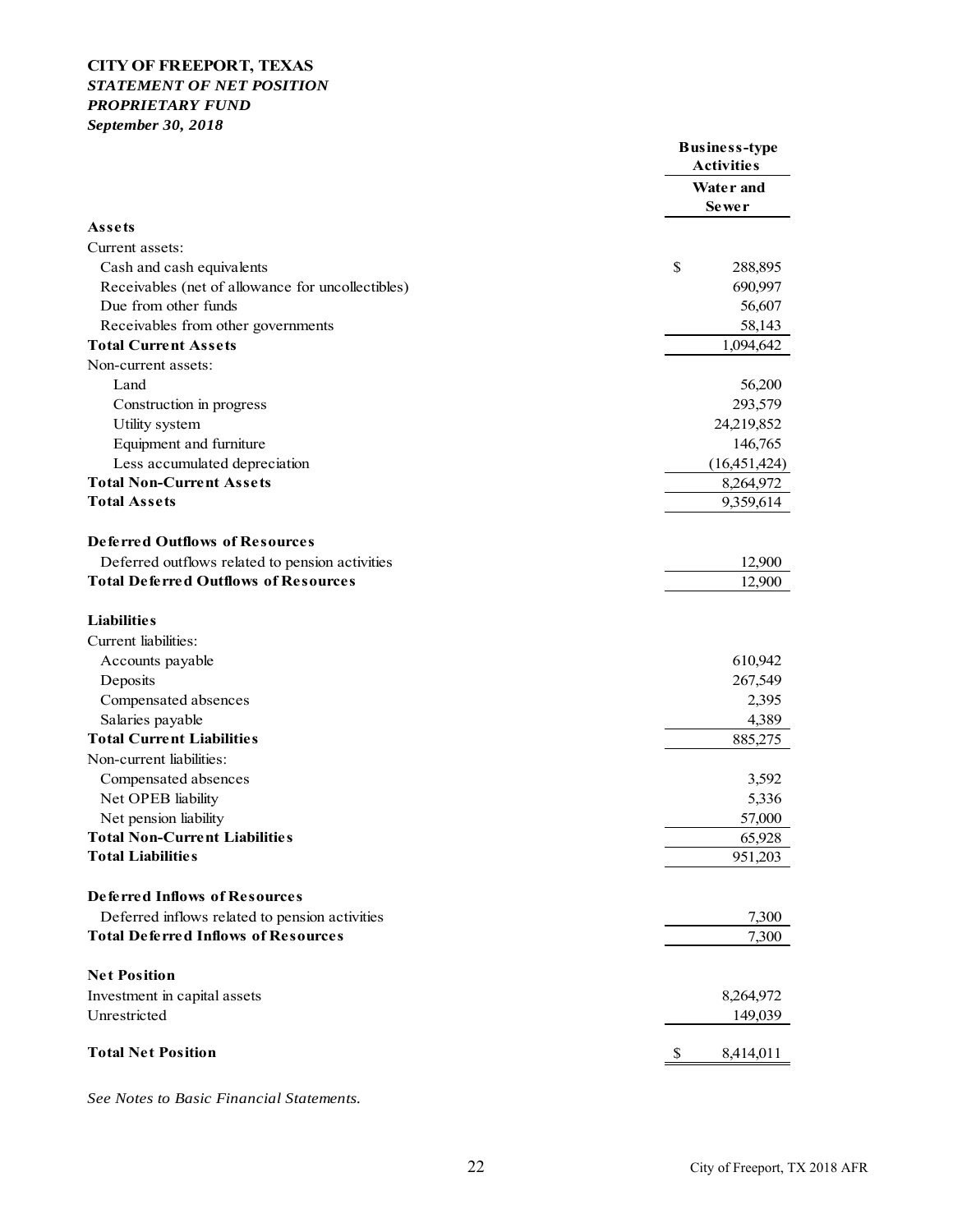#### *STATEMENT OF REVENUES, EXPENSES AND*

 *CHANGES IN FUND NET POSITION*

#### *PROPRIETARY FUND*

*For the Year Ended September 30, 2018*

|                                                | <b>Activities</b> |
|------------------------------------------------|-------------------|
|                                                |                   |
|                                                | Water and Sewer   |
| <b>Operating Revenues</b>                      |                   |
| Charges for services<br>\$                     | 4,839,063         |
| <b>Total Operating Revenues</b>                | 4,839,063         |
| <b>Operating Expenses</b>                      |                   |
| Personnel services                             | 111,722           |
| <b>Supplies</b>                                | 32,977            |
| Contracted services                            | 2,377,969         |
| Other                                          | 39,956            |
| Water purchased                                | 2,279,825         |
| Depreciation                                   | 453,751           |
| <b>Total Operating Expenses</b>                | 5,296,200         |
| <b>Operating income (loss)</b>                 | (457, 137)        |
| <b>Non-Operating Revenues (Expenses)</b>       |                   |
| Interest and investment revenue                | 5,576             |
| Operating grants and contributions             | 103,931           |
| <b>Total Non-Operating Revenues (Expenses)</b> | 109,507           |
| <b>Income before Transfers</b>                 | (347,630)         |
| Transfers in                                   | 502,749           |
| Change in net position                         | 155,119           |
| <b>Total Net Position - Beginning</b>          | 8,131,975         |
| Prior period adjustment                        | 126,917           |
| <b>Total Net Position - Ending</b><br>\$       | 8,414,011         |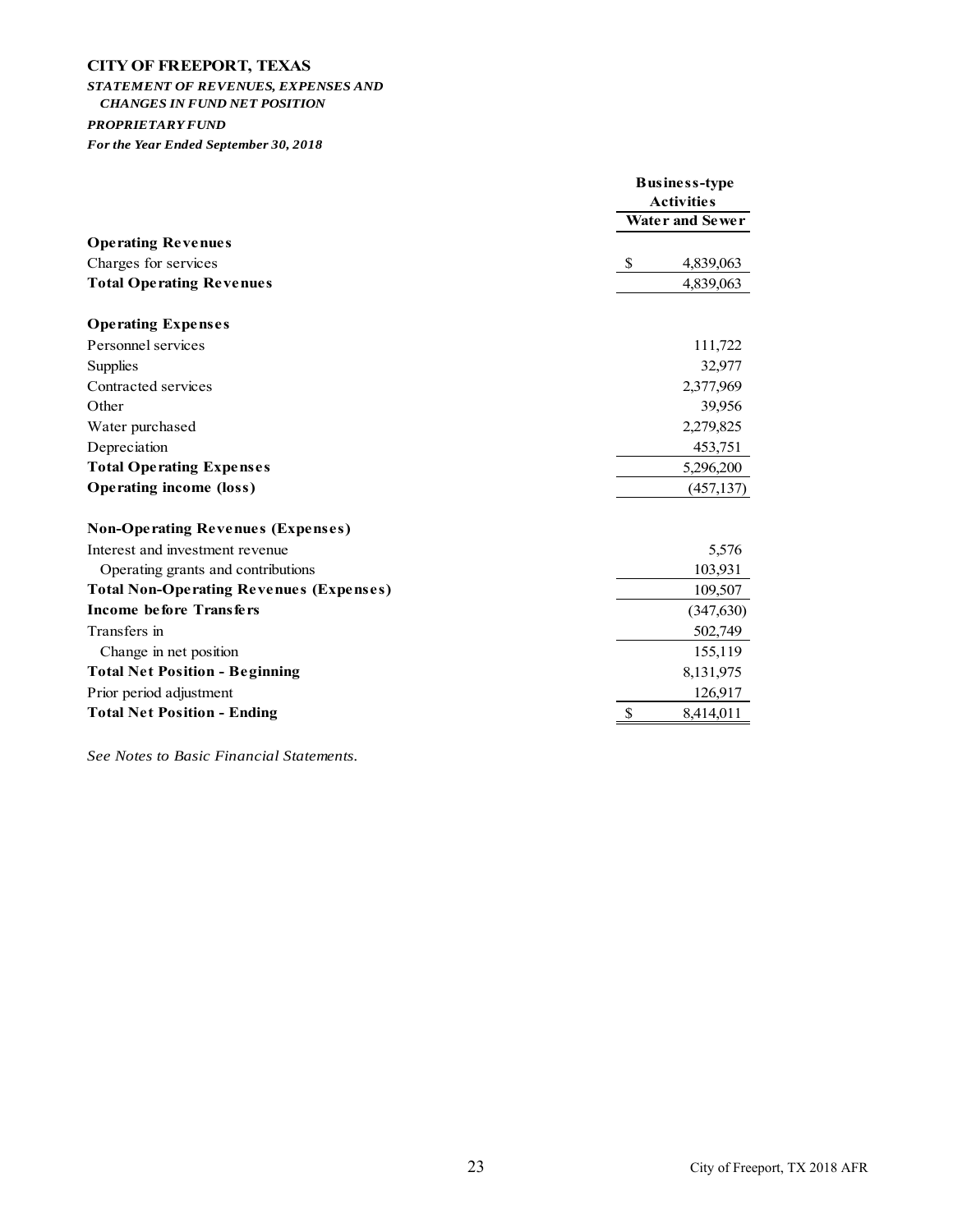*For the Year Ended September 30, 2018*

#### *STATEMENT OF CASH FLOWS*

*PROPRIETARY FUND*

**Business-type Activities Water and Sewer Cash Flows From Operating Activities** Receipts from customers and users 4,810,500 \$ 4,810,500 Disbursed for personnel services (129,668) Disbursed for goods and services (5,388,846) **Net cash (used) by operating activities** (708,014) **Cash Flows from Noncapital Financing Activities** Transfers from other funds 502,749 **Net cash used by noncapital financing activities** 502,749 **Cash Flows From Capital and Related Financing Activities** Transfer of proceeds to fiscal agent 103,931 Acquisition and construction of capital assets (548,555) **Cash flows (used) by capital and related financing activities** (444,624) **Cash Flows From Investing Activities** Interest received 5,576 **Net cash provided by investing activities** 5,576 Net increase (decrease) in cash and cash equivalents (644,313) **Cash and cash equivalents - beginning of year** 933,208 **Cash and cash equivalents - end of year** \$ 288,895 **Reconciliation of operating income to net cash provided by operating activities** Operating Income (457,137) Adjustments to reconcile operating income to net cash provided by operating activities: Depreciation 453.751 (Increase) decrease in accounts receivable (43,828) (Increase) decrease in pension deferred outflows 11,661 (Increase) decrease in OPEB deferred outflows 300 Increase (decrease) in accounts payable (658,119) Increase (decrease) in accrued wages payable (1,845) Increase (decrease) in accrued compensated absences (9,658) Increase (decrease) in customer deposits 15,265 Increase (decrease) in OPEB liability 500 Increase (decrease) in net pension liability (25,650) Increase (decrease) in pension deferred inflows 6,746 Net cash (used) by operating activities  $\qquad$  (708,014)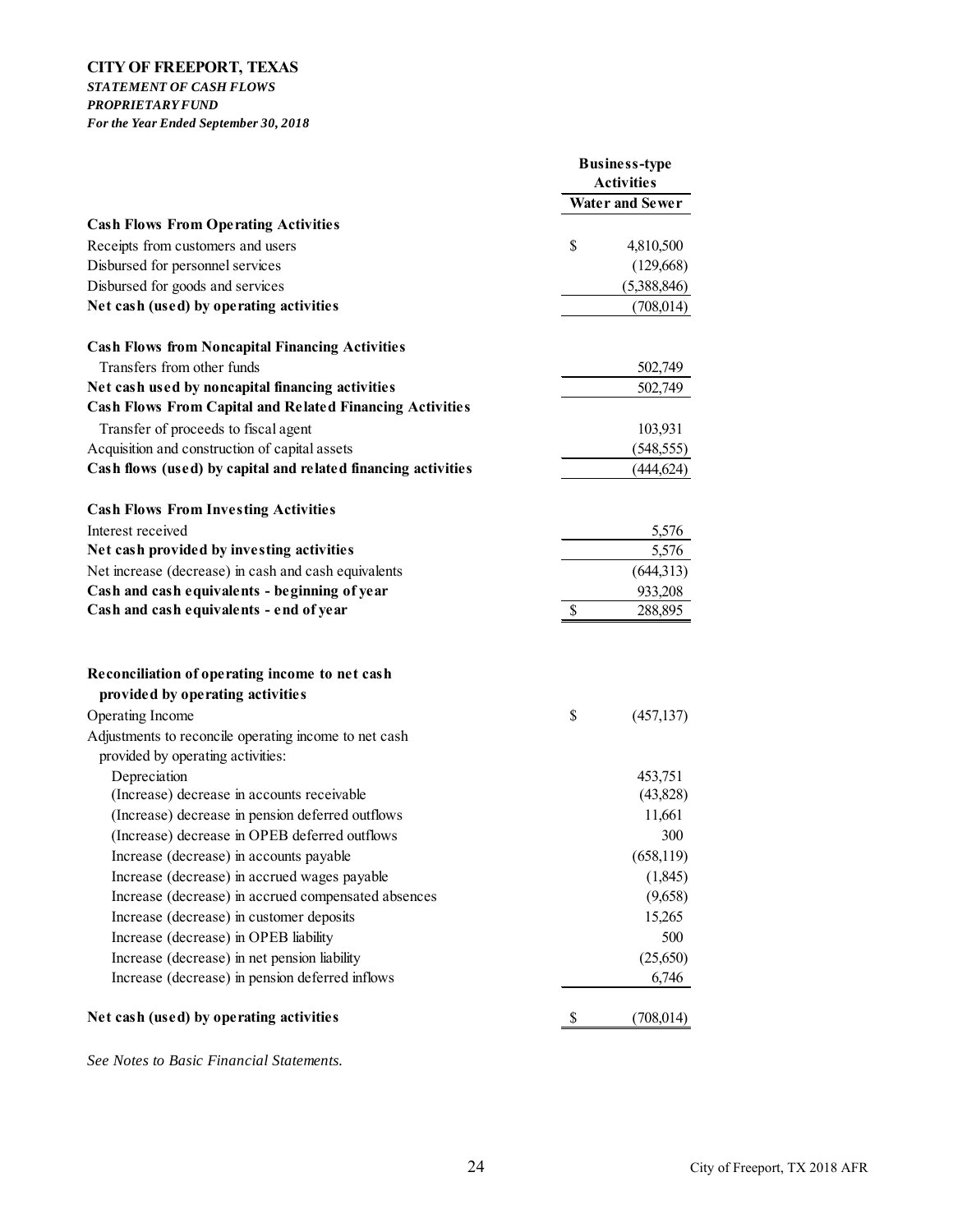#### **Note 1 - Organization**

The City of Freeport (City) operates under a Home Rule Charter adopted in a special election on June 20, 1960. The City operates under a Council-Manager form of government and provides the following services as authorized by its charter: public services, streets and drainage, sanitation, health and building inspections, culture-recreation, public improvements, planning and zoning, and general administrative services.

#### **Note 2 - Summary of Significant Accounting Policies**

The financial statements of the City have been prepared in conformity with generally accepted accounting principles (GAAP) as applied to government units. The Governmental Accounting Standards Board (GASB) is the accepted standard-setting body for establishing governmental accounting and financial reporting principles. The more significant of the government's accounting policies are described below.

#### **A. Reporting Entity**

#### *Primary government*

The City is considered an independent entity for financial reporting purposes and is considered a primary government. As required by generally accepted accounting principles, these basic financial statements have been prepared, based on considerations regarding the potential for inclusion of other entities, organizations, or functions, as part of the City's financial reporting entity. Based on these considerations, the City's basic financial statements do not include any other entities. Additionally, as the City is considered a primary government for financial reporting purposes, its activities are not considered a part of any other governmental or other type of reporting entity.

Considerations regarding the potential for inclusion of other entities, organizations, or functions in the City's financial reporting entity are based on criteria prescribed by generally accepted accounting principles. These same criteria are evaluated in considering whether the City is part of any other governmental or other type of reporting entity. The overriding elements associated with prescribed criteria considered in determining that the City's financial reporting entity status is that of a primary government are: that it has a separately elected governing body; it is legally separate; and it is fiscally independent of other state and local governments.

Additionally prescribed criteria under generally accepted accounting principles include considerations pertaining to organizations for which the primary government is financially accountable; and considerations pertaining to other organizations for which the nature and significance of their relationship with the primary government are such that exclusion would cause the reporting entity's financial statements to be misleading or incomplete.

The members of City council (the "members") are elected by the public and have the authority to make decisions, appoint administrators and managers, and significantly influence operations. It also has the primary accountability for fiscal matters. Therefore, the City is considered a primary government for financial reporting purposes.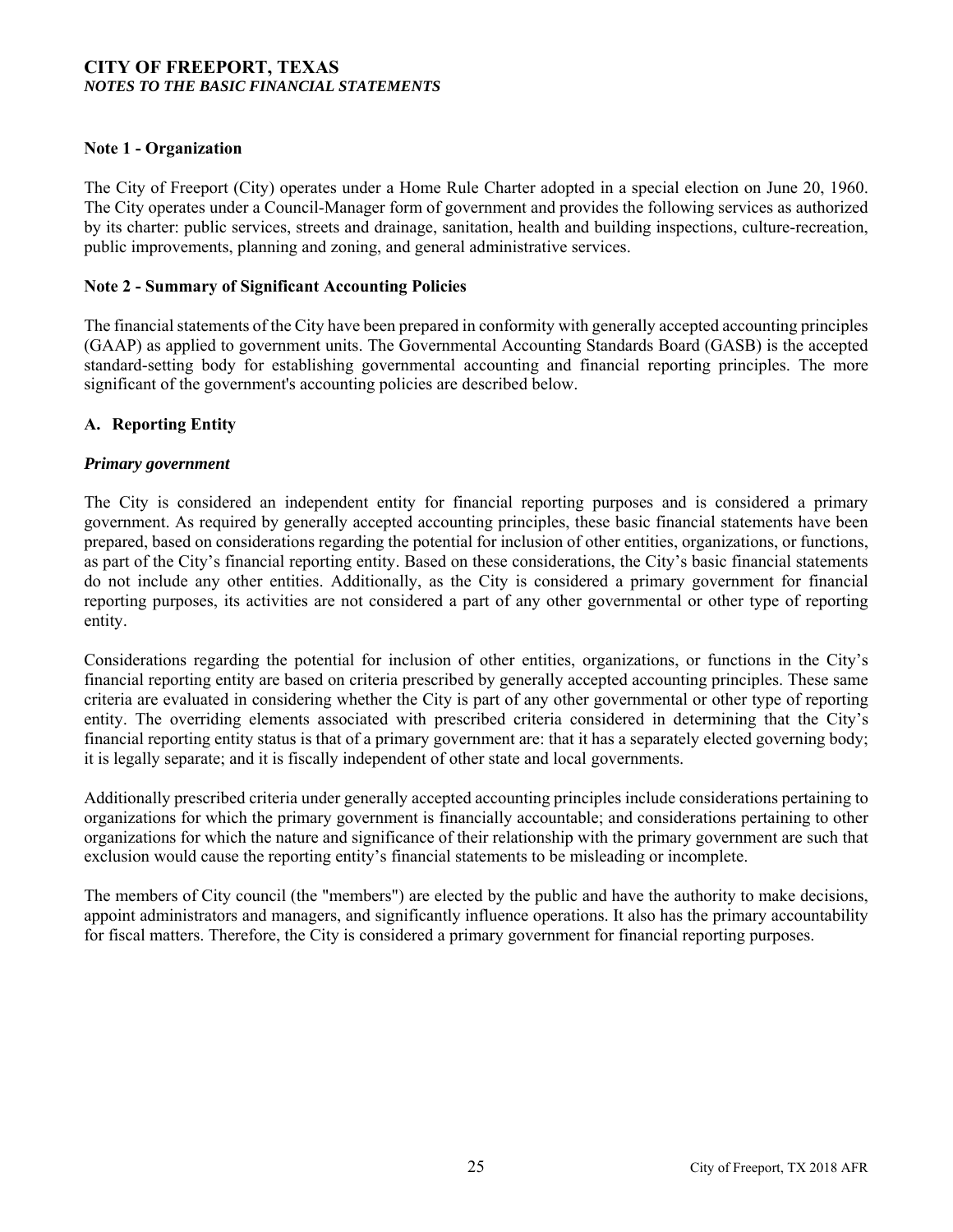#### **Note 2 - Summary of Significant Accounting Policies (continued)**

#### **A. Reporting Entity (continued)**

#### *Blended Component Unit*

The City Council authorized the creation and approved the Articles of Incorporation and the Bylaws of the Freeport Economic Development Corporation (the Corporation). The Articles of Incorporation were filed with the Office of the Secretary of State of Texas on December 20, 1999. The Corporation, a nonprofit corporation, organized under Section 4B of the development Corporation Act of 1979 was created to act on behalf of the City in the promotion and financing of projects so as to promote the public welfare.

The Corporation is governed by a seven member board of directors appointed by the City Council. All projects must have prior approval of the City Council. The voters of Freeport approved collection of a one- half cent sales tax, effective November 2, 1999, to fund the cost of land, buildings, equipment, facilities, improvements and maintenance and operation costs for public park purposes, recreational facilities and infrastructure improvements for development of new or expanded business enterprises. In prior years, the Freeport Economic Development Corporation (the "Corporation") provided services entirely or, almost entirely, to the City or otherwise exclusively or almost exclusively benefited the City even though it did not provide services directly to it and is reported as a blended component unit. However, during the years ended September 30, 2007 through 2014, the Corporation constructed and entered into a long-term lease for a marina with a company unrelated to the City. Because of this, the City was reported as a discretely presented component unit until it divested itself of the marina operations. During the current year, it was reported as a blended component unit.

#### **B. Government-wide and Fund Financial Statements**

The government-wide financial statements (i.e., the Statement of Net Position and the Statement of Activities) report information on all of the nonfiduciary activities of the primary government. These statements include all activities of the primary government. For the most part, the effect of interfund activity has been removed from these statements. Exceptions to this general rule are charges between the City's business-type and governmental funds. Elimination of these charges would distort the direct costs and program revenues reported for the various functions concerned. Governmental activities, which normally are supported by taxes and intergovernmental revenues, are reported separately from business-type activities, which rely to a significant extent on fees and charges for support.

The statement of activities demonstrates the degree to which the direct expenses of a given function or segment are offset by program revenues. Direct expenses are those that are clearly identifiable with a specific function or segment. Program revenues include (1) charges to customers or applicants who purchase, use or directly benefit from goods, services, or privileges provided by a given function or segment and (2) grants and contributions that are restricted to meeting the operational or capital requirements of a particular segment. Taxes and other items not properly included among program revenues are reported instead as general revenues.

Separate financial statements are provided for governmental funds, proprietary funds, and fiduciary funds, even though the latter are excluded in the government-wide financial statements. Major individual governmental funds and major individual enterprise funds are reported as separate columns in the fund financial statements.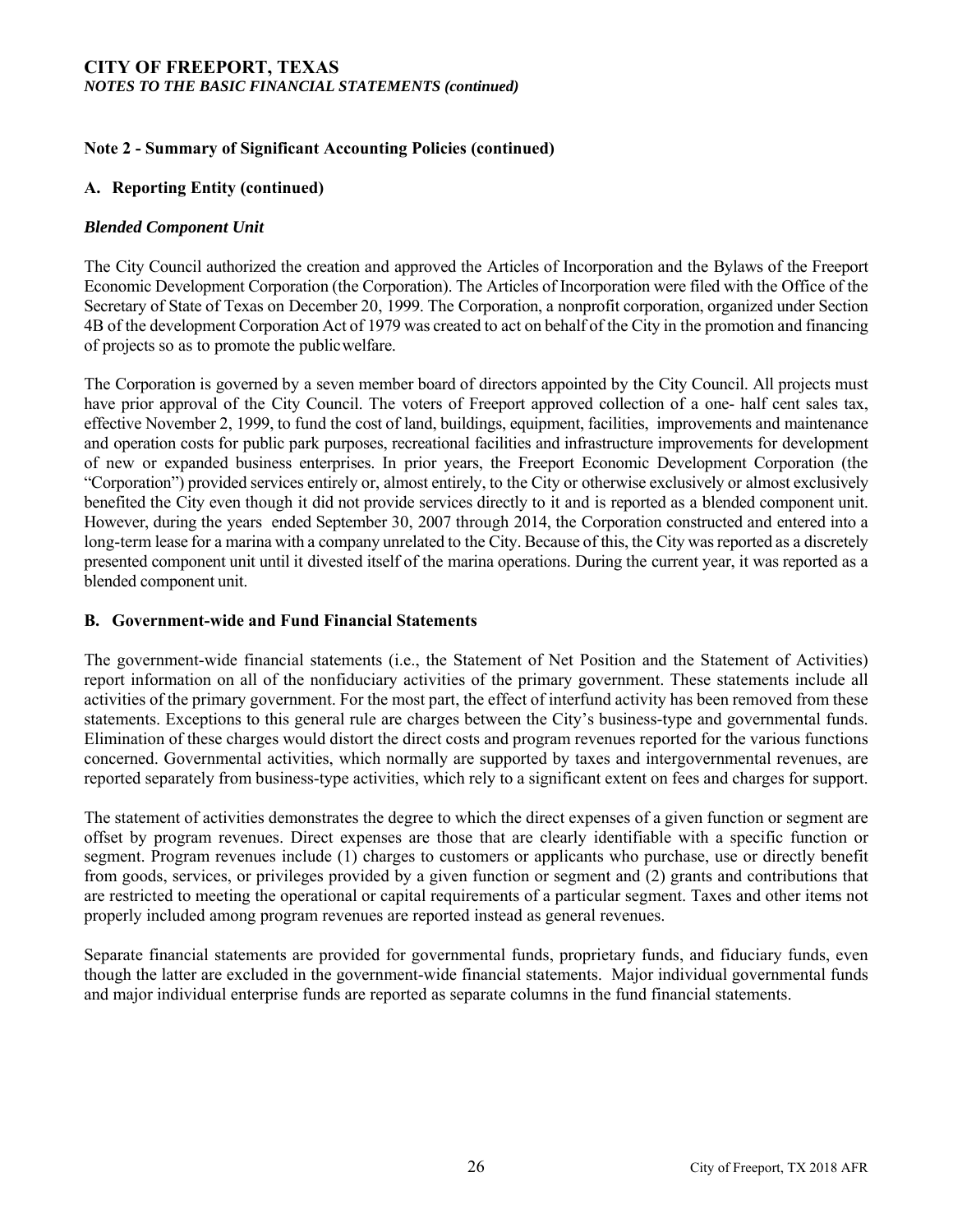*NOTES TO THE BASIC FINANCIAL STATEMENTS (continued)* 

### **Note 2 - Summary of Significant Accounting Policies (continued)**

#### **C. Measurement Focus, Basis of Accounting and Financial Statement Presentation**

The government-wide financial statements are reported using the economic resources measurement focus, as are the proprietary fund financial statements. The government-wide statements, proprietary fund statements, and fiduciary fund financial statements are reported using the accrual basis of accounting. Revenues are recognized when earned and expenses are recorded when a liability is incurred, regardless of the timing of related cash flows. Property taxes are recognized as revenues in the year for which they are levied. Grants and similar items are recognized as revenue as soon as all eligibility requirements imposed by the provider have been met.

Governmental fund financial statements are reported using the *current financial resources measurement focus* and the *modified accrual basis of accounting*. Revenues are recognized as soon as they are both measurable and available. Revenues are considered to be available if they are collectible within the current period or soon enough thereafter to pay liabilities of the current period. For this purpose the government considers revenues to be available if they are collected within 60 days of the end of the current fiscal period. Expenditures are generally recorded when a liability is incurred, as under accrual accounting. However, debt service expenditures, as well as expenditures related to compensated absences and claims and judgments, are recorded only when payment is due.

General property taxes are recorded as receivables when levied and as revenue in the period for which they were levied and become available. Property taxes receivable have been recorded as deferred inflows of resources at yearend.

Property taxes collected within 60 days subsequent to September 30, 2018, have not been recorded as revenue as the amount is not considered material. Franchise taxes and sales taxes relating to underlying transactions that occurred prior to September 30, 2018, have been recorded as receivables and revenue. Licenses and permits and fines are not susceptible to accrual since they are not measurable until received. Revenue on federal and state costreimbursement grants is accrued when the related expenditures are incurred. Interest is recorded when earned.

The City reports one major governmental fund:

The *General Fund* is used to account for all financial transactions that are not accounted for in other funds of the City. The principal sources of revenue of the General Fund are property taxes, sales and use taxes, franchise taxes, licenses and permits, and fines and forfeitures. Expenditures are for general government, public safety, public works and parks and recreation.

The City reports one major proprietary fund:

The *Water and Sewer Enterprise Fund* is used to account for operations of the water and sewer division and the construction of related facilities. The fund is financed and operated in a manner similar to private business enterprises -- where the intent of the City is that the cost (expenses, including depreciation) of providing goods or services to the general public on a continuing basis be financed or recovered primarily through user charges. The acquisition, maintenance and improvement of the physical plant facilities required to provide these goods and services are financed from existing cash resources, the issuance of bonds (revenue or general obligation), impact fees and other City funds.

Amounts reported as program revenues include (1) charges to customers or applicants for goods, services or privileges provided, (2) operating grants and contributions and (3) capital grants and contributions, including special assessments. Internally dedicated resources are reported as general revenues rather than program revenues. Likewise, general revenues include all taxes.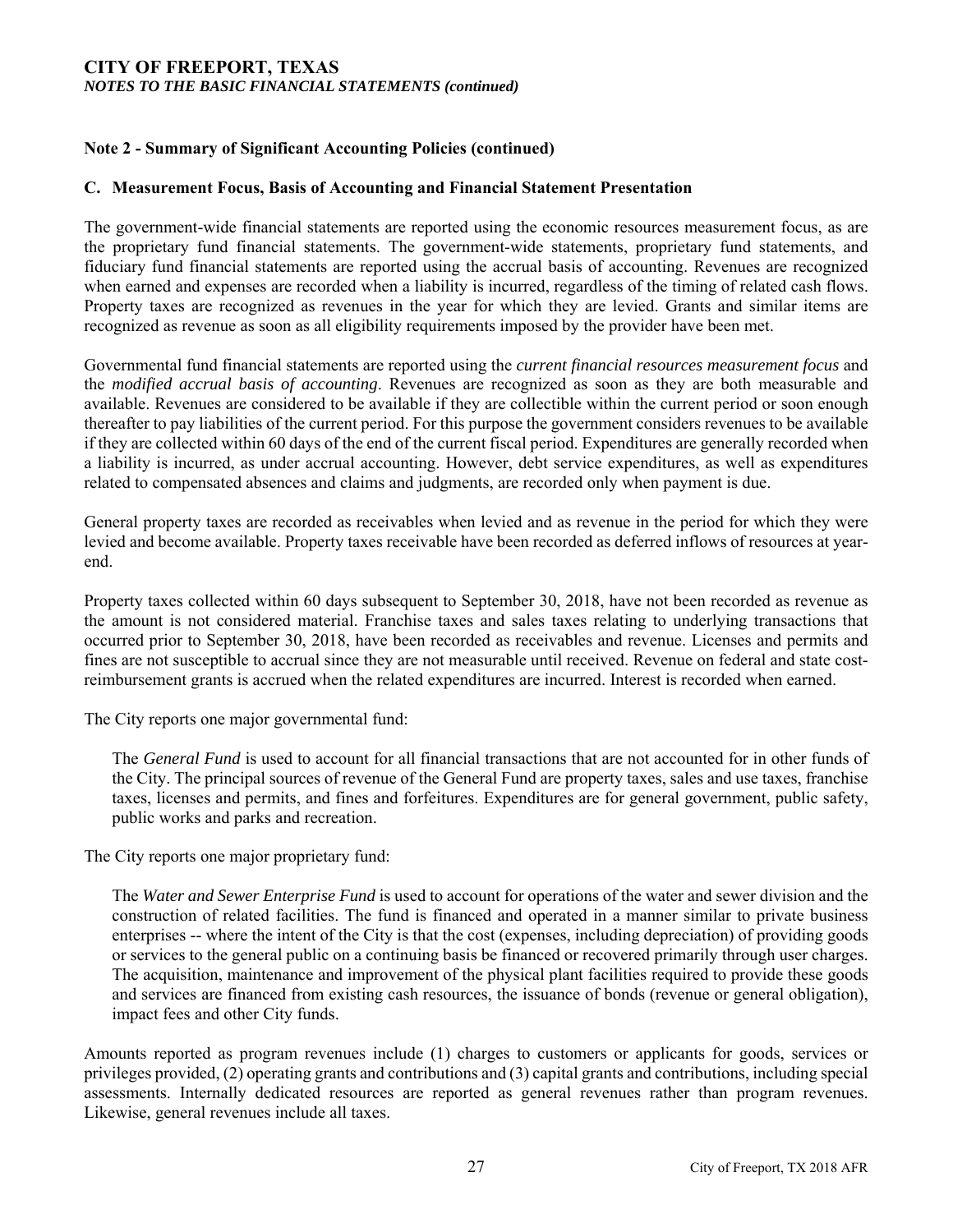### **Note 2 - Summary of Significant Accounting Policies (continued)**

#### **C. Measurement Focus, Basis of Accounting and Financial Statement Presentation (continued)**

Proprietary funds distinguish operating revenues and expenses from non-operating items. Operating revenues and expenses generally result from providing services and producing and delivering goods in connection with the proprietary fund's principal ongoing operations. The principal operating revenues of the water and sewer enterprise fund are charges to customers for sales and services. Operational expenses for the fund include the cost of sales and services, administrative expenses and depreciation on capital assets. All revenues not meeting this definition are reported as non-operating revenues and expenses.

Net position is categorized into three components – net investment in capital assets, restricted, and unrestricted. These classifications are as follows:

- Net investment in capital assets This component of net position consists of capital assets, including restricted capital assets, net of accumulated depreciation and reduced by the outstanding balances of any bonds, notes or other borrowings.
- Restricted This component of net position consists of constraints placed on net position use through external constraints imposed by creditors, grantors, contributors or laws or regulations of other governments or constraints imposed by law through contractual provisions or enabling legislation.
- Unrestricted net position This component of net position consists of the balance of net position that does not meet the definition of the other components noted above.

#### **D. Cash and Cash Equivalents**

The City reports cash and cash equivalents in the City's statement of cash flows for Proprietary Fund Types and in all other financial statements of financial position. The City considers cash and cash equivalents to be cash on hand, demand deposits, certificates of deposit, balances in public funds investment pools and short-term investments with original maturities of three months or less from the date of acquisition.

The City's local government investment pools are recorded at amortized costs.

#### **E. Receivables**

All receivables are reported at their gross value and, where appropriate, are reduced by the estimated portion that is expected to be uncollectible.

#### **F. Due to and from Other Funds**

Interfund receivables and payables arise from interfund transactions and are recorded by all funds affected in the period in which transactions are executed. These receivables and payables are, for the most part, eliminated from the Government-Wide Statement of Net Position and are recorded as "due from other funds" or "due to other funds" in the fund financial statements.

#### **G. Inventories and Prepaid Items**

Inventories of the General and Enterprise Funds are valued at the lesser of cost (weighted moving average) or fair value. Inventories for all funds consist of expendable supplies held for consumption, and the cost thereof is recorded as an expense/expenditure at the time the inventory items are issued (consumption method). Certain payments to vendors reflect costs applicable to future accounting periods and are recorded as prepaid items.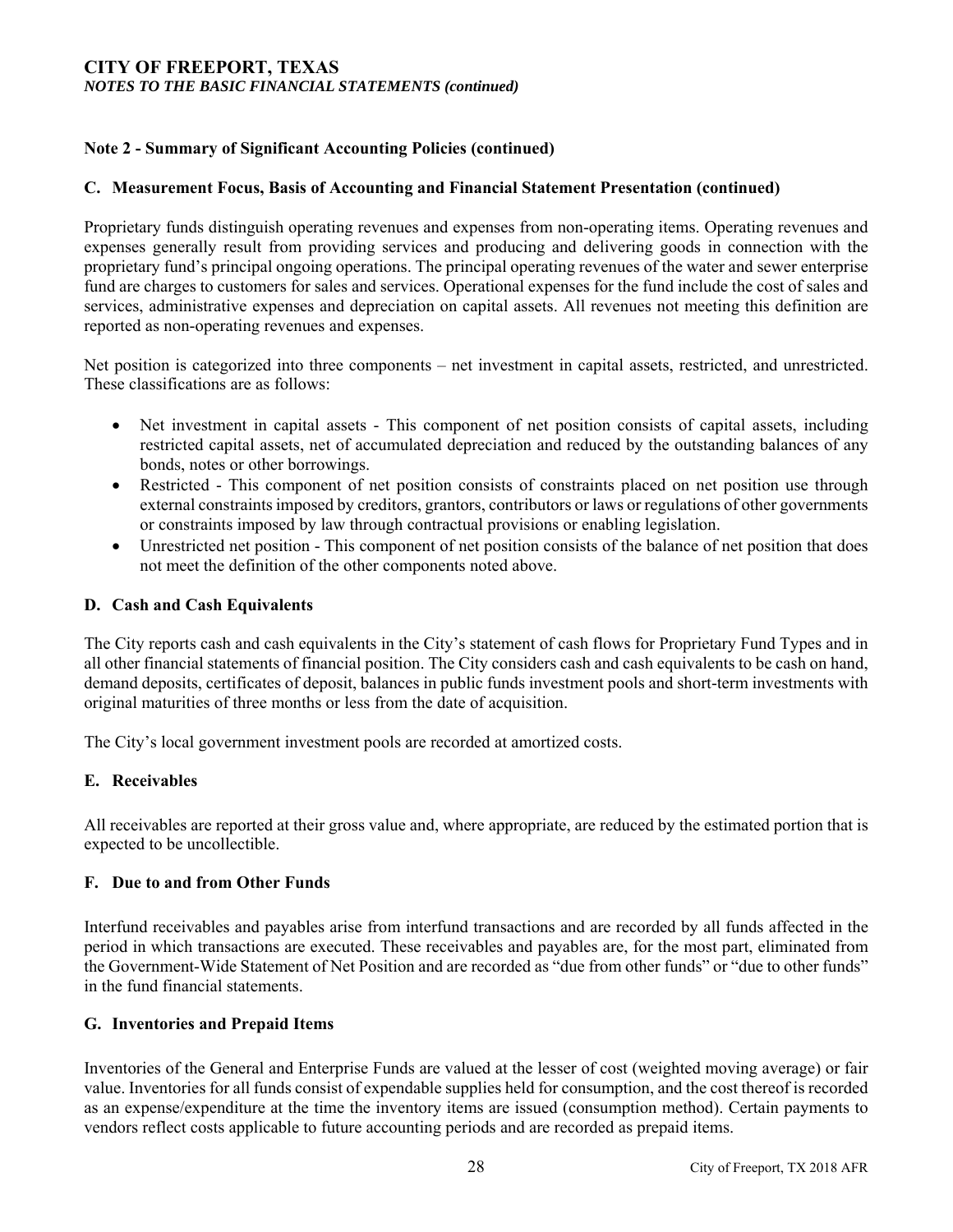#### **Note 2 - Summary of Significant Accounting Policies (continued)**

#### **H. Capital Assets**

Capital assets are reported in the applicable governmental or business-type activities column in the governmentwide financial statements. The government defines capital assets as assets with an initial, individual cost of \$5,000 and an estimated useful life in excess of one year. All purchased capital assets are valued at cost where historical records exist. Donated capital assets, donated works of art and similar items, and capital assets received in a service concession arrangement should be reported at acquisition value rather than fair value.

The costs of normal maintenance and repairs that do not add to the value of the asset or materially extend asset lives are not capitalized. Improvements, including public domain, and equipment are capitalized and depreciated over the remaining useful lives of the related capital assets using the straight line method, as applicable.

| Asset                     | <b>Estimated Useful</b><br><b>Lives</b> |
|---------------------------|-----------------------------------------|
| <b>Utility Plant</b>      | 40 years                                |
| Vehicles and Equipment    | $5-15$ years                            |
| Building and improvements | $10-20$ years                           |

#### **I. Compensated Absences**

Employees earn vacation based on years of service with the City. In accordance with GAAP, the liability for accumulated vacation at September 30, 2018, has been recorded as a liability in the Government-Wide Statement of Net Position.

Eligible City employees accrue vacation time monthly at various rates based on length of service with the City. Employees may elect to carry over a maximum of five (5) days past his/her yearly anniversary date. It is possible for employees to have accrued vacation time at September 30, which has not yet been lost. The City's sick leave policy provides fifteen paid sick days per year for full-time employees. Unused sick leave can be accumulated to a maximum of ninety (90) days. Upon termination, an employee with five years of service or more may be paid for accumulated sick leave to a maximum of two weeks.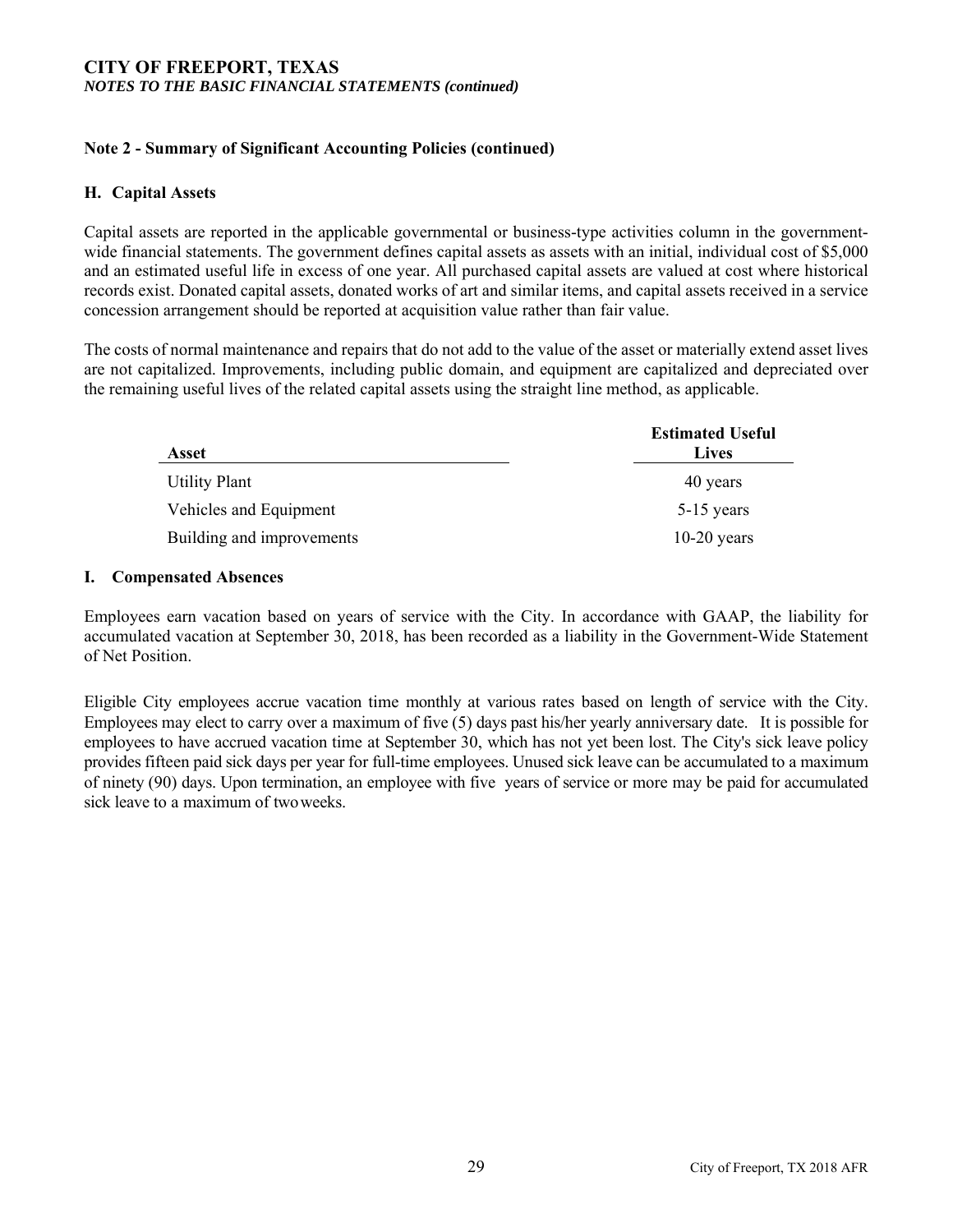#### **Note 2 - Summary of Significant Accounting Policies (continued)**

#### **J. Deferred Outflows/Inflows of Resources**

In addition to assets, the statement of financial position will sometimes report a separate section for deferred outflows of resources. This separate financial statement element, deferred outflows of resources, represents a consumption of net position or fund balance that applies to a future period(s) and thus, will not be recognized as an outflow of resources (expense/expenditure) until then. The City has two items that qualify for reporting in this category.

- Deferred outflows of resources for pension activities Reported in the government wide financial statement of net position, this deferred outflow results from pension plan contributions made after the measurement date of the net pension liability and the results of differences between expected and actual actuarial experiences. The deferred outflows of resources related to pensions resulting from City contributions subsequent to the measurement date will be recognized as a reduction of the net pension liability in the next fiscal year. The other pension related deferred outflows will be amortized over the expected remaining service lives of all employees (active and inactive employees) that are provided with pensions through the pension plan.
- Deferred outflows of resources for other post-employment benefits (OPEB) Reported in the government wide financial statement of net position, this deferred outflow results from OPEB plan contributions made after the measurement date of the net OPEB liability and the results of 1) differences between projected and actual earnings on OPEB plan investments and 2) changes in the City's proportional share of OPEB liabilities. The deferred outflows of resources related to OPEB resulting from City contributions subsequent to the measurement date will be recognized as a reduction of the net OPEB liability in the next fiscal year. The deferred outflows resulting from differences between projected and actual earnings on OPEB plan investments will be amortized over a closed five year period. The remaining OPEB related deferred outflows will be amortized over the expected remaining service lives of all employees (active and inactive employees) that are provided with OPEB through the plan.

In addition to liabilities, the statement of financial position will sometimes report a separate section for deferred inflows of resources. This separate financial statement element, deferred inflows of resources, represents an acquisition of net position or fund balance that applies to a future period(s) and thus, will not be recognized as an inflow of resources (revenue) until that time. The City has two items that qualify for reporting in this category.

- Deferred inflows of resources for unavailable revenues Reported only in the governmental funds balance sheet, unavailable revenues from property taxes, EMS services, and other miscellaneous items arise under the modified accrual basis of accounting. These amounts are deferred and recognized as an inflow of resources in the period that the amounts become available.
- Deferred inflows of resources for pension activities Reported in the government wide financial statement of net position, these deferred inflows result primarily from differences between projected and actual earnings on pension plan investments. These amounts will be amortized over a closed five year period.
- Deferred inflows of resources for other post-employment benefits (OPEB) Reported in the government wide financial statement of net position, these deferred inflows result primarily from 1) changes in actuarial assumptions and 2) differences between expected and actual actuarial experiences. These OPEB related deferred inflows will be amortized over the expected remaining service lives of all employees (active and inactive employees) that are provided with OPEB through the plan.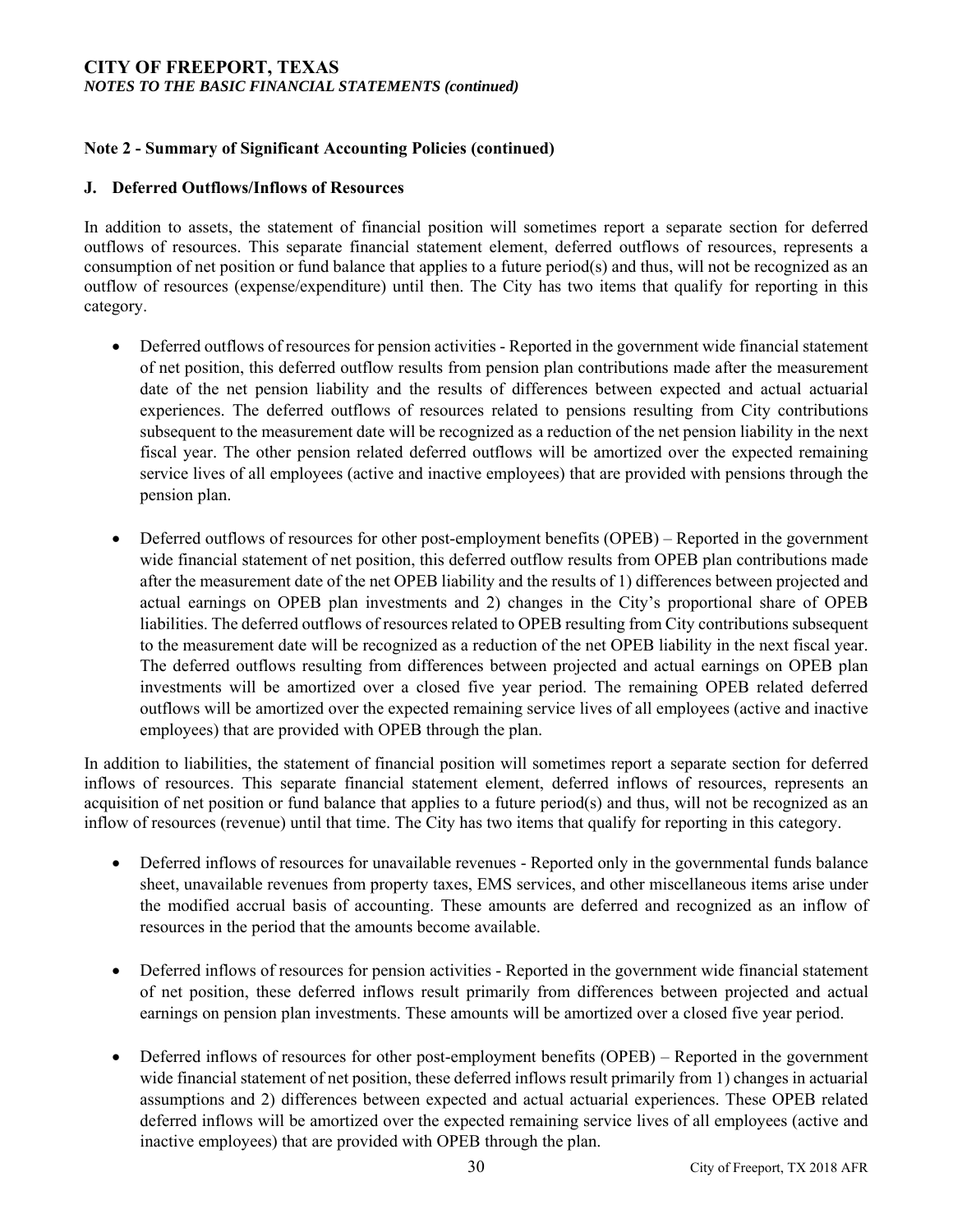#### **Note 2 - Summary of Significant Accounting Policies (continued)**

#### **K. General Property Taxes**

The City levies taxes on or about October 1, of each year. Property taxes attach as an enforceable lien on property as of January 1. These taxes are due by January 31, and are considered delinquent after that date, at which time interest is charged at a rate established by the state property tax code. Collections made on or after July 1, are subject to an additional fifteen percent collection fee.

Property tax revenue is recognized when levied to the extent that they are available. Available includes those property tax receivables expected to be collected within sixty days after year end.

The tax rates assessed for the year ended September 30, 2018, to finance general fund operations and the payment of principal and interest on general obligation long-term debt were \$ 0.492570 and \$ 0.135435 per \$ 100 valuation,

#### **L. Debt Service**

In the government-wide financial statements, and proprietary fund types in the fund financial statements, long-term debt and other long-term obligations are reported as liabilities in the applicable governmental activities or proprietary fund type statement of net position. Bond premiums and discounts, as well as issuance costs, are deferred and amortized over the life of the bonds using the straight-line method. Bonds payable are reported net of the applicable bond premium or discount. Bond issuance costs are reported as deferred charges and amortized over the term of the related debt.

In the fund financial statements, governmental fund types recognize bond premiums and discounts, as well as bond issuance costs, during the current period. The face amount of the debt is reported as other financing resources. Premiums received on debt issuances are reported as other financing sources while discounts on debt issuances are reported as other financing uses. Issuance costs, whether or not withheld from the actual debt proceeds received, are reported as debt service expenditures.

#### **M. Use of Estimates**

The preparation of financial statements, in conformity with generally accepted accounting principles, requires management to make estimates and assumptions that affect the reported amounts of assets, liabilities and disclosures of contingent assets and liabilities at the date of the financial statements and the reported amounts of revenues and expenses during the reporting period. Actual amounts may differ from these estimates.

## **N. Fund Equity**

In the fund financial statements, the City categorizes portions of fund balance into categories to make the nature and extent of the constraints placed on a government's fund balances more transparent. The following classifications describe the relative strength of the spending constraints:

*Non-spendable fund balance* – amounts that are not in spendable form or are legally or contractually required to be maintained intact.

*Restricted fund balance* – amounts that are subject to external restrictions from creditors, grantors, contributors, or laws of other governments.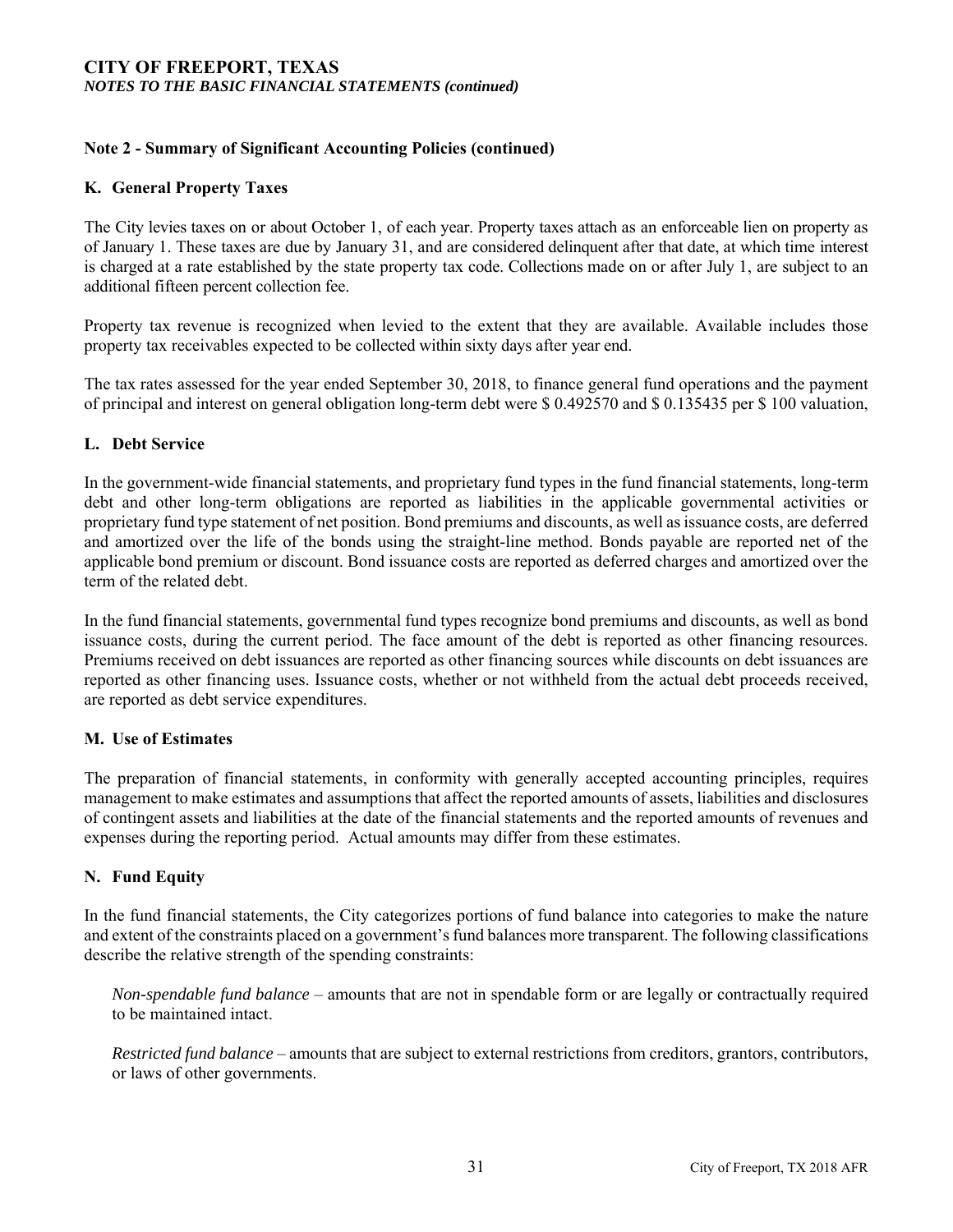#### **Note 2 - Summary of Significant Accounting Policies (continued)**

#### **N. Fund Equity (continued)**

*Committed fund balance –* amounts constrained for specific purposes as determined by a formal action of City Council. City Council is the highest level of decision-making authority for the City. Commitments may be established, modified, or rescinded only through ordinances approved by City Council. City Council will approve obligations of funds, such as multiyear contracts, prior to the end of the fiscal year.

*Assigned fund balance –* amounts the City intends to use for a specific purpose that is neither restricted or committed and includes the remaining positive fund balance of all governmental funds except for the General Fund. Balances for encumbrances, other than those committed by City Council, fall into this category. Under the City's adopted policy, Resolution No. 465, intent to assign fund balance can be established by City Council or delegated to the City Administrator.

*Unassigned fund balance* – amounts that are available for any purpose. Positive amounts are reported only in the General Fund.

The City's council meets on a regular basis to manage and review cash financial activities and to ensure compliance with established policies. The City's Unassigned General Fund Balance is maintained to provide the City with sufficient working capital and a margin of safety to address local and regional emergencies without borrowing. The unassigned General Fund Balance may only be appropriated by resolution of the council. Fund Balance of the City may be committed for a specific source by formal action of the council. Amendments or modifications of the committed fund balance must also be approved by formal action by the council. When it is appropriate for fund balance to be assigned, the City council has delegated authority to the City Manager or the Finance Director. In circumstances where an expenditure is to be made for a purpose for which amounts are available in multiple fund balance classifications, the order in which resources will be expended is as follows: restricted fund balance, followed by committed fund balance, followed by assigned fund balance, and lastly, unassigned fund balance.

#### **O. Revenues and Expenditures/Expenses**

In the fund financial statements revenues for governmental funds are recorded when they are determined to be both measurable and available. Generally, tax revenues, fees and non-tax revenues are recognized when received. Grants from other governments are recognized when qualifying expenditures are incurred. Expenditures for governmental funds are recorded when the related liability is incurred. Revenues and expenses in the Government-wide Statement of Activities are recognized in essentially the same manner as used in commercial accounting.

#### **P. Encumbrances**

Encumbrance accounting, under which purchase orders, contracts, and other commitments for the expenditure of funds are recorded in order to reserve that portion of the applicable appropriation, is employed in the governmental funds. Open encumbrances are reported as assigned fund balances since they do not constitute expenditures or liabilities. Encumbrances outstanding at year-end are appropriately provided for in the subsequent year's budget.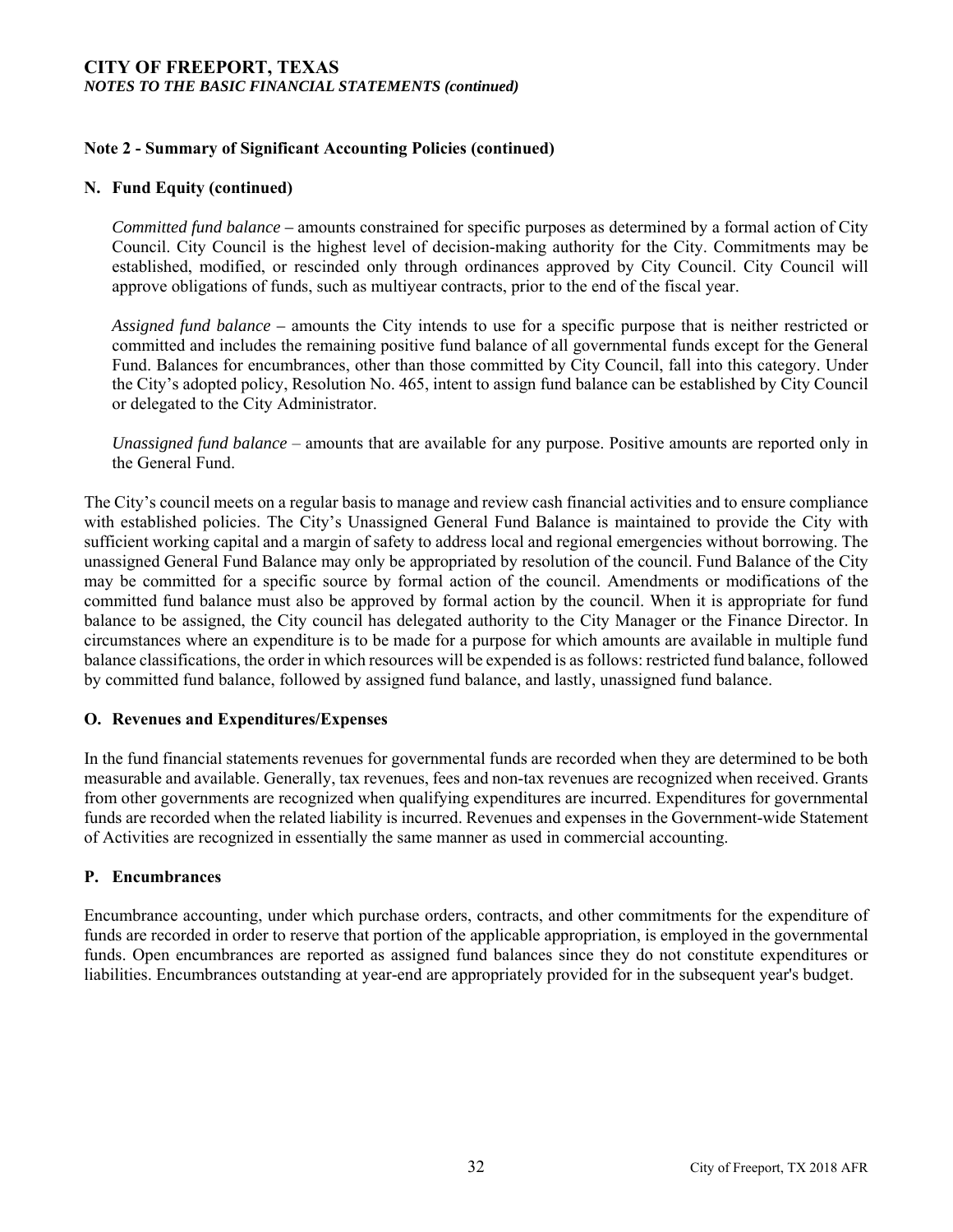### **Note 2 - Summary of Significant Accounting Policies (continued)**

#### **Q. Pensions**

For purposes of measuring the net pension liability, pension related deferred outflows and inflows of resources, and pension expense, City specific information about its Fiduciary Net Position in the Texas Municipal Retirement System (TMRS) and additions to/deductions from the City's Fiduciary Net Position have been determined on the same basis as they are reported by TMRS. For this purpose, plan contributions are recognized in the period that compensation is reported for the employee, which is when contributions are legally due. Benefit payments and refunds are recognized when due and payable in accordance with the benefit terms. Investments are reported at fair value. Information regarding the City's Total Pension Liability is obtained from TMRS through a report prepared for the City by TMRS consulting actuary, Gabriel Roeder Smith & Company.

#### **R. Other-Post Employment Benefits (OPEB)**

The City provides its retirees the opportunity to maintain health insurance coverage by participating in the City's insurance plan. The City reports the total liability for this plan on the government-wide and proprietary fund financial statements. The actual cost recorded in the governmental fund financial statements is the cost of the health benefits incurred on behalf of the retirees less the premiums collected from the retirees.

Additionally, the City participates in a defined-benefit group-term life insurance plan, both for current and retired employees, administered by the Texas Municipal Retirement System (TMRS). The City reports the total liability for this plan on the government-wide and proprietary fund financial statements. Information regarding the City's total OPEB liability is obtained from TMRS through a report prepared for the City by TMRS' consulting actuary, Gabriel Roeder Smith & Company.

#### **S. New Accounting Standards**

In the current fiscal year, the City implemented the following new standards:

GASB Statement No. 75, Accounting and Financial Reporting for Postemployment Benefits Other Than Pensions (OPEB). This Statement replaces the requirements of Statement 45 and requires governments to report a liability on the face of the financial statements for the OPEB that they provide. Statement 75 requires governments in all types of OPEB plans to present more extensive note disclosures and required supplementary information (RSI) about their OPEB liabilities. Among the new note disclosures is a description of the effect on the reported OPEB liability of using a discount rate and a healthcare cost trend rate that are one percentage point higher and one percentage point lower than assumed by the government. The new RSI includes a schedule showing the causes of increases and decreases in the OPEB liability and a schedule comparing a government's actual OPEB contributions to its contribution requirements.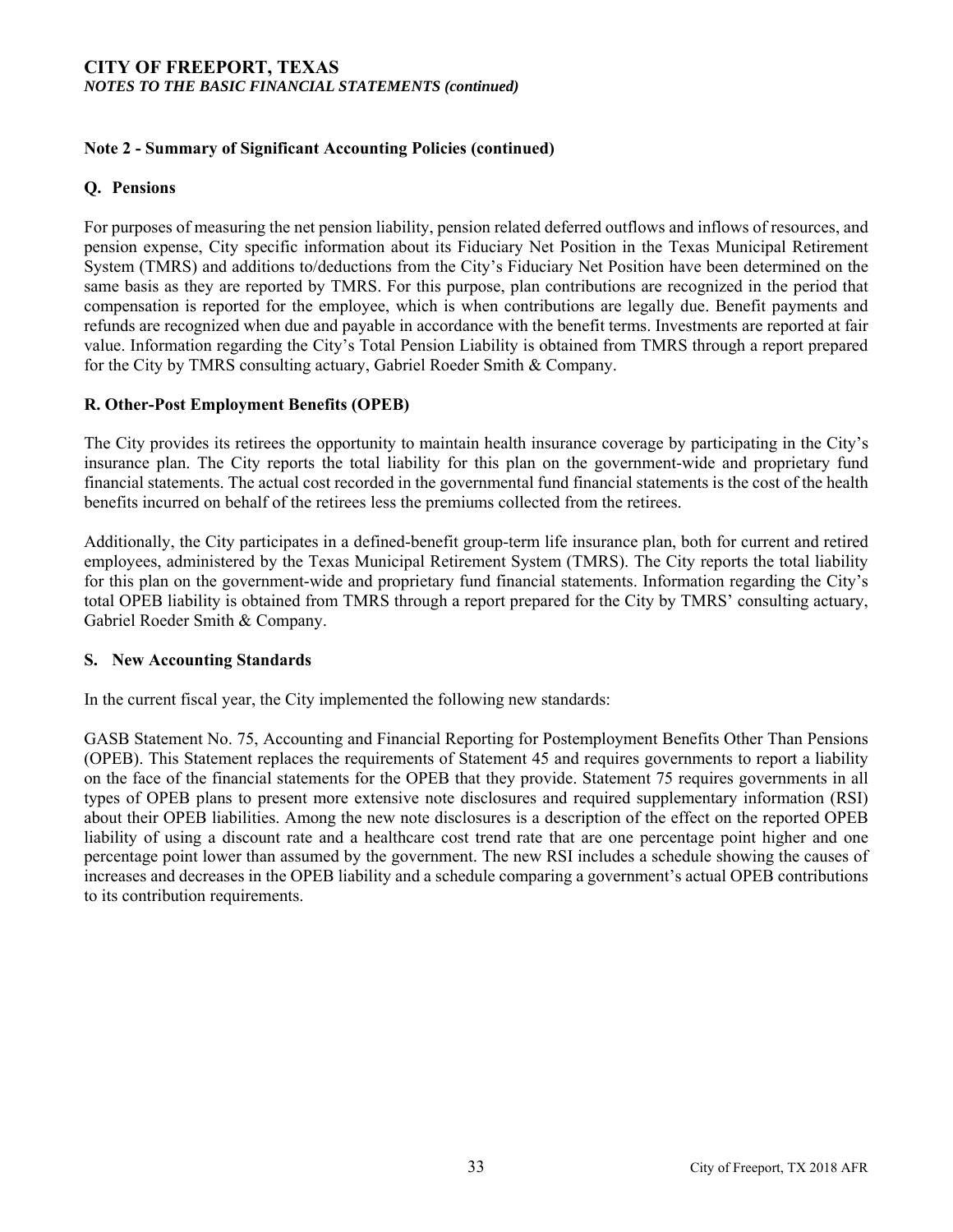#### **Note 3 - Deposits (Cash) and Investments**

The City classifies deposits and investments for financial statement purposes as cash and temporary investments, and investments based upon both liquidity (demand deposits) and maturity date (deposits and investments) of the asset at the date of purchase. For this purpose a temporary investment is one that when purchased had a maturity date of three months or less.

The following schedule shows the City's recorded cash and cash equivalents at year-end:

|                                    | <b>Fair Value</b> |              |  |  |  |
|------------------------------------|-------------------|--------------|--|--|--|
| Cash deposits                      | £.                | 940.461      |  |  |  |
| Local Government Investment Pools: |                   |              |  |  |  |
| TexPool                            |                   | 9,525,828    |  |  |  |
| Total Investments                  |                   | 9,525,828    |  |  |  |
| Total Cash and Investments         |                   | \$10,466,289 |  |  |  |

#### **Custodial Credit Risk**

Deposits. Custodial credit risk is the risk that in the event of a financial institution failure, the City's deposits may not be returned to them. The City requires that all deposits with financial institutions be collateralized in an amount equal to 102 percent of uninsured balances. At September 30, 2018, the City's cash deposits were entirely covered by federal depository insurance and by collateral held by the City's agent in the City's name.

Under Texas state law, a bank serving as the City depository must have a bond or in lieu thereof, deposited or pledged securities with the City or an independent third party agent, an amount equal to the highest daily balance of all deposits the City may have during the term of the depository contract, less any applicable FDIC insurance. Chapter 2256 of the Texas Government Code (the Public Funds Investment Act) authorizes the City to invest its funds under written investment policy (the "investment policy") that primarily emphasizes safety of principal and liquidity, addresses investment diversification, yield, and maturity and addresses the quality and capability of investment personnel. This investment policy defines what constitutes the legal list of investments allowed under the policies, which excludes certain instruments allowed under chapter 2256 of the Texas Government Code.

#### **Investments**

The City's deposits and investments are invested pursuant to the investment policy, which is approved by the City Council. The investment policy includes lists of authorized investment instruments and allowable stated maturity of individual investments. In addition it addresses the priorities of preservation of capital, liquidity, diversification and yield. Additionally, the soundness of financial institutions (including broker/dealers) in which the City will deposit funds is addressed. The City's investment policy and types of investments are governed by the Public Funds Investment Act (PFIA).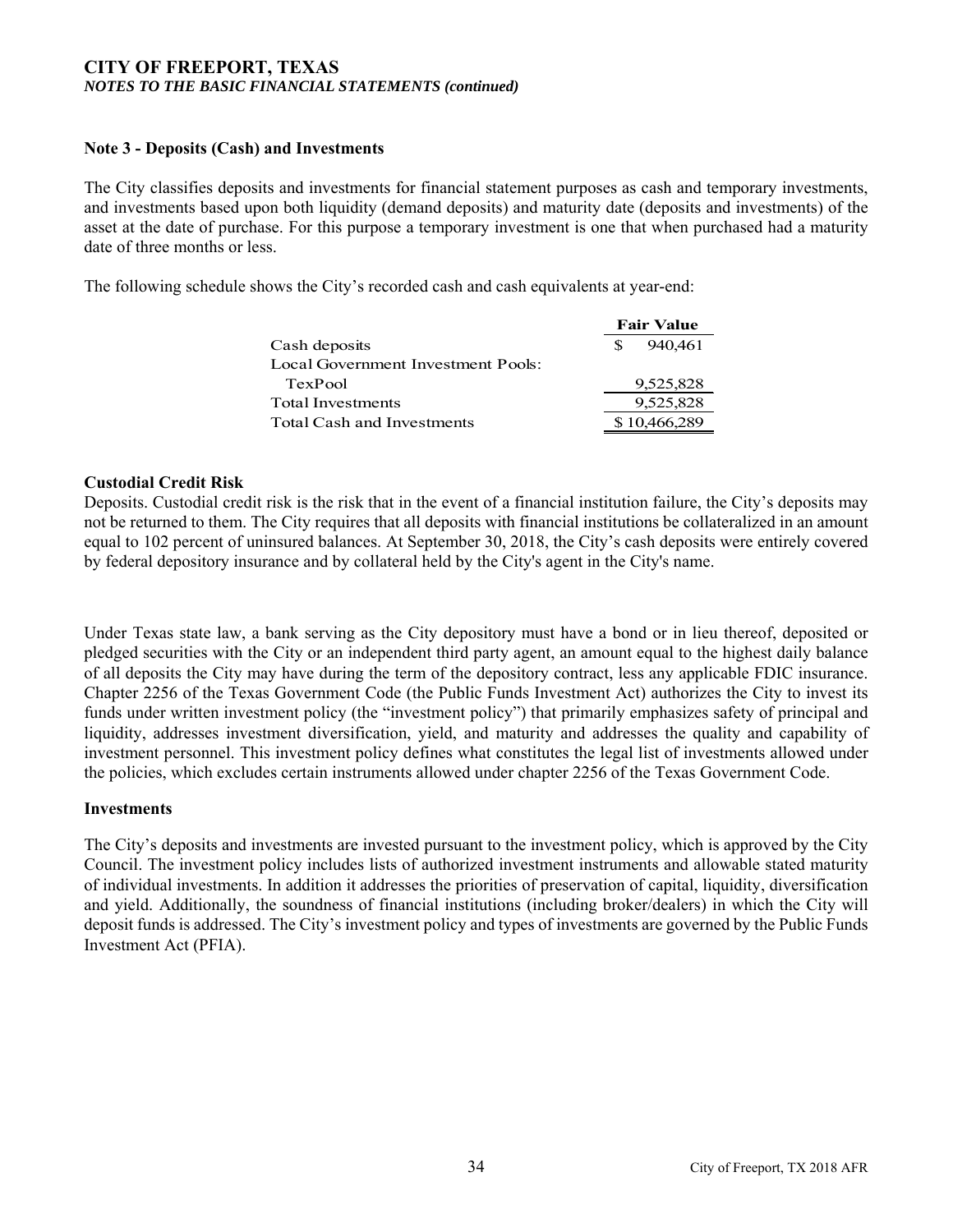#### **Note 3 - Deposits (Cash) and Investments (continued)**

The City is authorized to invest in the following investment instruments provided that they meet the guidelines of the investment policy:

- 1. Fully insured or collateralized certificate of deposit of commercial banks;
- 2. U.S. Treasury Securities maturing in less than three (3) years;
- 3. Short-term obligations of U.S. Government Agencies which are guaranteed by the full faith and credit of the United States of America as to principle and interest;
- 4. Repurchase agreements collateralized by U.S. Treasury or U.S. Government Agency Securities in accordance with a master repurchase agreement approved by the Investment Committee;
- 5. Eligible investment pools authorized by the City Council;
- 6. Other securities or obligations approved by the Investment Committee and authorized by the Local Government Code, Sections 2256.006 and 2256.016.

As of September 30, 2018, the City's investments included TexPool external investment pools. The external investment pool's investments are not evidenced by securities that exist in physical or book entry form and, accordingly, do not have custodial risk.

TexPool policies require that local government deposits be used to purchase investments authorized by the Public Funds Investment Act (PFIA) of 1987, as amended. The Texas State Comptroller of Public Accounts has oversight responsibility for TexPool. TexPool is a public funds investment pool created by the Texas Treasury Safekeeping Trust Company (Trust Company) to provide a safe environment for the placement of local government funds in authorized short-term, fully collateralized investments, including direct obligations of, or obligations guaranteed by, the United States or State of Texas or their agencies; federally insured certificates of deposit issued by Texas banks or savings and loans; and fully collateralized direct repurchase agreements secured by United States Government agency securities and placed through a primary government securities dealer.

In accordance with GASB Statement No. 79, *Certain External Investment Pools and Pool Participants*, the local government investment pools do not have any limitations and restrictions on withdrawals such as notice periods or maximum transaction amounts. These pools do not impose any liquidity fees or redemption gates.

At year-end, the City had the following investments subject to interest rate risk disclosure, under U.S. generally accepted accounting principles:

|                                    | <b>Fair Value</b> | Percentage of<br>Portfolio | Weighted Average<br><b>Maturities (Days)</b> |
|------------------------------------|-------------------|----------------------------|----------------------------------------------|
| Investment Type:                   |                   |                            |                                              |
| Local Government Investment Pools: |                   |                            |                                              |
| <b>TexPool</b>                     | \$9,525,828       | $100\%$                    | 28                                           |

Portfolio weighted average maturities (days)

#### **Interest rate Risk**

As a means of minimizing risk of loss due to interest rate fluctuations, the Investment Policy the City avoid overconcentration of assets in a specific maturity sector, limiting of average maturities of operating fund investments to one year, and avoiding over-concentrated assets in specific instruments other than U.S. Treasury Securities and insured or collateralized certificates of deposit.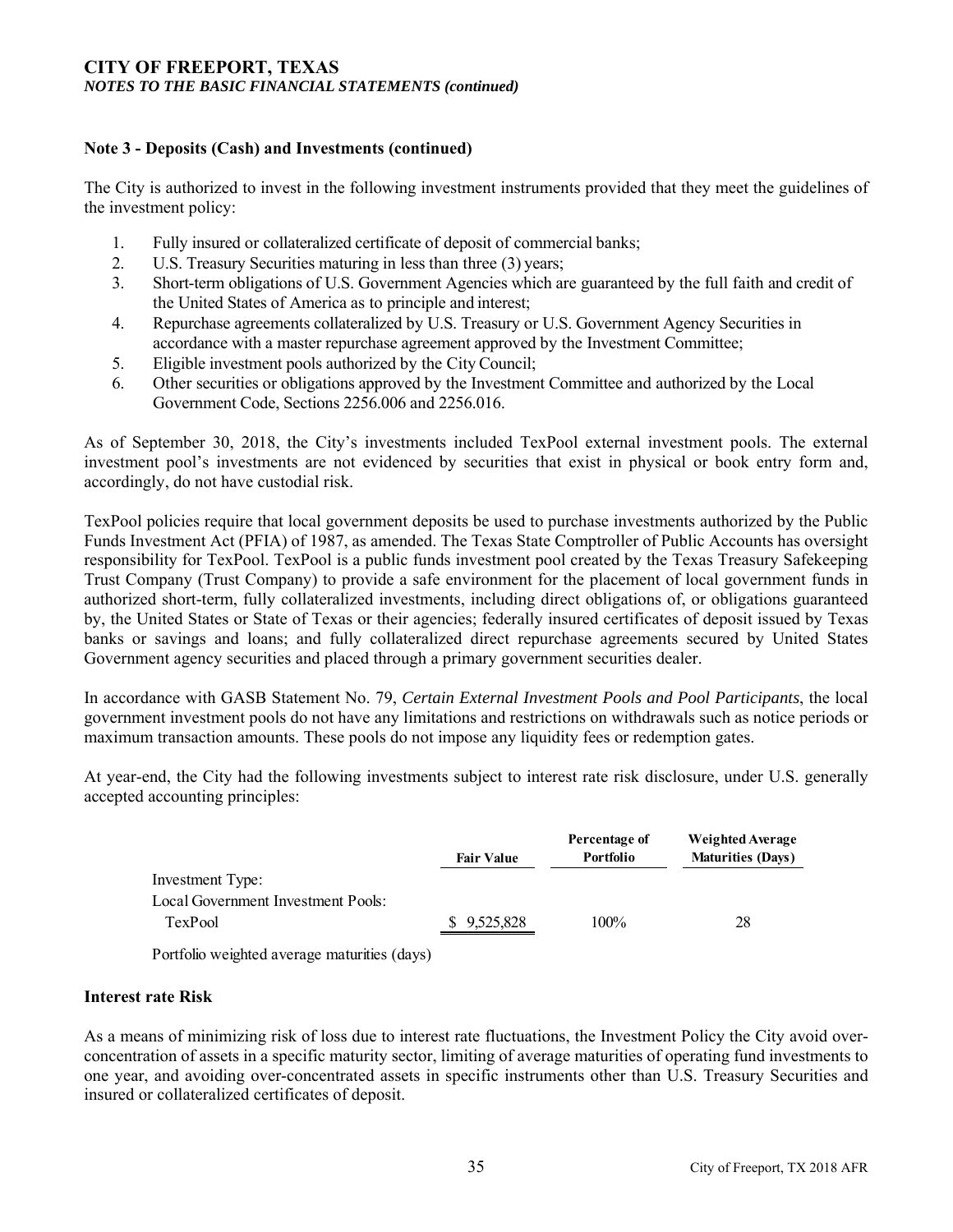#### **Note 3 - Deposits (Cash) and Investments (continued)**

#### **Credit Risk**

At year-end, balances in TexPool, a privately-managed public fund investment pools rated AAAm by Standard and Poor's Ratings Services. All credit ratings meet acceptable levels required by guidelines prescribed by both the PFIA and the City's investment policy.

#### **Note 4 - Receivables**

Amounts recorded as receivables as of September 30, 2018, for the government's individual major and non-major funds, including the applicable allowance for uncollectible accounts, are as follows:

|                              | <b>General Fund</b> | Non-Major<br>Governmental<br><b>Funds</b> |    | Water and<br><b>Sewer Fund</b> | <b>Total</b>  |
|------------------------------|---------------------|-------------------------------------------|----|--------------------------------|---------------|
| Receivables:                 |                     |                                           |    |                                |               |
| Property taxes               | \$<br>118,388       | \$<br>42,003                              | \$ |                                | \$<br>160,391 |
| Sales taxes                  | 492,331             | 246,165                                   |    |                                | 738,496       |
| Fines and forfeitures        | 2,275,087           |                                           |    |                                | 2,275,087     |
| Customer accounts            | 652,423             |                                           |    | 744,543                        | 1,396,966     |
| Paving Assessments           | 144,284             |                                           |    |                                | 144,284       |
| <b>Other Governments</b>     |                     |                                           |    | 58.143                         | 58,143        |
| Other                        | 323,198             | 26,391                                    |    |                                | 349,589       |
| <b>Gross Receivables</b>     | 4,005,711           | 314,559                                   |    | 802,686                        | 5,122,956     |
| Less: allowance for          |                     |                                           |    |                                |               |
| uncollectibles               | (2,061,113)         | (35,286)                                  |    | (53, 546)                      | (2,149,945)   |
| <b>Net Total Receivables</b> | 1.944.598           | \$<br>279,273                             | S  | 749,140                        | \$2.973,011   |

#### **Unavailable Revenue**

Governmental funds report deferred inflows of resources in connection with receivables for revenues that are not considered to be available to liquidate liabilities of the current period. As of September 30, 2018, the various components of deferred outflows of resources reported in the governmental funds were as follows:

|                       |                             |  | <b>Debt Service</b> |  |           |
|-----------------------|-----------------------------|--|---------------------|--|-----------|
|                       | <b>General Fund</b><br>Fund |  | Total               |  |           |
| Property taxes        | 77,349                      |  | 31,716              |  | 109,065   |
| Fines and forfeitures | 453,831                     |  |                     |  | 453,831   |
| Ambulance services    | 467,996                     |  |                     |  | 467,996   |
|                       | 999,176                     |  | 31,716              |  | 1,030,892 |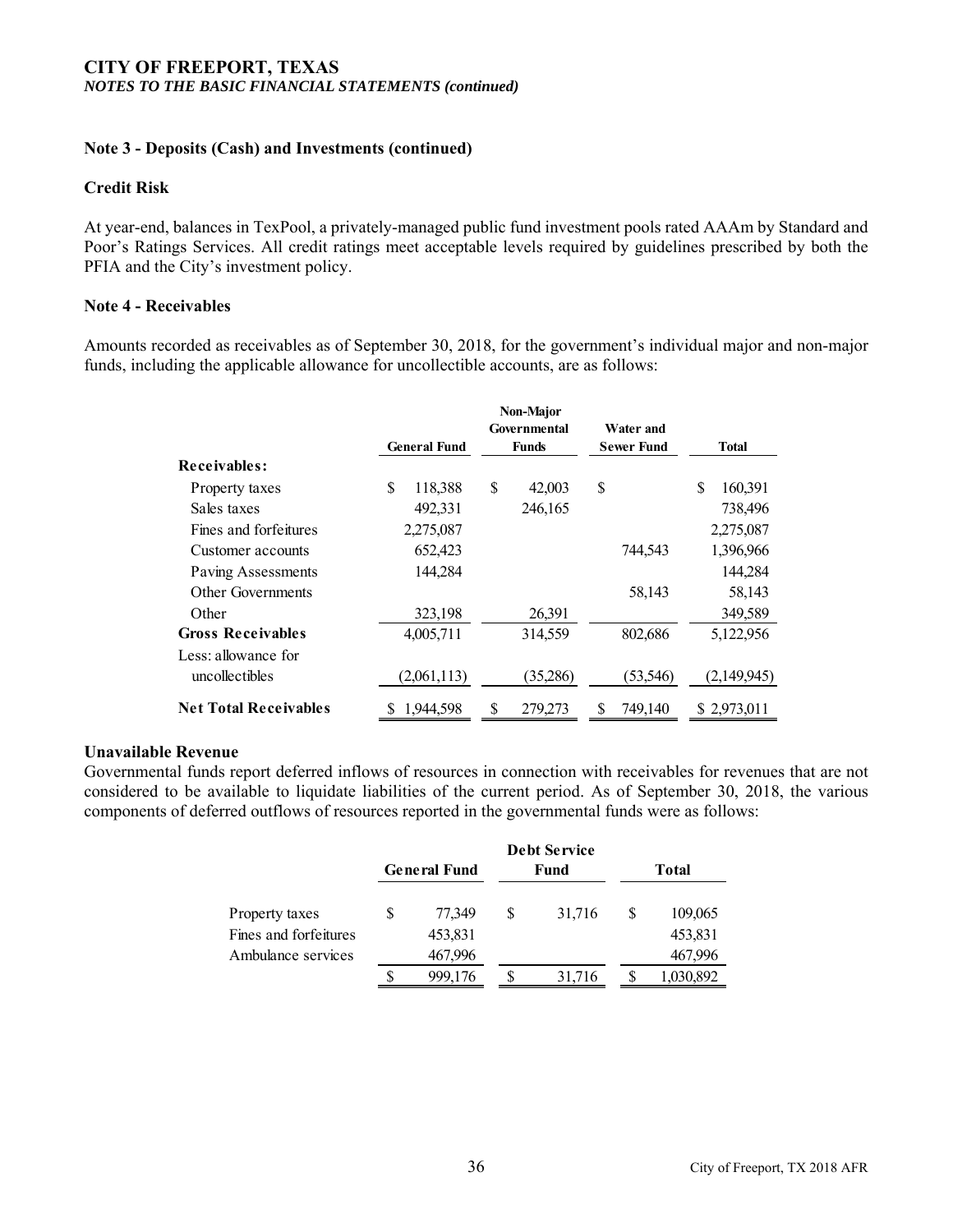# **Note 5 - Capital Assets**

A summary of activity for capital assets capitalized by the City for the year ended September 30, 2018, follows:

|                                                                                | <b>Balance</b><br>9/30/2017 | <b>Additions</b> | <b>Deletions</b> | <b>Balance</b><br>9/30/2018 |
|--------------------------------------------------------------------------------|-----------------------------|------------------|------------------|-----------------------------|
| <b>Governmental Activities</b>                                                 |                             |                  |                  |                             |
| Capital assets, not being depreciated:                                         |                             |                  |                  |                             |
| Land                                                                           | \$<br>4,918,826             | \$               | \$               | \$<br>4,918,826             |
| Total capital assets, not being depreciated                                    | 4,918,826                   |                  |                  | 4,918,826                   |
| Capital assets being depreciated:                                              |                             |                  |                  |                             |
| Streets and improvements                                                       | 23,297,823                  | 629,964          |                  | 23,927,787                  |
| Buildings and improvements                                                     | 5,590,357                   |                  |                  | 5,590,357                   |
| Furniture, equipment, and vehicles                                             | 11,907,985                  | 988,559          |                  | 12,896,544                  |
| Assets under lease                                                             | 436,533                     |                  |                  | 436,533                     |
| Total capital assets being depreciated                                         | 41,232,698                  | 1,618,523        |                  | 42,851,221                  |
| Less accumulated depreciation for:                                             |                             |                  |                  |                             |
| Streets and improvements                                                       | (15, 485, 144)              | (856, 438)       |                  | (16,341,582)                |
| Buildings and improvements                                                     | (3,861,538)                 | (236,084)        |                  | (4,097,622)                 |
| Furniture, equipment, and vehicles                                             | (8,688,510)                 | (1,095,977)      |                  | (9,784,487)                 |
| Assets under lease                                                             | (145,360)                   | (84,507)         |                  | (229, 867)                  |
| Total accumulated depreciation                                                 | (28, 180, 552)              | (2,273,006)      |                  | (30, 453, 558)              |
| Total capital assets being depreciated, net                                    | 13,052,146                  | (654, 483)       |                  | 12,397,663                  |
| <b>Governmental Activities</b>                                                 |                             |                  |                  |                             |
| <b>Capital Assets, Net</b>                                                     | \$<br>17,970,972            | \$<br>(654, 483) | \$               | \$<br>17,316,489            |
|                                                                                | <b>Balance</b>              |                  |                  | <b>Balance</b>              |
|                                                                                | 9/30/2017                   | <b>Additions</b> | <b>Deletions</b> | 9/30/2018                   |
| <b>Business-type Activities</b>                                                |                             |                  |                  |                             |
| Capital assets, not being depreciated:                                         |                             |                  |                  |                             |
| Land                                                                           | \$<br>56,200                | \$               | \$               | \$<br>56,200                |
| Construction in progress                                                       | 289,684                     | 3,895            |                  | 293,579                     |
| Total capital assets, not being depreciated                                    | 345,884                     | 3,895            |                  | 349,779                     |
|                                                                                |                             |                  |                  |                             |
| Capital assets being depreciated:                                              | 23,675,193                  | 544,660          |                  | 24,219,853                  |
| Water and sewer system<br>Furniture, equipment, and vehicles                   | 146,765                     |                  |                  |                             |
| Total capital assets being depreciated                                         | 23,821,958                  | 544,660          |                  | 146,765<br>24,366,618       |
|                                                                                |                             |                  |                  |                             |
| Less accumulated depreciation for:                                             |                             |                  |                  |                             |
| Utility and street projects                                                    |                             |                  |                  |                             |
|                                                                                | (15,850,909)                | (453,751)        |                  | (16,304,660)                |
| Furniture, equipment, and vehicles                                             | (146,765)                   |                  |                  | (146,765)                   |
| Total accumulated depreciation                                                 | (15,997,674)                | (453,751)        |                  | (16,451,425)                |
| Total capital assets being depreciated, net<br><b>Business-type Activities</b> | 7,824,284                   | 90,909           |                  | 7,915,193                   |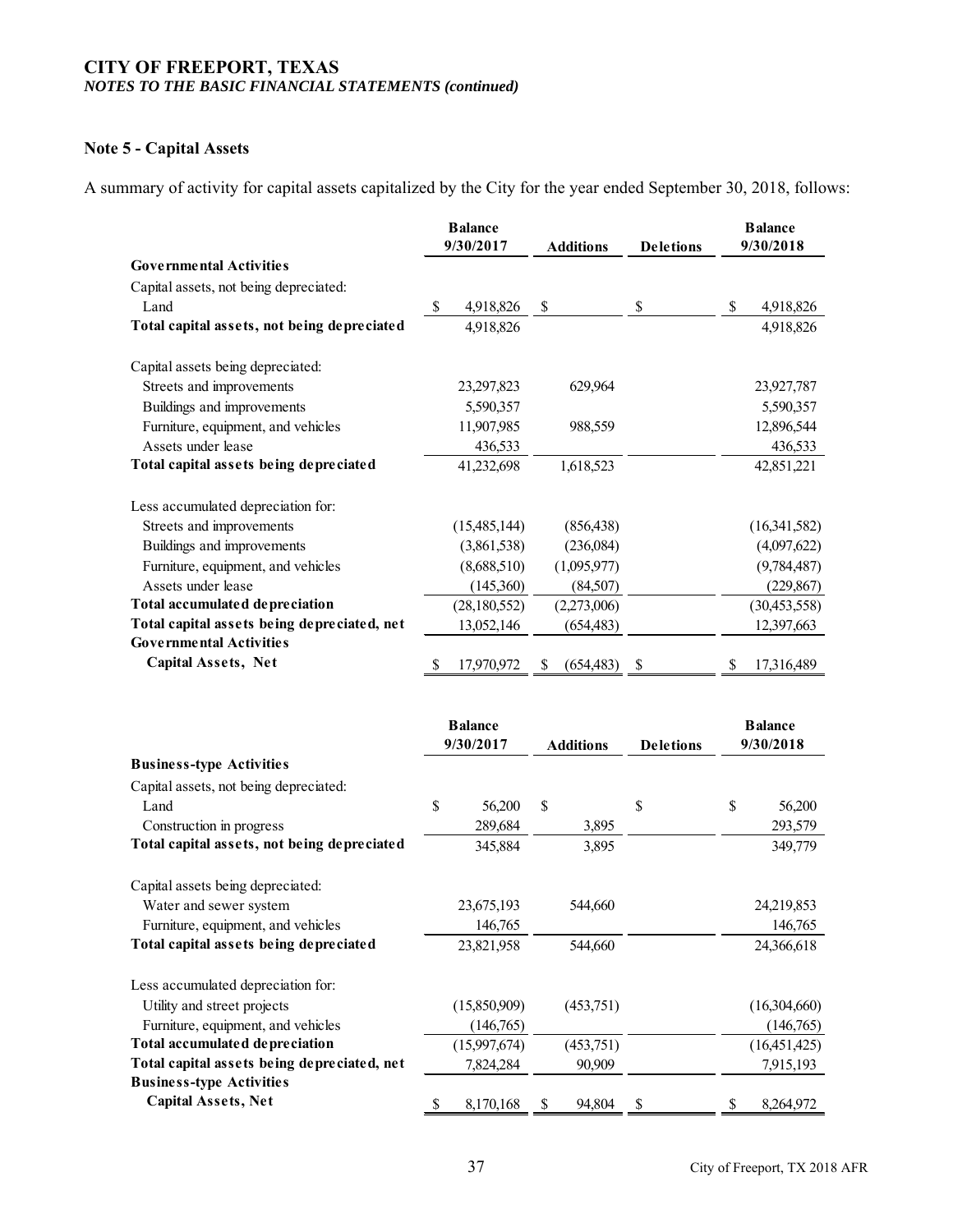# **Note 5 - Capital Assets (continued)**

Depreciation was charged to functions of the primary government as follows:

| <b>Function</b>                 |    | Depreciation<br>Expense |  |  |  |
|---------------------------------|----|-------------------------|--|--|--|
| <b>Governmental Activities</b>  |    |                         |  |  |  |
| General Administration          | \$ | 274,085                 |  |  |  |
| Economic Development            |    | 90,185.00               |  |  |  |
| Public Safety                   |    | 713,115.00              |  |  |  |
| Service Center                  |    | 20,438.00               |  |  |  |
| <b>Streets and Drainage</b>     |    | 747,977.00              |  |  |  |
| Parks and Recreation            |    | 427,206.00              |  |  |  |
|                                 |    | 2,273,006               |  |  |  |
| <b>Business-type Activities</b> |    |                         |  |  |  |
| Water and sewer                 |    | 453.751                 |  |  |  |

Construction in progress for the various projects and remaining commitments under these construction contracts at September 30, 2018, are as follows:

|                                           | Authorized    |           | <b>Total</b> |             | <b>Remaining</b> |           |  |
|-------------------------------------------|---------------|-----------|--------------|-------------|------------------|-----------|--|
| <b>Business-type Activities</b>           | Contract      |           |              | in Progress | Commitment       |           |  |
| <b>Street Projects:</b>                   |               |           |              |             |                  |           |  |
| 8th Street                                | \$            | 534,500   | $\mathbb{S}$ | 293,579     | \$               | 240,921   |  |
| Avenue D - Velasco to Caldwell            |               | 8,814     |              |             |                  | 8,814     |  |
| Avenue D - Division to Fisher             |               | 9,470     |              |             |                  | 9,470     |  |
| Avenue D - Quintana to Mc Niel            |               | 32,971    |              |             |                  | 32,971    |  |
| Caldwell - Avenue D to Ave. G             |               | 14,945    |              |             |                  | 14,945    |  |
| Dezavalla - Front to Ave. B               |               | 13,575    |              |             |                  | 13,575    |  |
| Fisher - Front to Ave. A                  |               | 10,233    |              |             |                  | 10,233    |  |
| Division - Mystery Harbor to Ave. A       |               | 7,102     |              |             |                  | 7,102     |  |
| Division - Gulf Blvd. to Ave. F to Ave. A |               | 7,815     |              |             |                  | 7,815     |  |
| Mc Niel St. - Gulf Blvd. to Ave. F        |               | 7,330     |              |             |                  | 7,330     |  |
| Munson St. - Ave F to Ave. G              |               | 7,102     |              |             |                  | 7,102     |  |
| Broad St. - Yaupon to Mesquite            |               | 91,160    |              |             |                  | 91,160    |  |
| Velasco St. @ Hwy. 36 Entrance            |               | 16,490    |              |             |                  | 16,490    |  |
| <b>Utility Projects:</b>                  |               |           |              |             |                  |           |  |
| Skinner Elevated Water Tower              |               | 401,000   |              |             |                  | 401,000   |  |
| Lift Station & Force Main South Ave A     |               | 14,075    |              |             |                  | 14,075    |  |
| Sewer Main 2 Street 900 BL                |               | 54,046    |              |             |                  | 54,046    |  |
| Sewer Main Replacement                    |               | 387,035   |              |             |                  | 387,035   |  |
|                                           | $\mathcal{S}$ | 1,617,662 | \$           | 293,579     | \$               | 1,324,084 |  |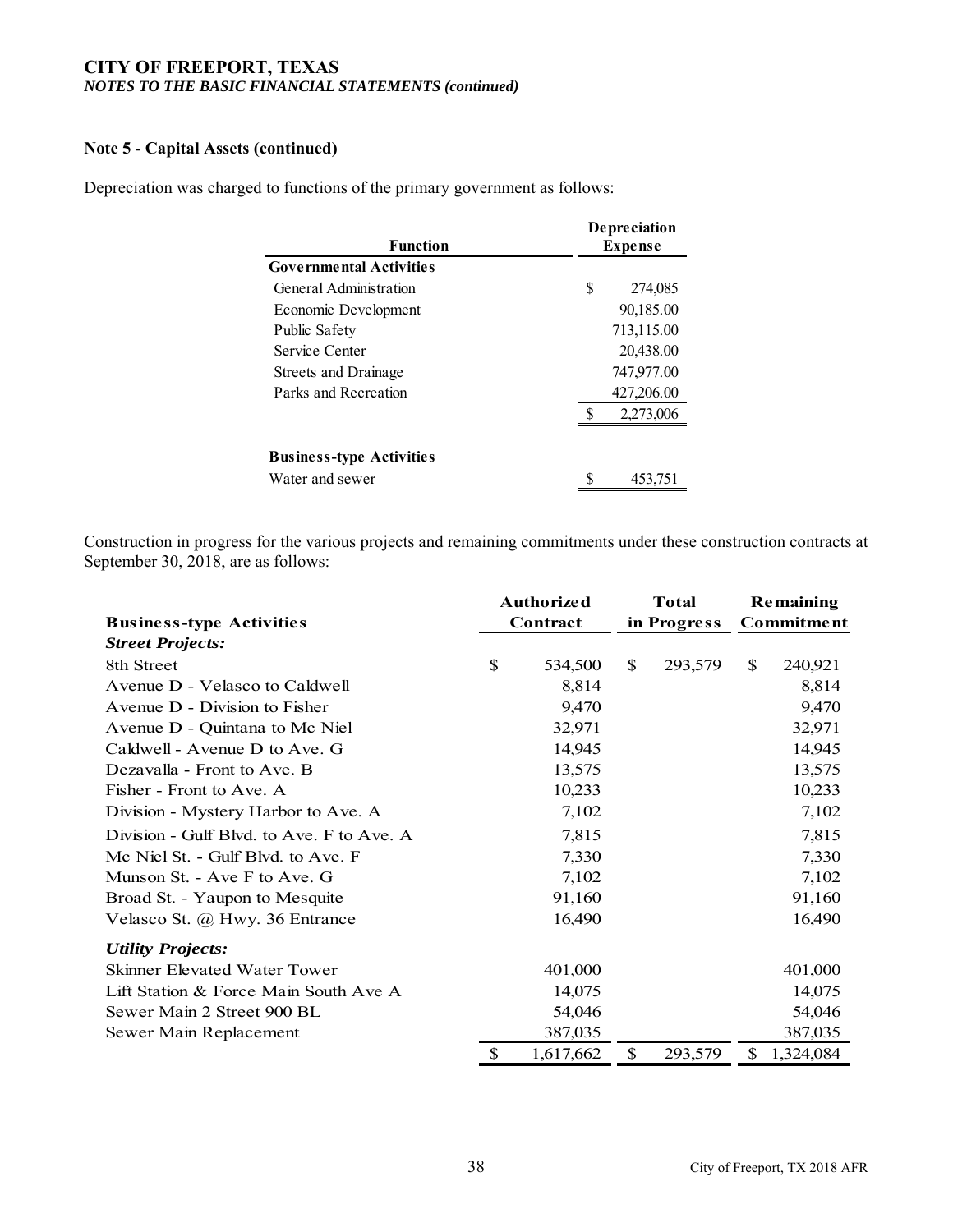#### **Note 6 - Long-Term Debt**

|                                  |   | <b>Beginning</b><br><b>Balance</b> |    | <b>Additions</b> |    | <b>Reductions</b> |               | Ending<br><b>Balance</b> |    | Due Within<br><b>One Year</b> |
|----------------------------------|---|------------------------------------|----|------------------|----|-------------------|---------------|--------------------------|----|-------------------------------|
| <b>Governmental Activities:</b>  |   |                                    |    |                  |    |                   |               |                          |    |                               |
| Certificates of obligation       | S | 2,486,000                          | \$ |                  | \$ | (689,000)         | \$            | 1.797.000                | \$ | 717,000                       |
| Notes payable                    |   | 1,544,628                          |    |                  |    | (649,363)         |               | 895.265                  |    | 128,849                       |
| Capital leases                   |   | 264,835                            |    |                  |    | (87, 491)         |               | 177,344                  |    | 87,589                        |
| Compensated absences             |   | 975,824                            |    | 398,926          |    | (1,064,323)       |               | 310,427                  |    | 124,171                       |
| <b>Governmental Activities</b>   |   |                                    |    |                  |    |                   |               |                          |    |                               |
| Long-term Liabilities            |   | 5,271,287                          |    | 398,926          | S  | (2,490,177)       | \$            | 3,180,036                |    | 1,057,609                     |
| <b>Business-type Activities:</b> |   |                                    |    |                  |    |                   |               |                          |    |                               |
| Compensated absences             |   | 156,216                            | S  | 7,880            | S  | (158, 109)        | <sup>\$</sup> | 5,987                    | \$ | 2,395                         |
| <b>Business-type Activities</b>  |   |                                    |    |                  |    |                   |               |                          |    |                               |
| Long-term Liabilities            |   | 156,216                            |    | 7,880            | S  | (158, 109)        | S             | 5,987                    | S  | 2,395                         |

During the year ended September 30, 2018, the following changes occurred in long-term liabilities:

Certificates of Obligation

On October 24, 2003, the City issued \$ 3,000,000 and \$ 2,185,000 of Series 2003 Certificate of Obligation Bonds and Series 2003 Refunding Bonds. The Refunding Bonds effectively defeased the Series 2001 Certificates of Obligation Bonds.

On March 13, 2008, the City issued \$ 3,350,000 of Series 2008 Certificates of Obligation for authorized construction projects.

|                                         |                      |                       | <b>Maturity</b> | <b>Debt</b> |
|-----------------------------------------|----------------------|-----------------------|-----------------|-------------|
| <b>Series</b>                           | <b>Interest Rate</b> | <b>Original Issue</b> | Date            | Outstanding |
| Series 2003 Certificate of Obligation   | 4.84%                | 3,000,000             | 10/24/2018      | 273,000     |
| Series 2008 Certificate of Obligation   | 3.79%                | 3,350,000             | 4/1/2023        | 1,325,000   |
| Series 2003 (Refunding Bonds)           | $4.84\%$             | 2,185,000             | 10/24/2018      | 199,000     |
| <b>Total Certificates of Obligation</b> |                      |                       |                 | 1,797,000   |

Annual debt service requirements to retire outstanding certificate of obligation bonds are as follows:

|                                     | <b>Governmental Activities</b> |                  |    |                 |    |           |  |  |  |
|-------------------------------------|--------------------------------|------------------|----|-----------------|----|-----------|--|--|--|
| <b>Year Ending</b><br>September 30, |                                | <b>Principal</b> |    | <b>Interest</b> |    | Total     |  |  |  |
|                                     |                                |                  |    |                 |    |           |  |  |  |
| 2019                                | \$                             | 717,000          | \$ | 73,063          | \$ | 790,063   |  |  |  |
| 2020                                |                                | 255,000          |    | 40,932          |    | 295,932   |  |  |  |
| 2021                                |                                | 265,000          |    | 31,268          |    | 296,268   |  |  |  |
| 2022                                |                                | 275,000          |    | 21,224          |    | 296,224   |  |  |  |
| 2023                                |                                | 285,000          |    | 10,802          |    | 295,802   |  |  |  |
|                                     | \$                             | 1,797,000        | \$ | 177,289         |    | 1.974.289 |  |  |  |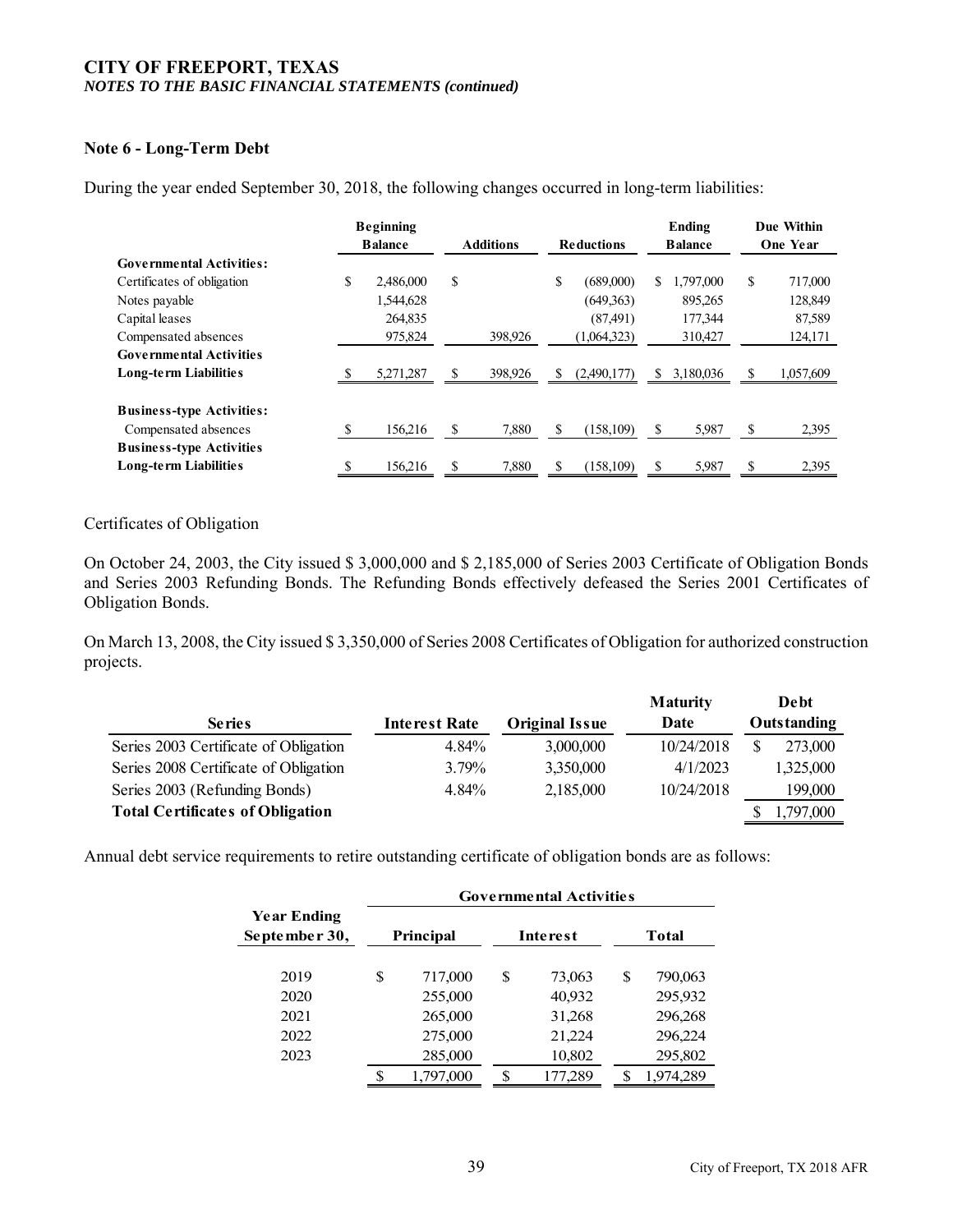#### **Note 6 - Long-Term Debt (continued)**

#### **Notes Payable**

On November 21, 2014, the Freeport Economic Development Corporation (Corporation) refinanced the remaining First State Bank of Louise note balance of \$1,356,747 with the First State Bank of Clute. The loan is secured by the Corporation's sales tax remittance guaranty and subordination agreement. The note calls for an interest rate of 3.50% and monthly payments of \$13,234 and one (1) balloon payment on November 21, 2019 of \$765,602.

On September 4, 2015, the Freeport Economic Development Corporation (Corporation) financed the purchase of land from Western Seafood Company with a note payable of \$ 2,450,000. On the same date, the Corporation made an \$ 875,000 principal payment, bring the note balance to \$ 1,575,000. The loan is secured by the land. The remaining note calls for an interest rate of 3.00% and three (3) annual payments of \$ 525,000, with final payment on September 4, 2018. Current requirements for principal and interest accounted for in the Debt Service Fund were \$ 525,000 and \$ 31,500, respectively.

The notes payable at September 30, 2018 is summarized as follows:

|                                  |                      |                       | <b>Maturity</b> | <b>Debt</b>        |
|----------------------------------|----------------------|-----------------------|-----------------|--------------------|
| <b>Purpose</b>                   | <b>Interest Rate</b> | <b>Original Issue</b> | Date            | <b>Outstanding</b> |
| EDC Loan                         | $3.50\%$             | 1.356.747             | 11/21/2019      | 895,265            |
| EDC Western Seafood Company Land | $3.00\%$             | 1,575,000             | 9/4/2018        |                    |
| <b>Total Notes Payable</b>       |                      |                       |                 | 895,265            |

Annual debt service requirements to retire outstanding notes payable are as follows:

|                                     |   |           |   | <b>Governmental Activities</b> |   |         |
|-------------------------------------|---|-----------|---|--------------------------------|---|---------|
| <b>Year Ending</b><br>September 30, |   | Principal |   | Interest                       |   | Total   |
| 2019                                | S | 128,849   | S | 29,959                         | S | 158,808 |
| 2020                                |   | 766,416   |   | 4,559                          |   | 770,975 |
|                                     |   | 895,265   |   | 34,518                         |   | 929,783 |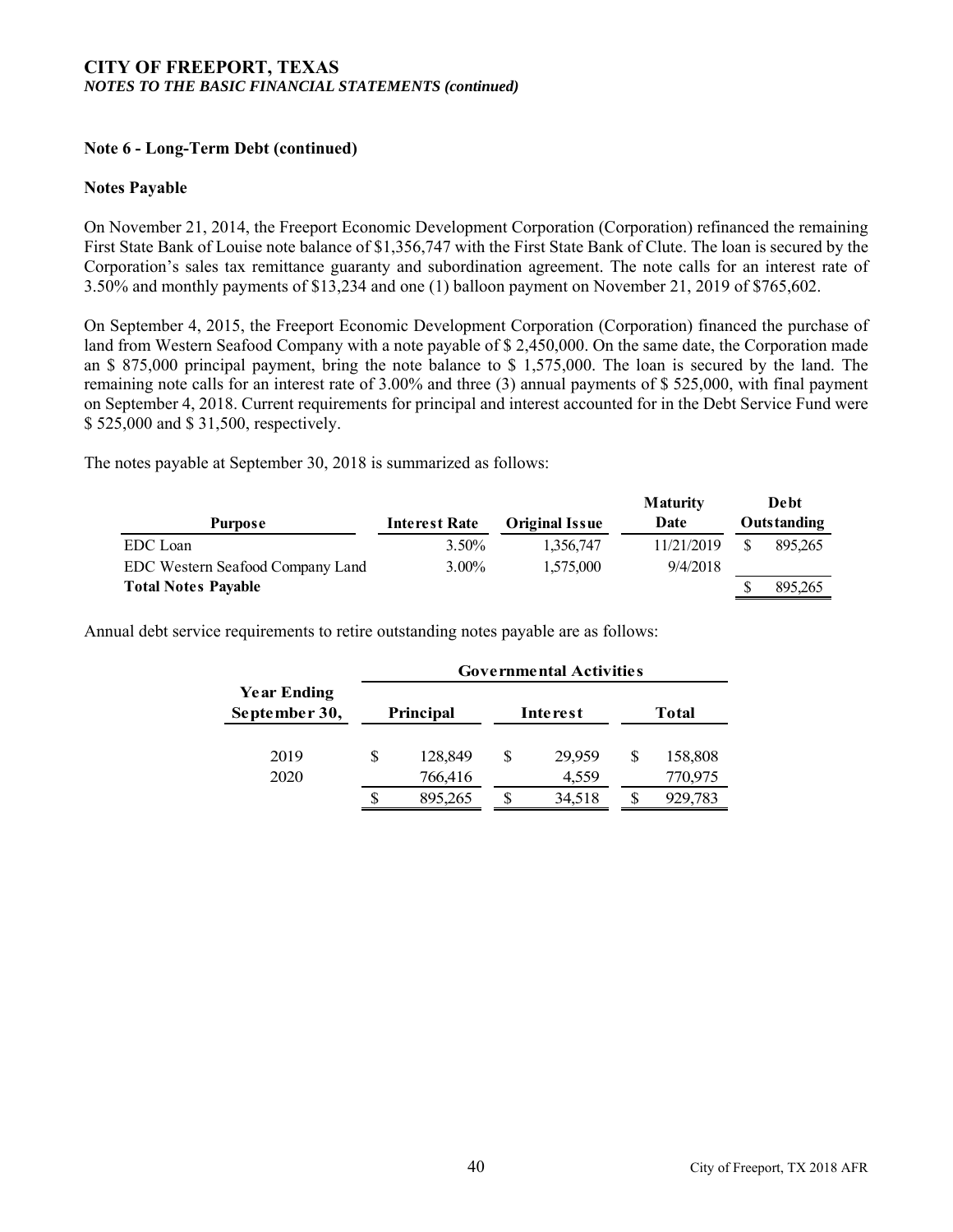#### **Note 6 - Long-Term Debt (continued)**

#### **Compensated absences**

Typically, the general fund and water and sewer fund have been used to liquidate the liabilities for compensated absences. At September 30, 2018, current sick and vacation leave payable for governmental activities amounted to \$124,171 and non-current sick and vacation leave payable amounted to \$186,256. Current sick and vacation leave payable for business-type activities amounted to \$2,395 and non-current sick and vacation leave payable amounted to \$3,592.

#### **Capital Leases**

The City is obligated under certain leases accounted for as capital leases. The leased assets and related obligations are accounted for in the statement of net position. Assets under capital leases totaled \$488,208 at September 30, 2018. The following is a schedule of future minimum lease payments under capital leases:

| <b>Payments Due Year Ending</b>               |   |           |
|-----------------------------------------------|---|-----------|
| September 30,                                 |   |           |
| 2019                                          | S | 115,218   |
| 2020                                          |   | 90,661    |
| Minimum lease payments for all capital lease. |   | 205,879   |
| Imputed interest                              |   | (10, 128) |
| Present value - minimum lease payments        |   | 195,751   |
|                                               |   |           |
| Assets under capital leases                   |   | 571,533   |

During the year ended September 30, 2016, the City purchased a Case 621 F Wheel Loader for use in the Streets and Drainage Department under capital lease, with a cost of \$ 143,004 and an effective interest rate of 2.94%. Current requirements for principal and interest expenditures accounted for in the Streets and Drainage Department of the General Fund were \$27,759 and \$2,533 respectively.

During the year ended September 30, 2016, the City purchased a Gradall D152 2x4 for use in the Streets and Drainage Department under capital lease, with a cost of \$ 244,544 and an effective interest rate of 2.94%. Current requirements for principal and interest expenditures accounted for in the Streets and Drainage Department of the General Fund were \$47,469 and \$4,331 respectively.

On April 15, 2016, the City entered into an operating lease for fifty- five (55) Yamaha golf cars from April 15, 2016 through March 15, 2019, which calls for thirty-six (36) monthly payments of \$ 3,750.

During the year ended September 30, 2015, the City purchased a John Deere Top Dresser for \$ 14,200, under capital lease, with an effective interest rate of 4.00%. Current requirements for principal and interest expense accounted for in the Golf Course fund were \$3,703 and \$131, respectively.

During the year ended September 30, 2016, the City purchased a Toro Greens Master (greens mower) 3150-Q w/attachments for \$ 34,785, under capital lease, with an effective interest rate of 3.59%. The lease calls for fortyeight (48) monthly payments of \$777 with final payment on August 31, 2020. Current requirements for principal and interest accounted for in the Golf Course fund were \$8,560 and \$788 respectively.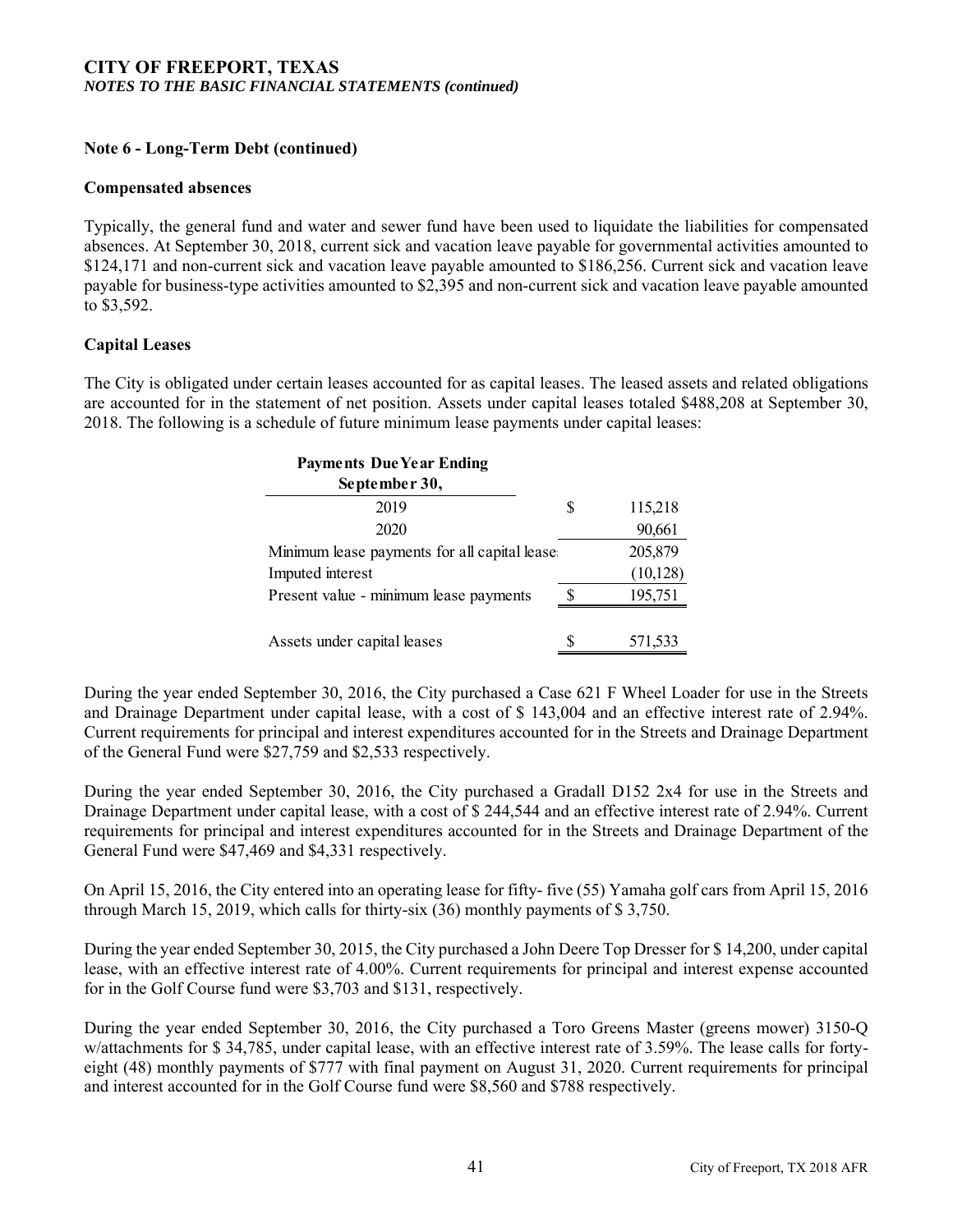#### **Note 6 - Long-Term Debt (continued)**

#### **Operating Leases**

#### **Lessor**

The City leases various office space as well as park and community house rentals as lessor. These leases are considered operating leases for accounting purposes and are reported as income in the General Fund. The office leases are on a month-to-month basis. The park and community house rentals are based upon usage.

Operating lease and rental income for the year ended September 30, 2018 was as follows:

| Office lease Income  | \$29,713 |
|----------------------|----------|
| Office rental income | \$71,015 |

#### **Lessee**

During the year ended September 30, 2015, the City entered into a 5 year operating lease agreements for copy machines, meters, and maintenance which calls for monthly payments of \$397 and \$381.

During the year ended September 30, 2018, the City entered into a 5 year operating lease agreements for copy machines and a digital mailing system which calls for monthly payments of \$625 and \$153

Operating lease expense for the year ended September 30, 2018 was \$18,671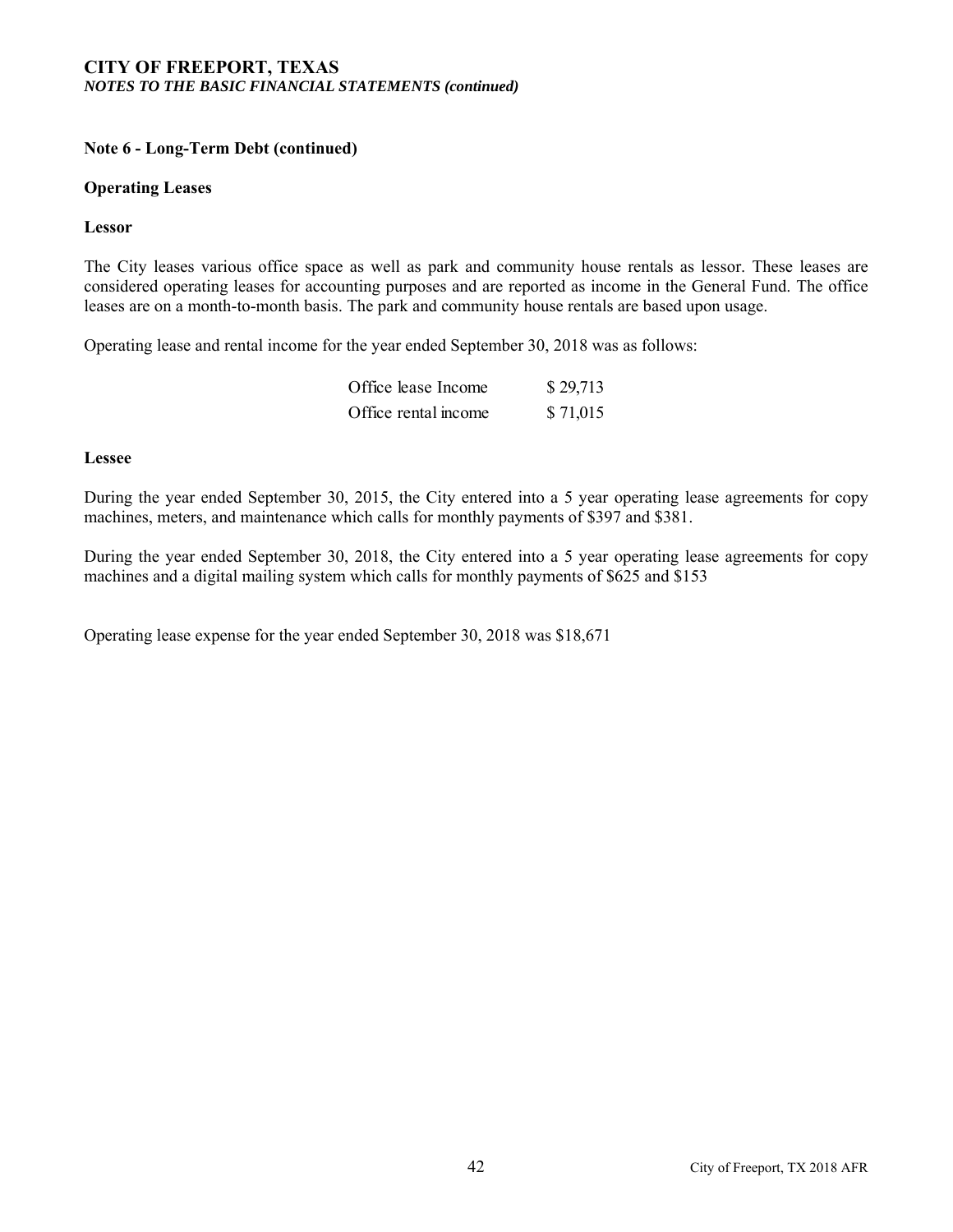# **CITY OF FREEPORT, TEXAS**

# *NOTES TO THE BASIC FINANCIAL STATEMENTS (continued)*

# **Note 7 - Interfund receivables, payables, and transfers**

The composition of interfund balances as of September 30, 2018, is as follows:

|                                | <b>Receivable Fund</b> |              |   |                   |  |               |
|--------------------------------|------------------------|--------------|---|-------------------|--|---------------|
|                                |                        | Non-major    |   |                   |  |               |
|                                |                        | Governmental |   | Water and         |  |               |
|                                |                        | Funds        |   | <b>Sewer Fund</b> |  | <b>Totals</b> |
| Payable Fund                   |                        |              |   |                   |  |               |
| <b>Governmental activities</b> |                        |              |   |                   |  |               |
| General fund                   | S                      | 77,264       | S | 56,607            |  | 133,871       |
| Nonmajor governmental funds    |                        | 13,871       |   |                   |  | 13,871        |
| Net interfund totals           | S                      | 91,135       | S | 56,607            |  | 147,742       |

|                                | Transfers in |                                    |                                |         |            |         |
|--------------------------------|--------------|------------------------------------|--------------------------------|---------|------------|---------|
|                                |              | Non-major<br>Governmental<br>Funds | Water and<br><b>Sewer Fund</b> |         | <b>Net</b> |         |
| Transfers out                  |              |                                    |                                |         |            |         |
| <b>Governmental activities</b> |              |                                    |                                |         |            |         |
| General fund                   | S            |                                    | S                              | 502,749 | S          | 502,749 |
| Nonmajor governmental funds    |              | 358,106                            |                                |         |            | 358,106 |
| Net interfund totals           |              | 358,106                            |                                | 502,749 |            | 860,855 |

Amounts recorded as interfund receivables and payables are considered to be temporary loans and will be repaid during the following fiscal year.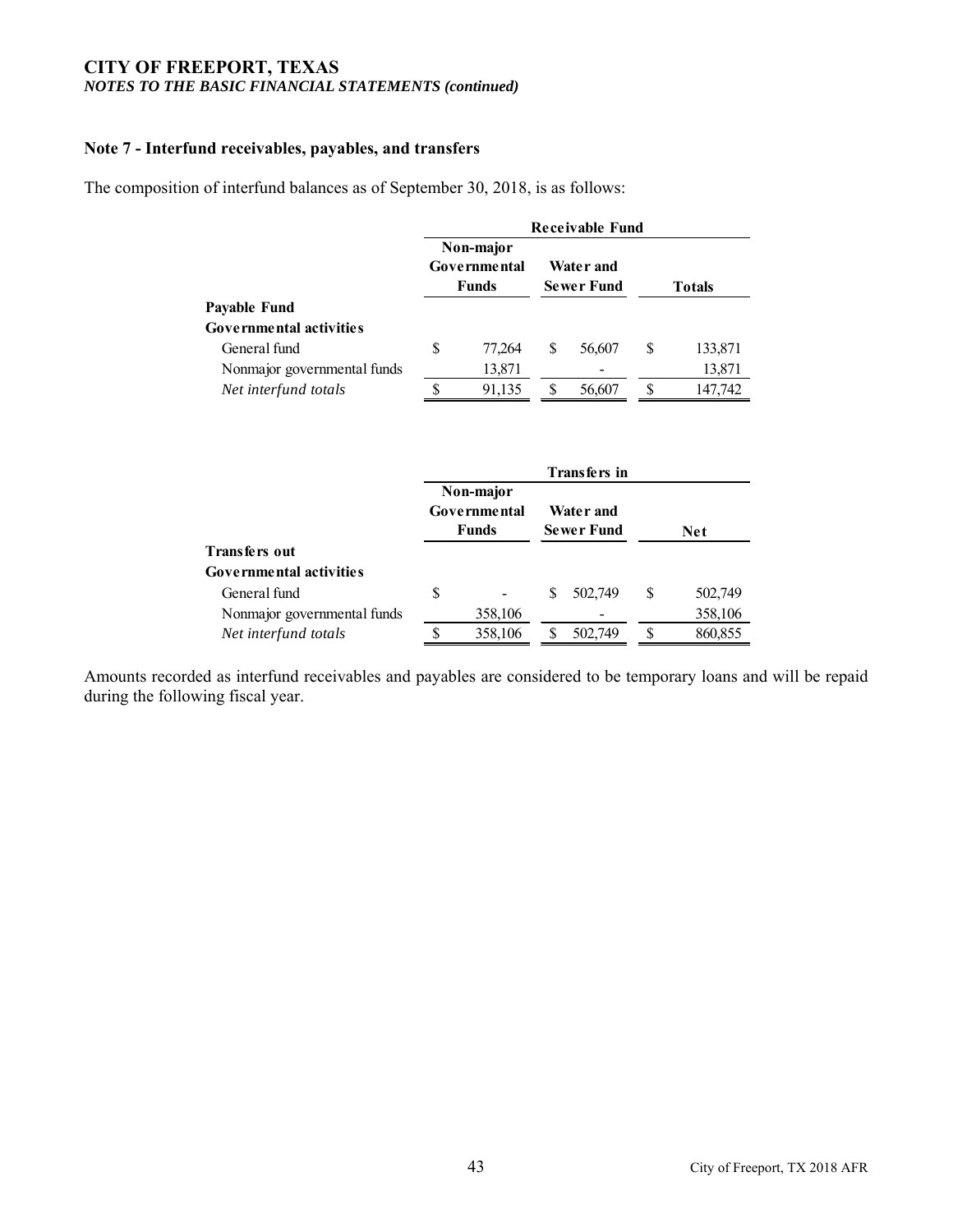#### **Note 8 - Employee Retirement System**

#### *Texas Municipal Retirement System*

#### **Plan Description and Provisions**

The City of Freeport participates as one of 883 plans in the nontraditional, joint contributory, hybrid agent multipleemployer defined benefit pension plan administered by the Texas Municipal Retirement System (TMRS). TMRS is an agency created by the State of Texas and administered in accordance with the TMRS Act, Subtitle G, Title 8, Texas Government Code (the TMRS Act) as an agent multiple-employer retirement system for municipal employees in the State of Texas. The TMRS Act places the general administration and management of the System with a six-member Board of Trustees. Although the Governor, with the advice and consent of the Senate, appoints the Board, TMRS is not fiscally dependent on the State of Texas. TMRS's defined benefit pension plan is a taxqualified plan under Section 401 (a) of the Internal Revenue Code. TMRS issue a publically available comprehensive annual financial report (CAFR) that can be obtained at www.tmrs.org.

All eligible employees of the City are required to participate in TMRS.

#### **Benefits Provided**

TMRS provides retirement, disability, and death benefits. Benefit provisions are adopted by the governing body of the City, within the options available in the state statutes governing TMRS.

At retirement, the benefit is calculated as if the sum of the employee's contributions, with interest, and the cityfinanced monetary credits with interest were used to purchase an annuity. Members may choose to receive their retirement benefit in one of seven payments options.

Members may also choose to receive a portion of their benefit as a Partial Lump Sum Distribution in an amount equal to 12, 24, or 36 monthly payments, which cannot exceed 75% of member's deposits and interest.

A summary of plan provisions for 2016 and 2017 for the City are as follows:

|                                       | Plan Year 2016                                      | Plan Year 2017                                      |
|---------------------------------------|-----------------------------------------------------|-----------------------------------------------------|
| Employee deposit rate:                | $7\%$                                               | $7\%$                                               |
| Matching ratio (City to employee):    | $2$ to 1                                            | $2$ to 1                                            |
| Years required for vesting:           | 5                                                   | 5                                                   |
| Service retirement eligibility:       | 20 years at any age; 5 years at<br>age 60 and above | 20 years at any age; 5 years<br>at age 60 and above |
| Updated Service Credit:               | 100% repeating transfers                            | 100% repeating transfers                            |
| Annuity Increase to retirees:         | 70% of CPI repeating                                | 70% of CPI repeating                                |
| Supplemental death benefit $-$ active |                                                     |                                                     |
| employees and retirees:               | Yes                                                 | Yes                                                 |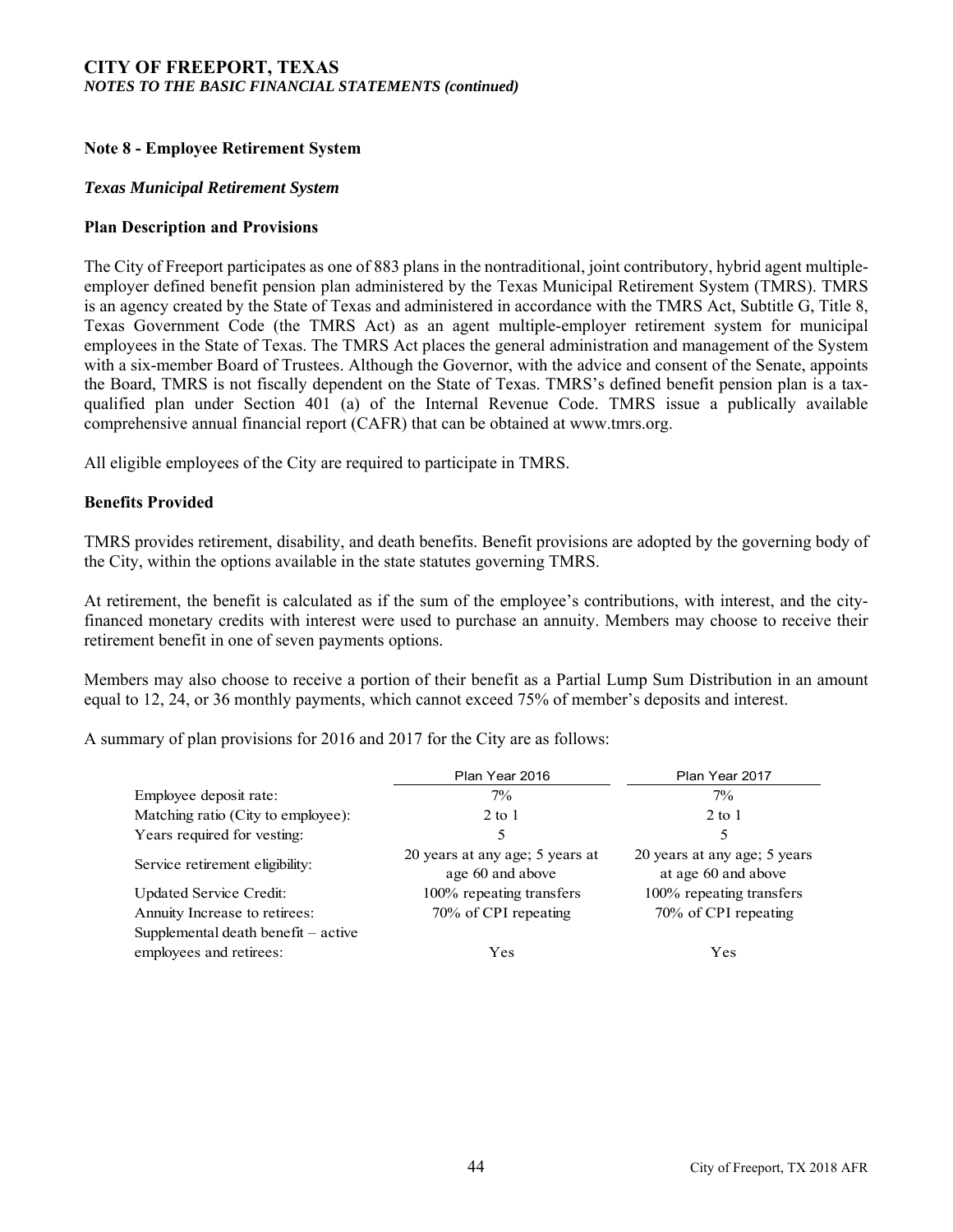#### **Note 8 - Employee Retirement System (continued)**

#### **Employees Covered by Benefits Terms**

At the December 31, 2017 valuation and measurement date, the following employees were covered by the benefit terms:

| Inactive employees or beneficiaries currently receiving benefits | 67  |
|------------------------------------------------------------------|-----|
| Inactive employees entitled to but not yet receiving benefits    | 108 |
| Active employees                                                 | 120 |
| Total                                                            | 295 |

#### **Contributions**

The contribution rates for employees in TMRS are either 5%, 6%, or 7% of employee gross earnings, and the City matching percentages are either 100%, 150%, or 200%, both as adopted by the governing body of the City. Under the State law governing TMRS, the contribution rate for each City is determined annually by the consulting actuary, using the Entry Age Normal (EAN) actuarial cost method. The actuarially determined rate is the estimated amount necessary to finance the cost of benefits earned by employees during the year, with an additional amount to finance any unfunded accrued liability.

Employees for the City were required to contribute 7% of their annual gross earnings during the fiscal year. For fiscal year 2018, the City made contributions of 14.36% for the months in 2017 and 14.25% for the months in 2018. The City's contributions to TMRS for the year ended September 30, 2018, were \$929,815 and were equal to the required contributions.

#### **Net Pension Liability**

The City's Net Pension Liability (NPL) was measured as of December 31, 2018, and the Total Pension Liability (TPL) used to calculate the Net Pension Liability was determined by an actuarial valuation as of that date.

#### **Actuarial Assumptions**

The Total Pension Liability in the December 31, 2017 actuarial valuation was determined using the following actuarial assumptions:

| Inflation                 | 2.5%                              |
|---------------------------|-----------------------------------|
| Salary increases          | 3.5% to 10.5% including inflation |
| Investment rate of return | 6.75%                             |

Salary increases were based on a service-related table. Mortality rates for active members, retirees, and beneficiaries were based on the gender-distinct RP2000 Combined Healthy Mortality Tables with Blue Collar Adjustment, with male rates multiplied by 109% and female rates multiplied by 103%. The rates are projected on a fully generational basis by scale BB to account for future mortality improvements. For disabled annuitants, the gender-distinct RP2000 Disabled Retiree Mortality Tables with Blue Collar Adjustment are used with males rates multiplied by 109% and female rates multiplied by 103% with a 3- year set-forward for both males and females. In addition, a 3% minimum mortality rate is applied to reflect the impairment for younger members who become disabled. The rates are projected on a fully generational basis by scale BB to account for future mortality improvements subject to the 3% floor.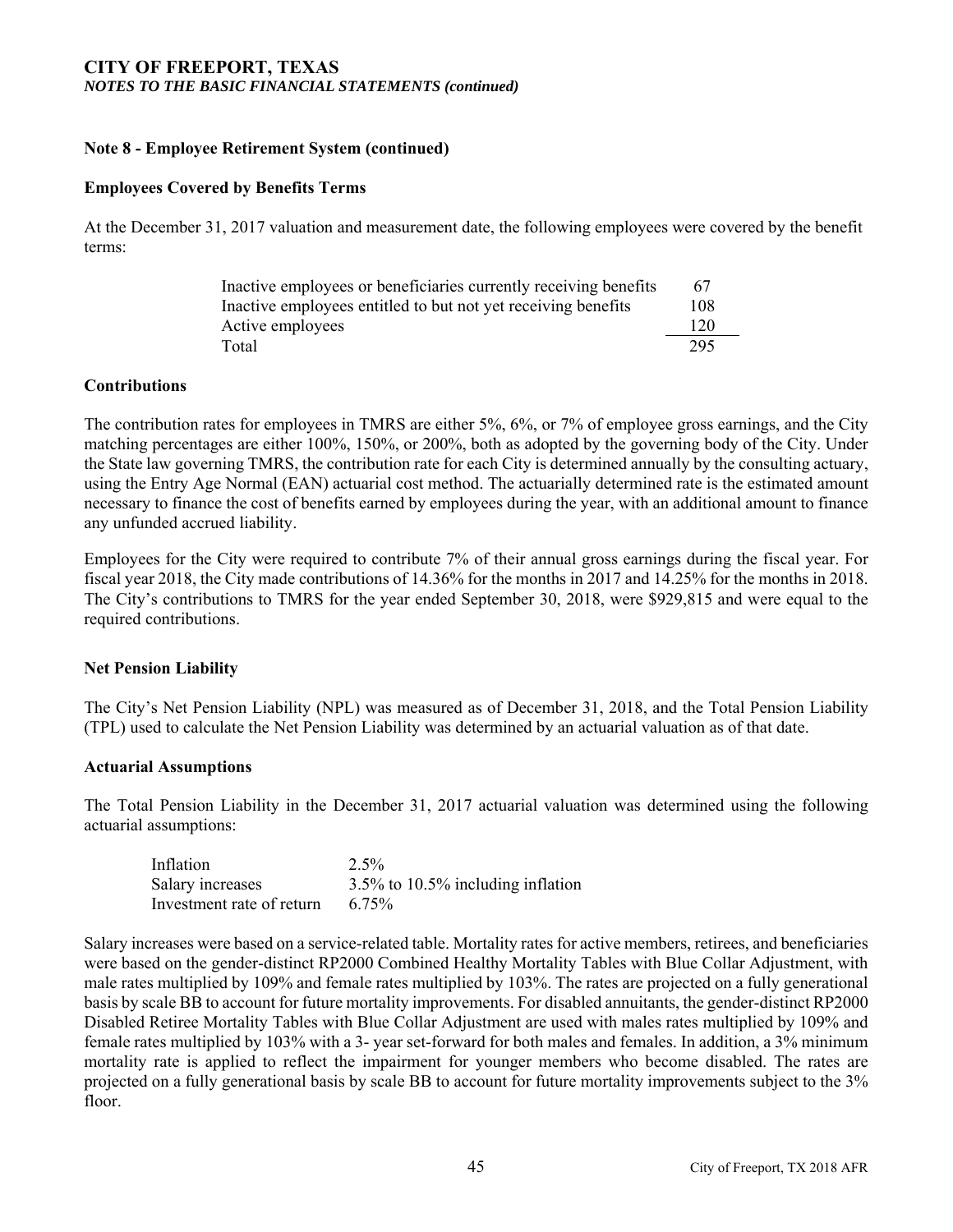#### **Note 8 - Employee Retirement System (continued)**

#### **Actuarial Assumptions (continued)**

Actuarial assumptions used in the December 31, 2017, valuation were based on the results of actuarial experience studies. The experience study in TMRS was for the period January 1, 2010 through December 31, 2014. Healthy post-retirement mortality rates and annuity purchase rates were updated based on a Mortality Experience Investigation Study covering 2009 through 2011, and dated December 31, 2013. These assumptions were first used in the December 31, 2013 valuation, along with a change to the Entry Age Normal ("EAN") actuarial cost method. Assumptions are reviewed annually. Plan assets are managed on a total return basis with an emphasis on both capital appreciation as well as the production of income, in order to satisfy the short-term and long-term funding needs of TMRS.

The long-term expected rate of return on pension plan investment was determined using a building-block method in which best estimate ranges of expend future real rates of return (expected returns, net of pension plan investment expense and inflation) are developed for each major asset class. These ranges are combined to produce the longterm expected rate of return by weighting the expected future real rates of return by the target asset allocation percentage and by adding expected inflation. In determining their best estimate of a recommended investment return assumption under the various alternative asset allocation portfolios, GRS focused on the area between (1) arithmetic mean (aggressive) without an adjustment for time (conservative) and (2) the geometric mean (conservative) with an adjustment for time (aggressive). The target allocation and best estimates of arithmetic real rates of return for each major asset class in fiscal year 2018 are summarized in the following table:

|                        |                   | Long-term<br><b>Expected Real</b> |
|------------------------|-------------------|-----------------------------------|
|                        | Target            | <b>Rate of Return</b>             |
| <b>Asset Class</b>     | <b>Allocation</b> | (Arithmetic)                      |
| U.S. equities          | $17.5\%$          | 4.55%                             |
| International equities | $17.5\%$          | 6.35%                             |
| Core fixed income      | $10.0\%$          | $1.00\%$                          |
| Non-core fixed income  | $20.0\%$          | 4.15%                             |
| Real estate            | 10.0%             | 4.75%                             |
| Real return            | $10.0\%$          | 4.15%                             |
| Absolute return        | 10.0%             | 4.00%                             |
| Private equity         | $5.0\%$           | 7.75%                             |
| Total                  | 100.0%            |                                   |

#### **Discount Rate**

The discount rate used to measure the total pension liability was 6.75%. The projection of cash flows used to determine the discount rate assumed that employee and employer contributions will be made at the rates specified in statute. Based on that assumption, the pension plan's fiduciary net position was projected to be available to make all projected future benefit payments of current active and inactive employees. Therefore, the long-term expected rate of return on pension plan investments was applied to all periods of projected benefit payments to determine the total pension liability.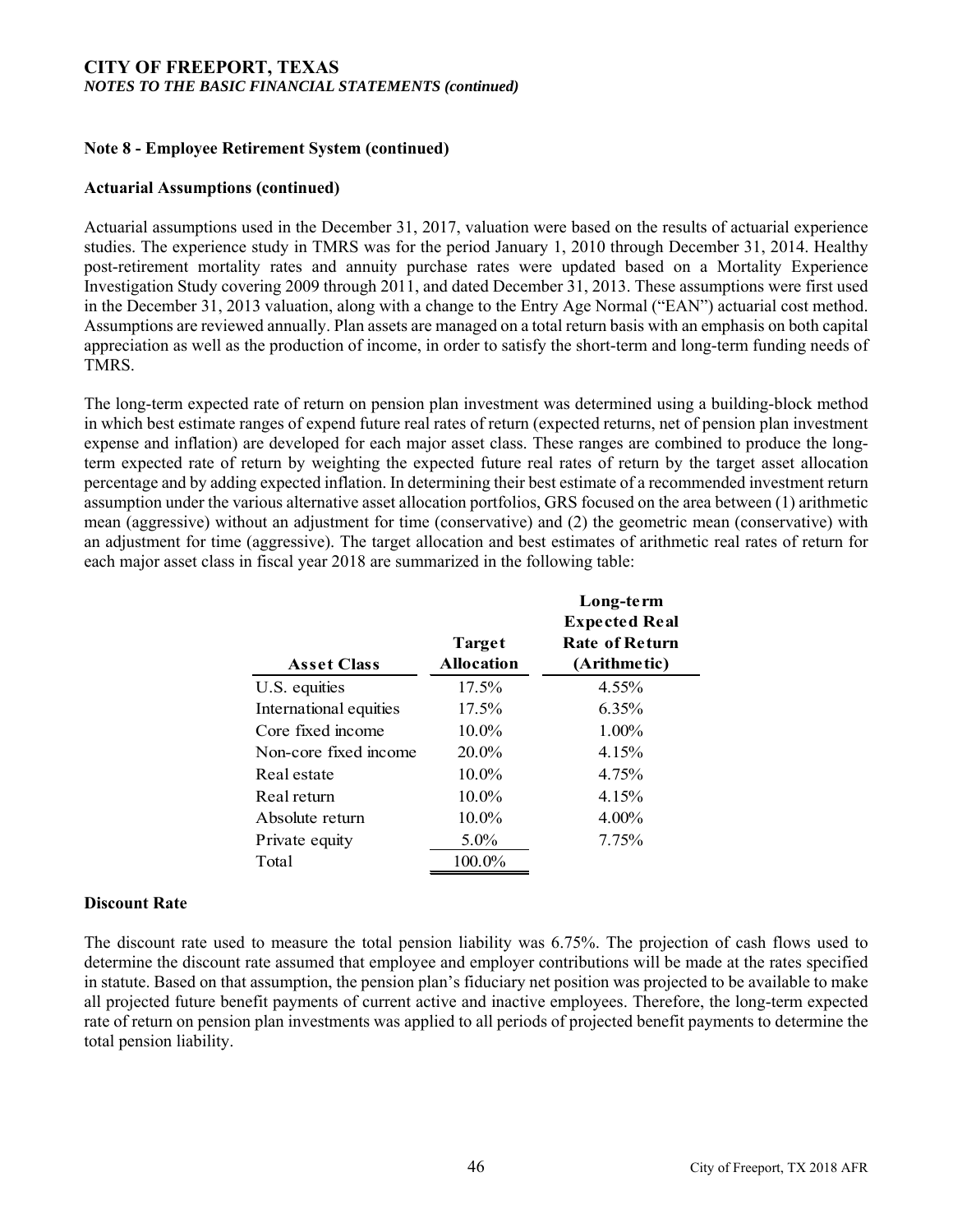### **Note 8 - Employee Retirement System (continued)**

#### **Basis of Allocation**

Pension items are allocated between governmental activities and business type activities on the basis of employee payroll funding. For the year ended September 30, 2018, those percentages were 99% and 1%, respectively, which approximated the prior year's allocations.

#### **Changes in the Net Pension Liability**

|                                      | Increase (Decrease)                      |             |                                         |             |                                        |             |
|--------------------------------------|------------------------------------------|-------------|-----------------------------------------|-------------|----------------------------------------|-------------|
|                                      | Plan                                     |             |                                         |             |                                        |             |
|                                      | <b>Total Pension</b><br><b>Liability</b> |             | <b>Fiduciary Net</b><br><b>Position</b> |             | <b>Net Pension</b><br><b>Liability</b> |             |
|                                      |                                          | (a)         |                                         | (b)         |                                        | $(a) - (b)$ |
| Balance at 12/31/2016                | \$                                       | 25,080,819  | S                                       | 19,568,981  | S.                                     | 5,511,838   |
| Changes for the year:                |                                          |             |                                         |             |                                        |             |
| Service cost                         |                                          | 1,069,778   |                                         |             |                                        | 1,069,778   |
| Interest                             |                                          | 1,693,736   |                                         |             |                                        | 1,693,736   |
| Difference between expected          |                                          |             |                                         |             |                                        |             |
| and actual experience                |                                          | 462,205     |                                         |             |                                        | 462,205     |
| Contributions - employer             |                                          |             |                                         | 944,578     |                                        | (944, 578)  |
| Contributions - employee             |                                          |             |                                         | 464,589     |                                        | (464,589)   |
| Net investment income                |                                          |             |                                         | 2,709,724   |                                        | (2,709,724) |
| Benefit payments, including refunds, |                                          |             |                                         |             |                                        |             |
| of employee contributions            |                                          | (1,046,653) |                                         | (1,046,653) |                                        |             |
| Administrative expense               |                                          |             |                                         | (14,056)    |                                        | 14,056      |
| Other charges                        |                                          |             |                                         | (712)       |                                        | 712         |
| Net changes                          |                                          | 2,179,066   |                                         | 3,057,470   |                                        | (878, 404)  |
| Balance at 12/31/2017                | \$                                       | 27,259,885  | \$                                      | 22,626,451  | S.                                     | 4,633,434   |

#### **Sensitivity of the Net Pension Liability**

The following presents the net pension liability of the City, calculated using the discount rate of 6.75%, as well as what the City's net pension liability would be if it were calculated using a discount rate that is 1- percentage-point lower (5.75%) or 1-percentage-point higher (7.75%) than the current rate:

|                              |                            | <b>Current Single</b>         |   |                         |
|------------------------------|----------------------------|-------------------------------|---|-------------------------|
|                              |                            | Rate                          |   |                         |
|                              | 1% Decrease to<br>$5.75\%$ | <b>Assumption</b><br>$6.75\%$ |   | 1% Increase to<br>7.75% |
|                              |                            |                               |   |                         |
| City's net pension liability | 9,058,233                  | 4,633,434                     | S | 1,088,364               |

#### **Pension Plan Fiduciary Net Position**

Detailed information about the pension plan's Fiduciary Net Position is available in a separately-issued TMRS financial report. That report may be obtained on the Internet at www.tmrs.com.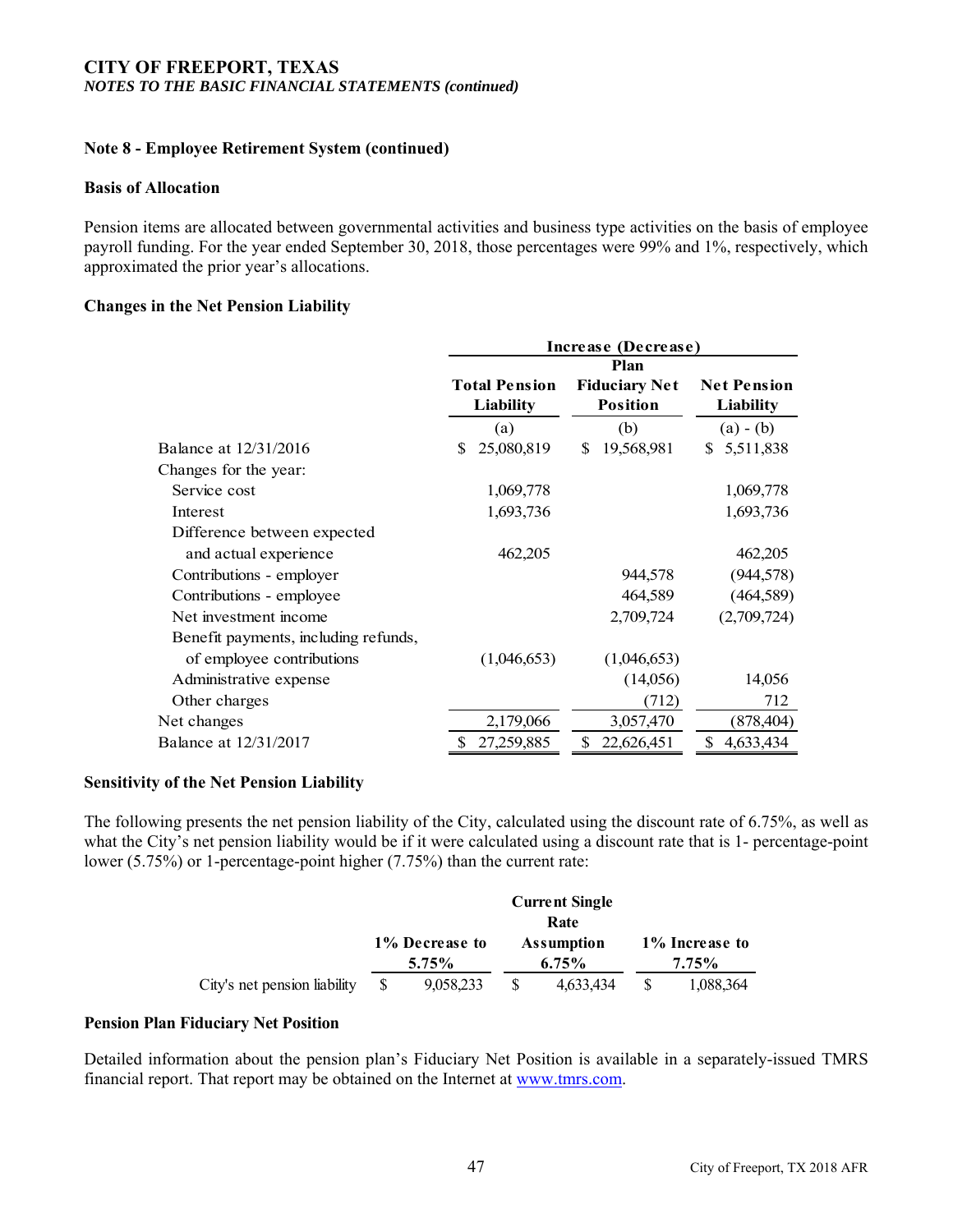#### **Note 8 - Employee Retirement System (continued)**

#### **Pension Expense, Deferred Outflows of Resources and Deferred Inflows of Resources Related to Pensions**

For the year ended September 30, 2018, the City recognized pension expense of \$1,225,974.

At September 30, 2018, the City reported deferred outflows and inflows of resources related to pensions from the following sources:

|                                    | De ferred<br>Outflows of<br><b>Resources</b> |             | Deferred<br>Inflows of<br><b>Resources</b> |            |  |
|------------------------------------|----------------------------------------------|-------------|--------------------------------------------|------------|--|
| Difference in expected and actual  |                                              |             |                                            |            |  |
| experience                         | S                                            | 360,320     | S                                          | (13, 145)  |  |
| Change in assumptions              |                                              | 10,303      |                                            |            |  |
| Difference in projected and actual |                                              |             |                                            |            |  |
| earnings on pension plan earnings  |                                              |             |                                            | (578, 892) |  |
| Contributions subsequent to        |                                              |             |                                            |            |  |
| the measurement date               |                                              | 646,581     |                                            |            |  |
| Total                              |                                              | \$1,017,204 |                                            |            |  |

Deferred outflows of resources related to pensions resulting from contributions subsequent to the measurement date of \$646,581 will be recognized as a reduction of the net pension liability for the measurement year ending December 31, 2017 (i.e. recognized in the City's financial statements September 30, 2018). Other amounts reported as deferred outflows and inflows of resources related to pensions will be recognized in pension expense as follows:

|                    | Net deferred<br>outflows (inflows) |              |  |  |
|--------------------|------------------------------------|--------------|--|--|
| <b>Fiscal Year</b> |                                    | of resources |  |  |
| 2018               | \$                                 | 161,669      |  |  |
| 2019               |                                    | 89,289       |  |  |
| 2020               |                                    | (194, 607)   |  |  |
| 2021               |                                    | (277,765)    |  |  |
| Total              |                                    | (221, 414)   |  |  |

#### *Texas Emergency Services Retirement System*

#### **Plan Description and Provisions**

The Texas Emergency Services Retirement System (TESRS) administers a cost-sharing multiple employer pension system (the System) established and administered by the State of Texas to provide pension benefits for emergency services personnel who serve without significant monetary remuneration. Direct financial activity for the System is classified in the financial statements as pension trust funds. The System issues a stand-alone financial report that is available to the public at www.tesrs.org.

Due to the insignificance of the amounts and the time required to make such calculations, the City has opted not to record the transactions required to implement GASB No. 68 for the TESRS Pension Plan to the current year financial statements.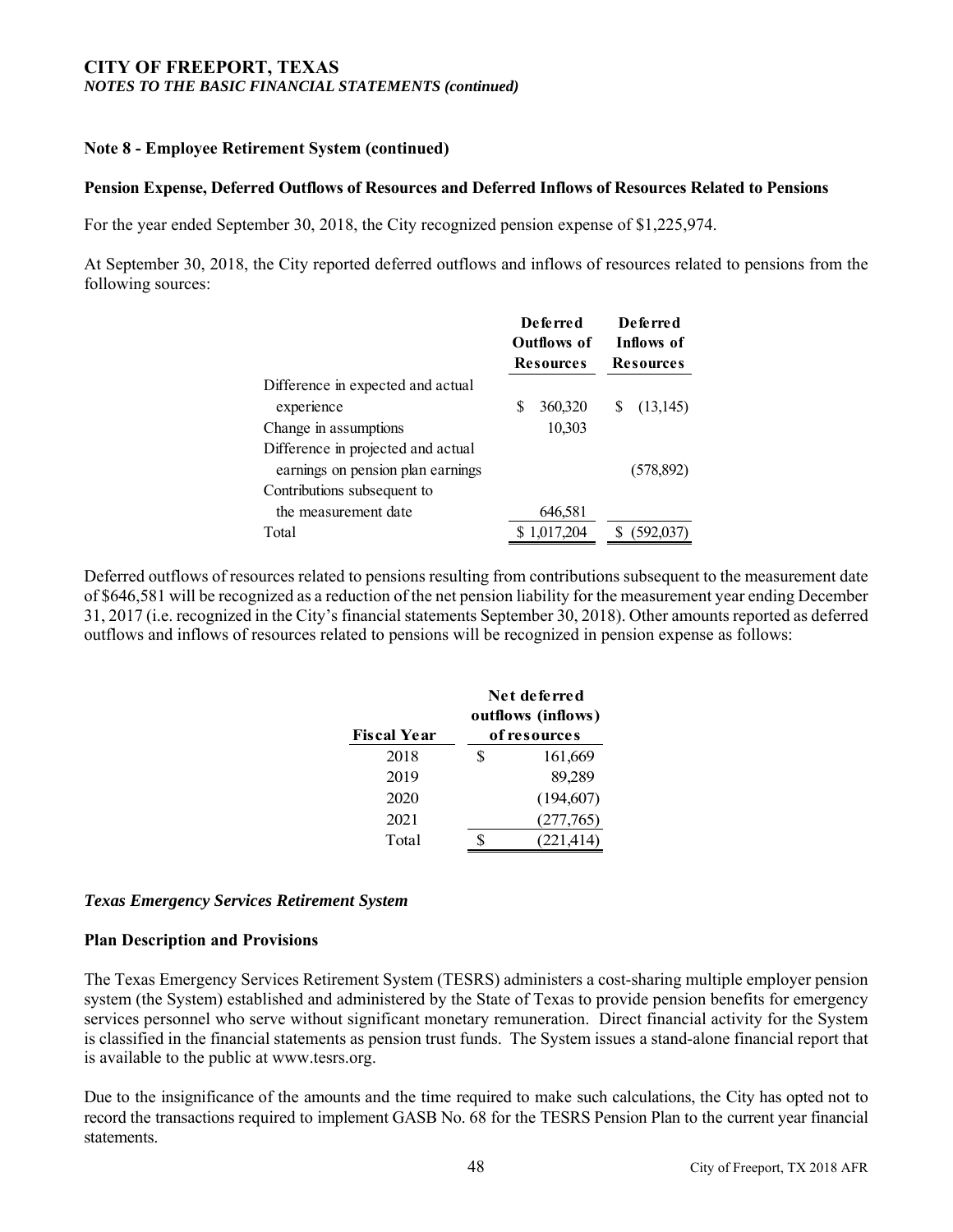#### **Note 9 - Other Post-Employment Benefits**

#### *TMRS Supplemental Death Benefits Fund*

#### **Plan Description**

The City also participates in the cost sharing multiple-employer defined benefit group-term life insurance plan operated by the Texas Municipal Retirement System (TMRS) known as the Supplemental Death Benefits Fund (SDBF). The City elected, by ordinance, to provide group-term life insurance coverage to both current and retired employees.

#### **Benefits Provided**

The death benefit for active employees provides a lump-sum payment approximately equal to the employee's annual salary (calculated based on the employee's actual earnings, for the 12-month period preceding the month of death); retired employees are insured for \$7,500; this coverage is another postemployment benefit (OPEB). As the SDBF covers both active and retiree participants, with no segregation of assets, the SDBF is considered to be an unfunded OPEB plan (i.e. no assets are accumulated).

#### **Employees Covered by Benefits Terms**

At the December 31, 2017 valuation and measurement date, the following employees were covered by the benefit terms:

| Inactive employees currently receiving benefits               | 45  |
|---------------------------------------------------------------|-----|
| Inactive employees entitled to but not yet receiving benefits | 20  |
| Active employees                                              | 120 |
| Total                                                         | 185 |

#### **Contributions**

Contributions are made monthly based on the covered payroll of employee members of the participating member city. The contractually required contribution rate is determined annually for each city. The rate is based on the mortality and service experience of all employees covered by the SDBF and the demographics specific to the workforce of the city. There is a one-year delay between the actuarial valuation that serves as the basis for the employer contribution rate and the calendar year when the rate goes into effect. The funding policy of this plan is to assure that adequate resources are available to meet all death benefit payments for the upcoming year; the intent is not to prefund retiree term life insurance during employees' entire careers. As such, contributions are utilized to fund active member deaths on a pay-as-you-go basis; any excess contributions and investment income over payments then become net position available for benefits.

Employees for the City were required to contribute 7% of their annual gross earnings during the fiscal year. For fiscal year 2018, the City made contributions of 0.15% for the months in 2017 and 0.14% for the months in 2018. The City's contributions to TMRS for the year ended September 30, 2018, were \$929,815 and were equal to the required contributions.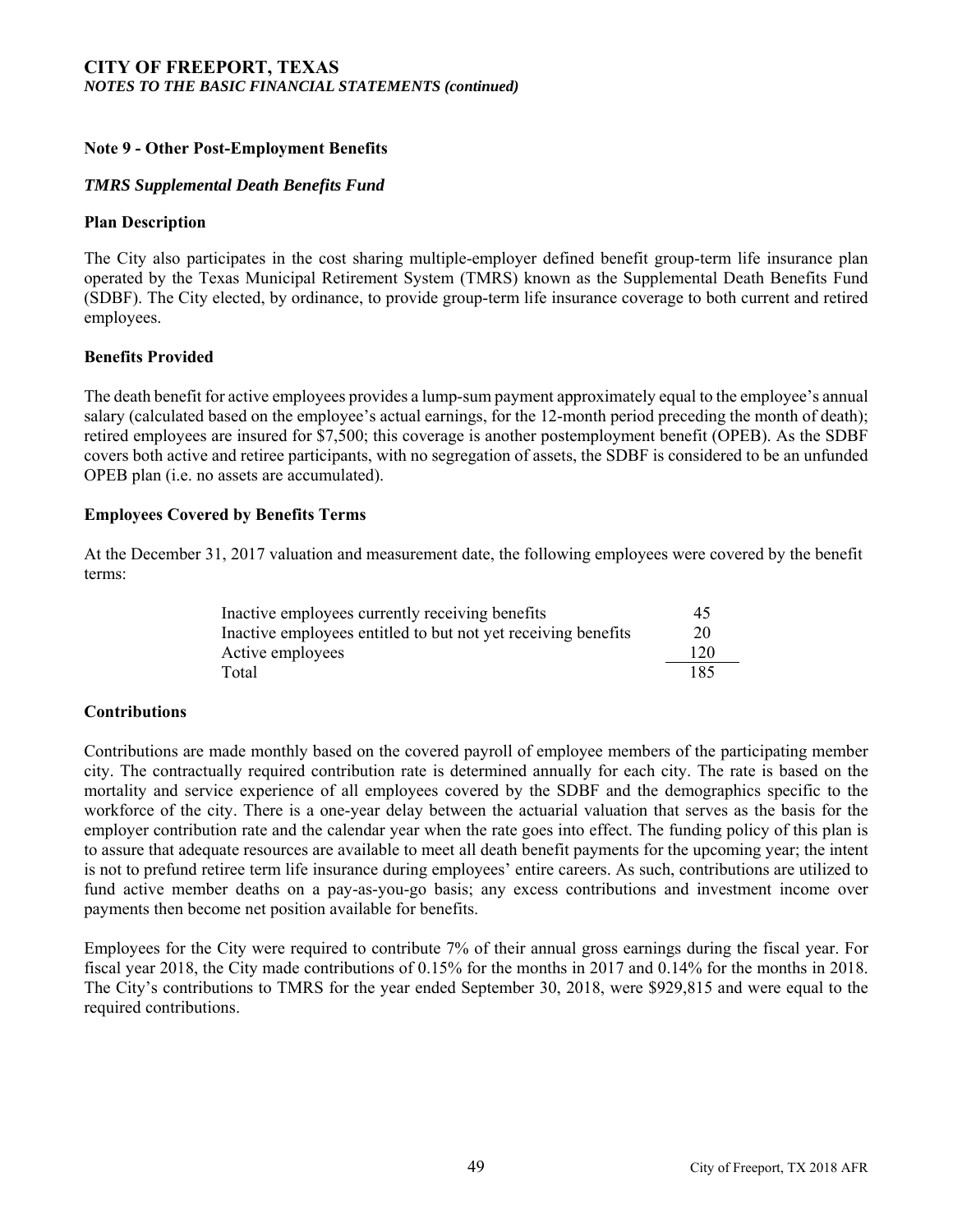#### **Note 9 - Other Post-Employment Benefits (continued)**

#### *TMRS Supplemental Death Benefits Fund (continued)*

#### **Discount Rate**

The TMRS SDBF program is treated as unfunded OPEB plan because the SDBF trust covers both active employees and retirees and the assets are not segregated for these groups. Under GASB Statement No. 75, the discount rate for an unfunded OPEB plan should be based on 20-year tax-exempt AA or higher Municipal Bonds. Therefore, a discount rate of 3.31% based on the 20 Year Bond GO Index published by bondbuyer.com is used as of the measurement date of December 31, 2017. At transition, GASB Statement No.75 also requires that the total OPEB liability as of the prior fiscal year end be estimated based on the 20 Year Bond GO Index as of the prior fiscal year end. The actuary has estimated the total OPEB liability, as of December 31, 2016, using a discount rate of 3.78%.

#### **Net OPEB Liability**

The actuarial assumptions used in the December 31, 2017 valuation were based on the results of an actuarial experience study for the period December 31, 2010 to December 31, 2014.

#### **Actuarial Assumptions**

The Total OPEB Liability in the December 31, 2017 actuarial valuation was determined using the following actuarial assumptions:

| Inflation                 | $2.5\%$                              |
|---------------------------|--------------------------------------|
| Salary increases          | $3.5\%$ to 10.5% including inflation |
| Investment rate of return | 6.75%                                |

Salary increases were based on a service-related table. Mortality rates for active members, retirees, and beneficiaries were based on the gender-distinct RP2000 Combined Healthy Mortality Tables with Blue Collar Adjustment, with male rates multiplied by 109% and female rates multiplied by 103%. The rates are projected on a fully generational basis by scale BB to account for future mortality improvements. For disabled annuitants, the gender-distinct RP2000 Disabled Retiree Mortality Tables with Blue Collar Adjustment are used with males rates multiplied by 109% and female rates multiplied by 103% with a 3- year set-forward for both males and females. In addition, a 3% minimum mortality rate is applied to reflect the impairment for younger members who become disabled. The rates are projected on a fully generational basis by scale BB to account for future mortality improvements subject to the 3% floor.

#### **Basis of Allocation**

OPEB items are allocated between governmental activities and business type activities on the basis of employee payroll funding. For the year ended September 30, 2018, those percentages were 99% and 1%, respectively, which approximated the prior year's allocations.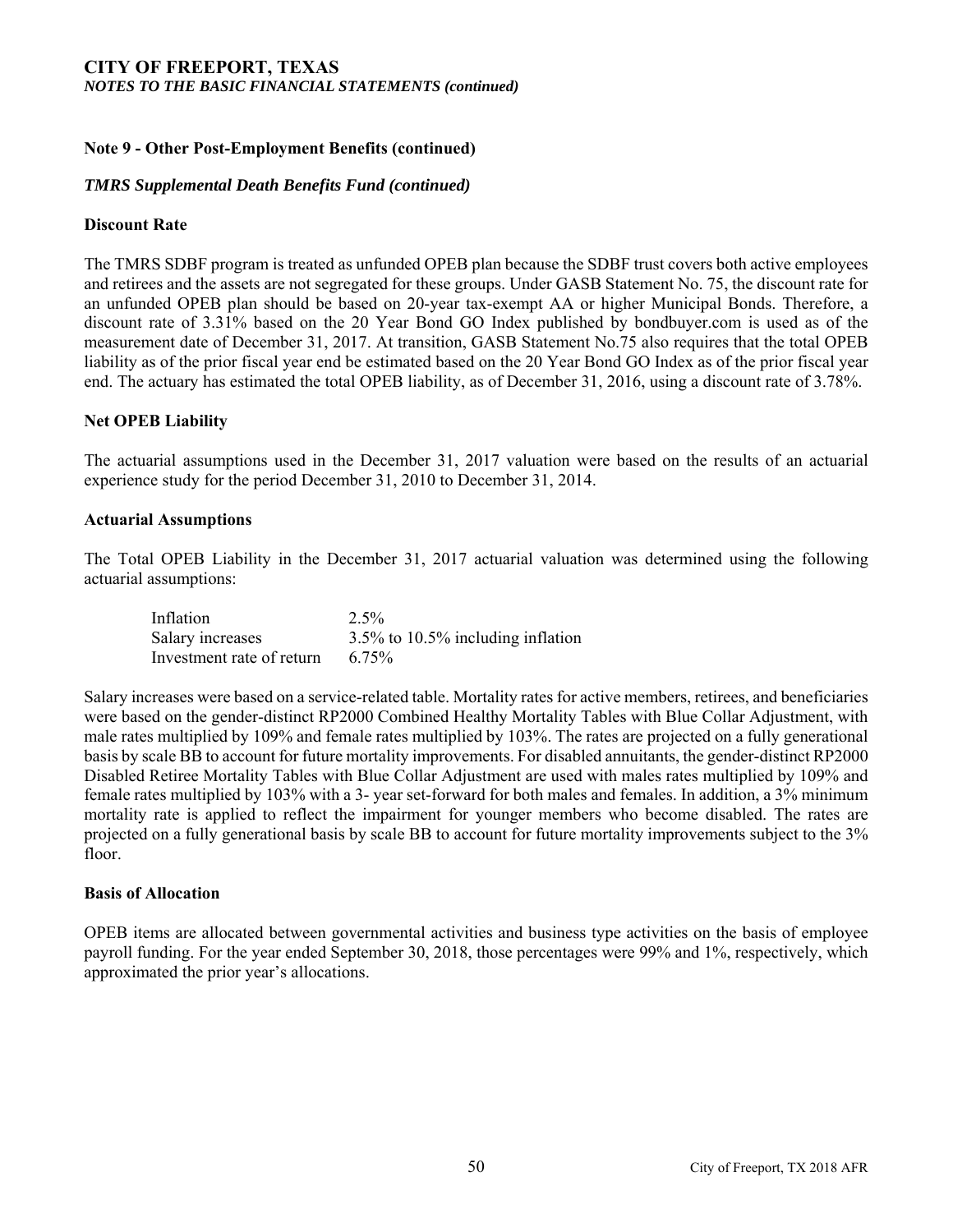# **CITY OF FREEPORT, TEXAS**

*NOTES TO THE BASIC FINANCIAL STATEMENTS (continued)* 

#### **Note 9 - Other Post-Employment Benefits (continued)**

#### *TMRS Supplemental Death Benefits Fund (continued)*

#### **Changes in the Net OPEB Liability**

|                                        | Increase (Decrease) |                             |  |  |  |
|----------------------------------------|---------------------|-----------------------------|--|--|--|
|                                        |                     | <b>Total OPEB Liability</b> |  |  |  |
| Balance at 12/31/2016                  | S                   | 274,359                     |  |  |  |
| Changes for the year:                  |                     |                             |  |  |  |
| Service cost                           |                     | 10,618                      |  |  |  |
| Interest on Total OPEB Liability       |                     | 10,509                      |  |  |  |
| Changes in assumptions or other inputs |                     | 26,796                      |  |  |  |
| Benefit payments                       |                     | (3,318)                     |  |  |  |
| Net changes                            |                     | 44,605                      |  |  |  |
| Balance at 12/31/2017                  | ¢                   | 318,964                     |  |  |  |

#### **Sensitivity Analysis**

The following presents the total OPEB liability of the employer, calculated using the discount rate of 3.31%, as well as what the City's total OPEB liability would be if it were calculated using a discount rate that is 1 percentage point lower (2.31%) or 1 percentage point higher (4.31%) than the current rate. Note that the healthcare cost trend rate does not affect the total OPEB liability, so sensitivity to the healthcare cost trend rate is not shown.

|                             | 1% Decrease to<br>$2.21\%$ |              | <b>Current Discount</b><br><b>Rate 3.31%</b> | 1% Increase to<br>$4.31\%$ |         |  |
|-----------------------------|----------------------------|--------------|----------------------------------------------|----------------------------|---------|--|
| City's Total OPEB Liability |                            |              |                                              |                            |         |  |
| TMRS SDB Plan               | 387.999                    | $\mathbf{x}$ | 318,964                                      |                            | 265,678 |  |

### **OPEB Expense and Deferred Outflows of Resources and Deferred Inflows of Resources Related to OPEB Activity**

For the year ended September 30, 2018, the City recognized OPEB expense of \$25,803

As of September 30, 2018, the City reported deferred outflows of resources related to OPEB from the following sources:

|                       | De ferred        | <b>Deferred</b> |
|-----------------------|------------------|-----------------|
|                       | Outflows of      | Inflows of      |
|                       | <b>Resources</b> | Resources       |
| Change in assumptions | 22,120           |                 |
| Total                 | 22,120           |                 |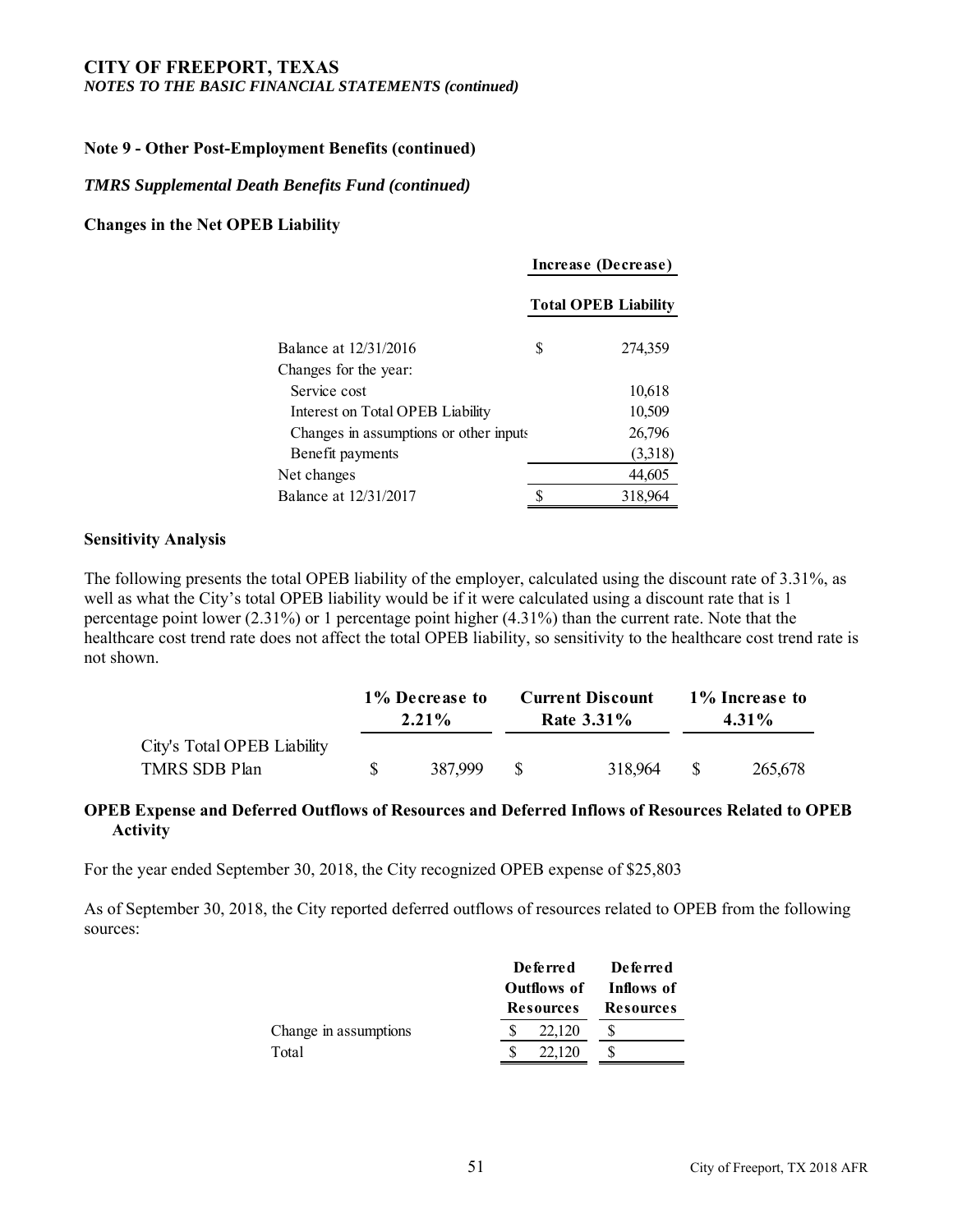#### **Note 9 - Other Post-Employment Benefits (continued)**

#### *TMRS Supplemental Death Benefits Fund (continued)*

#### **OPEB Expense and Deferred Outflows of Resources and Deferred Inflows of Resources Related to OPEB Activity**

Amounts currently reported as deferred outflows of resources related to OPEB, excluding contributions subsequent to the measurement date, will be recognized in OPEB expense as follows:

| <b>Fiscal Year</b> | Net deferred<br>outflows (inflows)<br>of resources |        |  |  |  |
|--------------------|----------------------------------------------------|--------|--|--|--|
| 2019               | \$                                                 | 4,676  |  |  |  |
| 2020               |                                                    | 4,676  |  |  |  |
| 2021               |                                                    | 4,676  |  |  |  |
| 2022               |                                                    | 4,676  |  |  |  |
| 2023               |                                                    | 3,416  |  |  |  |
| Total              |                                                    | 22,120 |  |  |  |

#### *Retiree Healthcare*

#### **Plan Description**

The City of Freeport maintains, through TML MultiState Intergovernmental Employee Benefits Pool (IEBP), a health risk pool established pursuant to Texas Local Government Code Chapter 172, Texas Government Code Chapter 791, and the Texas Trust Code to provide health care benefits coverage for employees and retirees and dependents of employees and retirees, of Texas political subdivisions under an interlocal agreement. The City is currently offering health benefits coverage through IEBP which allows the extension of benefits to retirees of the City. The City provides health benefit s coverage to its retirees through IEBP and the cost of such coverage be paid for by the City to a maximum of \$750 per month; any additional amount will be the responsibility of the retiree. An employee who is under 60 years of age and has been covered by TMRS (Texas Municipal Retirement System) for at least 20 years, or an employee who is 60 years or older and has been covered by TMRS for at least 5 years. The employee must also work for the City for a period of eight continuous years and meet the definition of retiree for purposes of the ordinance. The Interlocal Agreement in effect between the City and IEBP, adopted September 8, 2014, provides that the Board of Trustees may adopt rules and regulations which may amend this plan in the future. Other coverage's will be as established by the TML MultiState Intergovernmental Employee Benefits Pool Board of Trustees.

#### **Financial Statements**

The City's annual other post-employment benefits (OPEB) cost is calculated based on the annual required contribution of the employer (ARC), an amount actuarially determined. The ARC represents a level of accrual that, if paid on an ongoing basis, is projected to cover the normal costs each year and to amortize any unfunded actuarial liabilities (or funding excesses) over a period not to exceed thirty years. The unfunded actuarial accrued liability is \$340,161 as of December 31, 2014, which is when the last actuarial valuation was performed.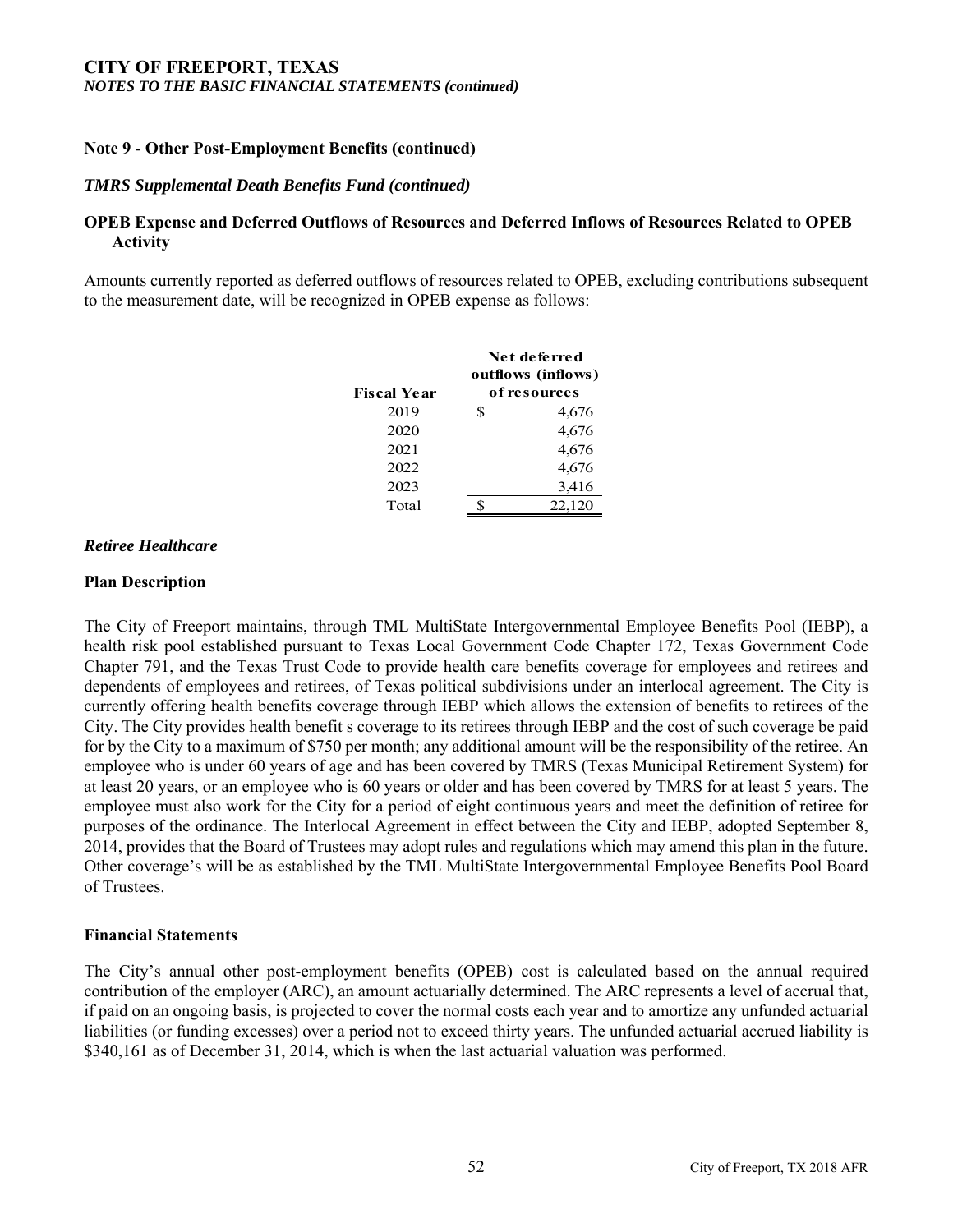#### **Note 10 - Deferred Compensation Plan**

The City offers its employees the opportunity to participate in a deferred compensation plan created in accordance with Internal Revenue Code Section 457. The plan is an additional retirement savings option for the City employees; however, no contributions will be made by the City. The retirement plan is offered to public service personnel only.

#### **Note 11 - Industrial Contract Agreements**

The City three Industrial Development Agreements: Brazosport IDA (Interlocal with Lake Jackson and Clute), Freeport IDA, and Freeport LNG. Brazosport IDA and Freeport IDA, are calculated based on property values or CPI – whichever is greater. Freeport LNG Industrial District payments are made in accordance to a payment schedule outline in the agreement. The amount received under this contract and various other industrial district contracts during the year ended September 30, 2018 was \$ 5,971,351 and is reported in the General Fund.

#### **Note 12 - Subsurface Lease Agreement**

The City entered into a subsurface lease agreement with the Dow Chemical Corporation in July 2017. The terms of the lease agreement is July 31, 2017 through July 31, 2037 with an option to extend the term for an additional 5 years through July 31, 2042. The City will receive a total of \$8,000,000 throughout the life of the lease. The amount received under this contract during the year ended September 30, 2018 was \$5,500,000.

### **Note 13 - Water Supply Contract**

The City entered into a water supply contract with the Brazosport Water Authority on February 20, 1987. The contract term is forty years and may not be terminated as long as bonds are outstanding. The City agrees to take and pay for, whether taken or not, 2 million gallons of water per day. The actual supply of water under this contract started in March, 1989.

#### **Note 14 - Joint Venture**

The City is party to an agreement with the City of Oyster Creek to share costs associated with the operation of a sewer treatment plant. The plant went on-line during the fiscal year ended September 30, 1989. The percentage for sharing the operating expenses is determined based upon meter flow calibrations. For the year ended September 30, 2018, the City of Freeport's portion of these expenses \$73,825.

During the year ended September 30, 2003, the City began a joint venture with the City of Clute, City of Lake Jackson, and the SPCA for an animal shelter. The shelter is located in Lake Jackson and provides programs for the claiming and adoption of lost or abandoned animals for the three cities. The term of the agreement is from March 1, 2003 through February 28, 2023. The City and Clute contributed \$ 150,000 each and the SPCA contributed \$ 250,000 for a total of \$ 550,000 to Lake Jackson for the design, construction, and furnishing of the \$ 1,100,000 facility. The City pays each year for administrative operating costs. For the year ended September 30, 2018, the City paid \$111,950 for their portion of the operating costs.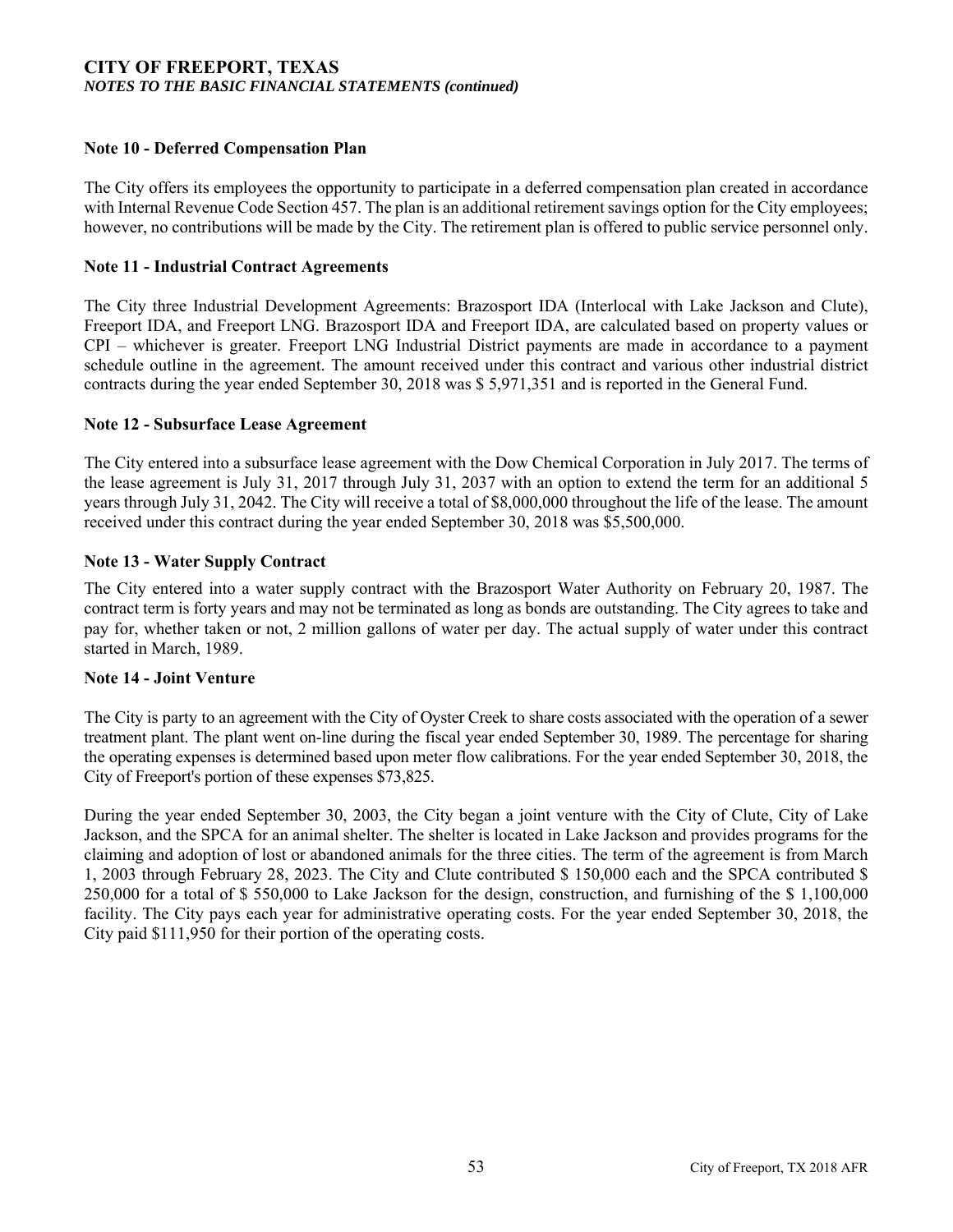#### **Note 15 - Commitments and Contingencies**

#### **Litigation and Other Contingencies**

From time to time, the City is a defendant in various lawsuits. Although the outcome of these lawsuits is not presently determinable, it is the opinion of City Management and legal counsel that any ultimate uninsured liability to the City from these lawsuits will not be material.

#### **Arbitrage Rebate**

In accordance with the provisions of the Internal Revenue Code, sections 103, 103A, and 148, as amended, a governmental debt issuance must qualify and maintain tax-exempt status by satisfying certain arbitrage requirements contained in these provisions. As part of the requirements, certain amounts earned on the non-purpose investment of debt issuance proceeds, in excess of the yield on an issue, earned as arbitrage, will be required to be paid to the U.S. Treasury. As part of this process, the City annually determines potential arbitrage liabilities on its debt issues, on component unit debt issues and on debt issues assumed by the City from various Municipal Utility Districts.

#### **Note 16 - Risk Management**

The City is exposed to various risks of loss related to torts; theft of, damage to and destruction of assets; errors and omissions; and natural disasters for which the City participates in the Texas Municipal League's General Liability Fund. In addition, the City participates in the Texas Municipal League's Workers Compensation Fund to insure the City for workers compensation claims. The Texas Municipal League is not intended to operate as an insurance company but rather as contracting mechanism by which the city provides self-insurance benefits to its employees. The fund contracts with a third-party administrator for administration, investigation and adjustment services in the handling of claims. Premiums are based on the estimated City payroll risk factor and rates. The premiums are adjusted by the City's experience modifier. All loss contingencies, including claims incurred but not reported, if any, are recorded and accounted for by the TML Pool. The City has not significantly reduced insurance coverage in the last three years.

#### **Note 17 - Prior Period Adjustment**

Statement No. 75, "Accounting and Financial Reporting for Postemployment Benefits Other Than Pensions." – This statement changes the focus of accounting of postemployment benefits other than pensions from whether they are responsibly funding the benefits over time to a point-in time liability that is reflected on the employer's financial statements for any actuarially underfunded portion of benefits earned to date. The implementation of GASB Statement No. 75 resulted in restatement of beginning net position for removal of the OPEB liability previously recorded under GASB Statement No. 45, the recording of the total OPEB liability under Statement No. 75, and the beginning deferred outflow for contributions made after the measurement date.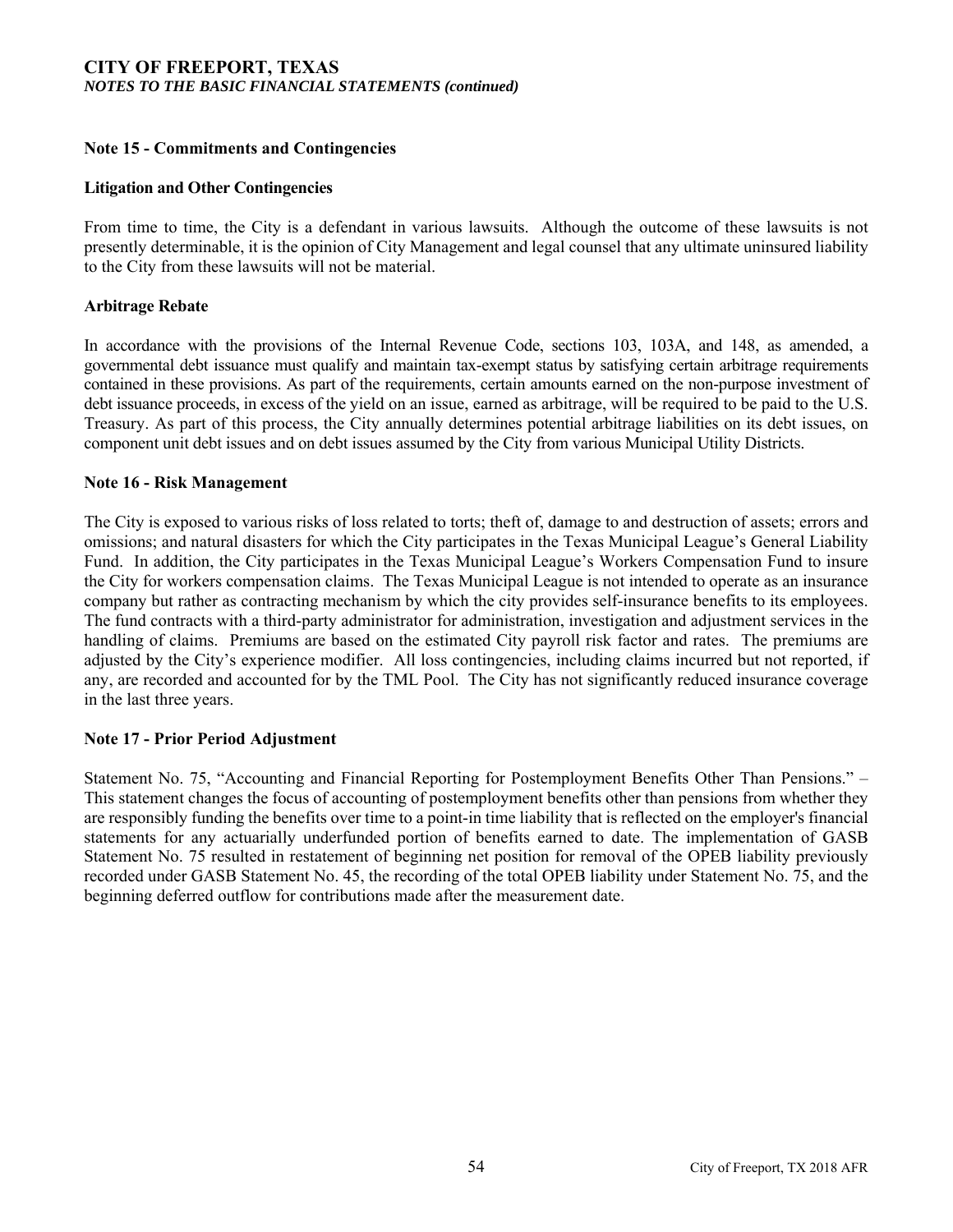#### **Note 17 - Prior Period Adjustment (continued)**

For the year ended September 30, 2018, the City reclassified the Golf Course and Ambulance business-type activities as part of the general fund

|                                                                   | Governmental |            | Business-Type |            |   |              |
|-------------------------------------------------------------------|--------------|------------|---------------|------------|---|--------------|
|                                                                   |              | Activities |               | Activities |   | General Fund |
| Ending Net Position at September 30, 2017, as previously reported | S            | 15,900,775 | S             | 8,131,975  | S | 6,955,417    |
| Change in presentation:                                           |              |            |               |            |   |              |
| Reclassified Golf Course BTA as part of general fund              |              | (471, 576) |               | 471,576    |   | (830,369)    |
| Reclassified Ambulance service BTA as part of general fund        |              | 341,259    |               | (341,259)  |   | (193, 833)   |
| Change in Accounting Standards:                                   |              |            |               |            |   |              |
| Adoption of GASB No. 75                                           |              |            |               |            |   |              |
| Less: net OPEB liability as of September 30, 2017                 |              | (270,959)  |               | (3,400)    |   |              |
| Net prior period adjustments                                      |              | (401, 276) |               | 126,917    |   | (1,024,202)  |
| Beginning Net Position as of October 1, 2017, as restated         |              | 15,499,499 | S             | 8,258,892  |   | 5,931,215    |

#### **Note 18 - Subsequent Events**

The City entered into three capital leases subsequent to September 30, 2018. In November 2018 the City entered into a lease for a John Deere mower costing \$58,975 which will be paid in equal installments monthly for 5 years. The City entered into two capital leases in December 2018. The first lease is a street sweeper costing \$206,268 which will be paid annually in four installments of \$54,914. The second lease is for a fire truck costing \$799,918 which will be paid annually in 5 installments of \$173,445.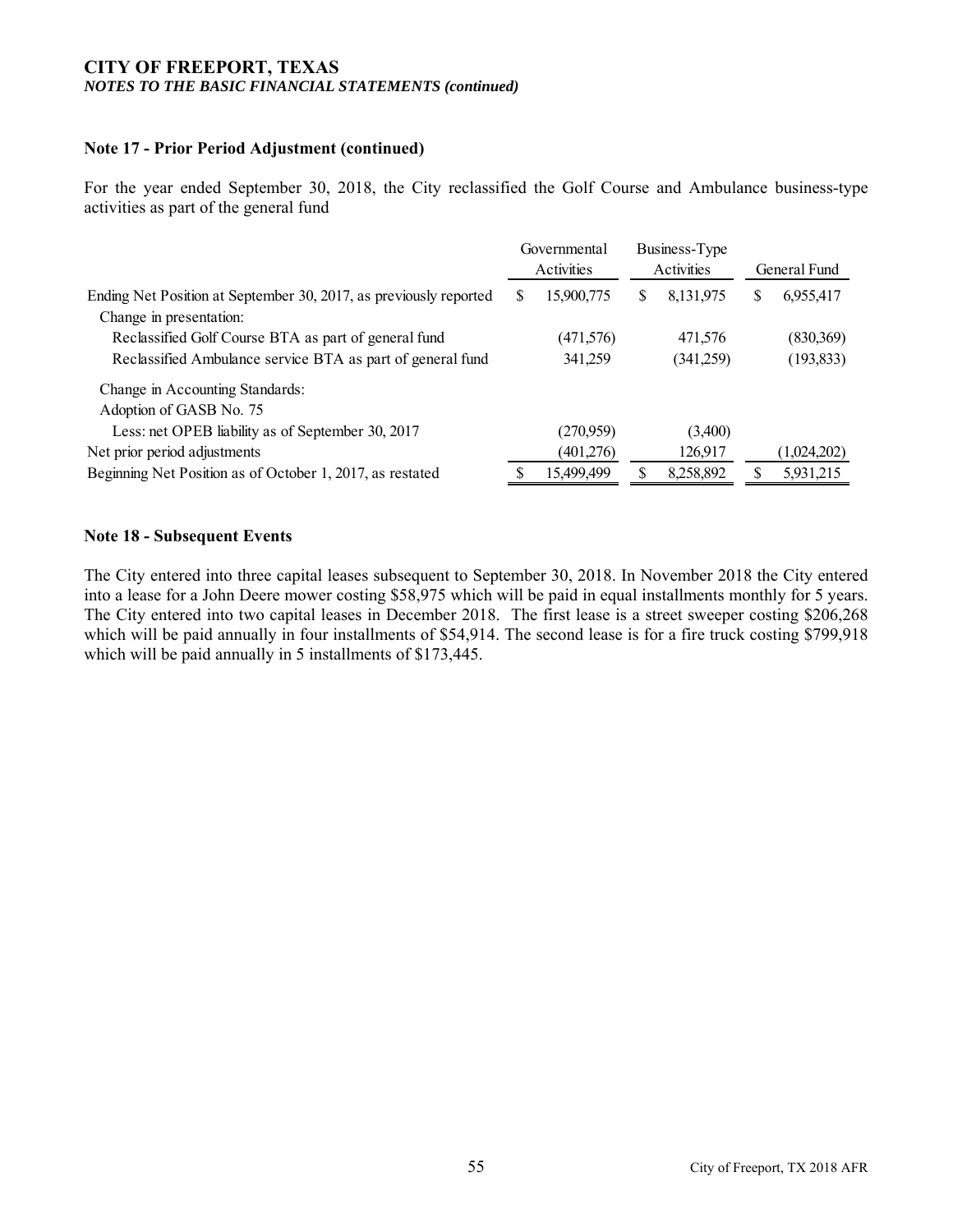*(This page intentionally left blank.)*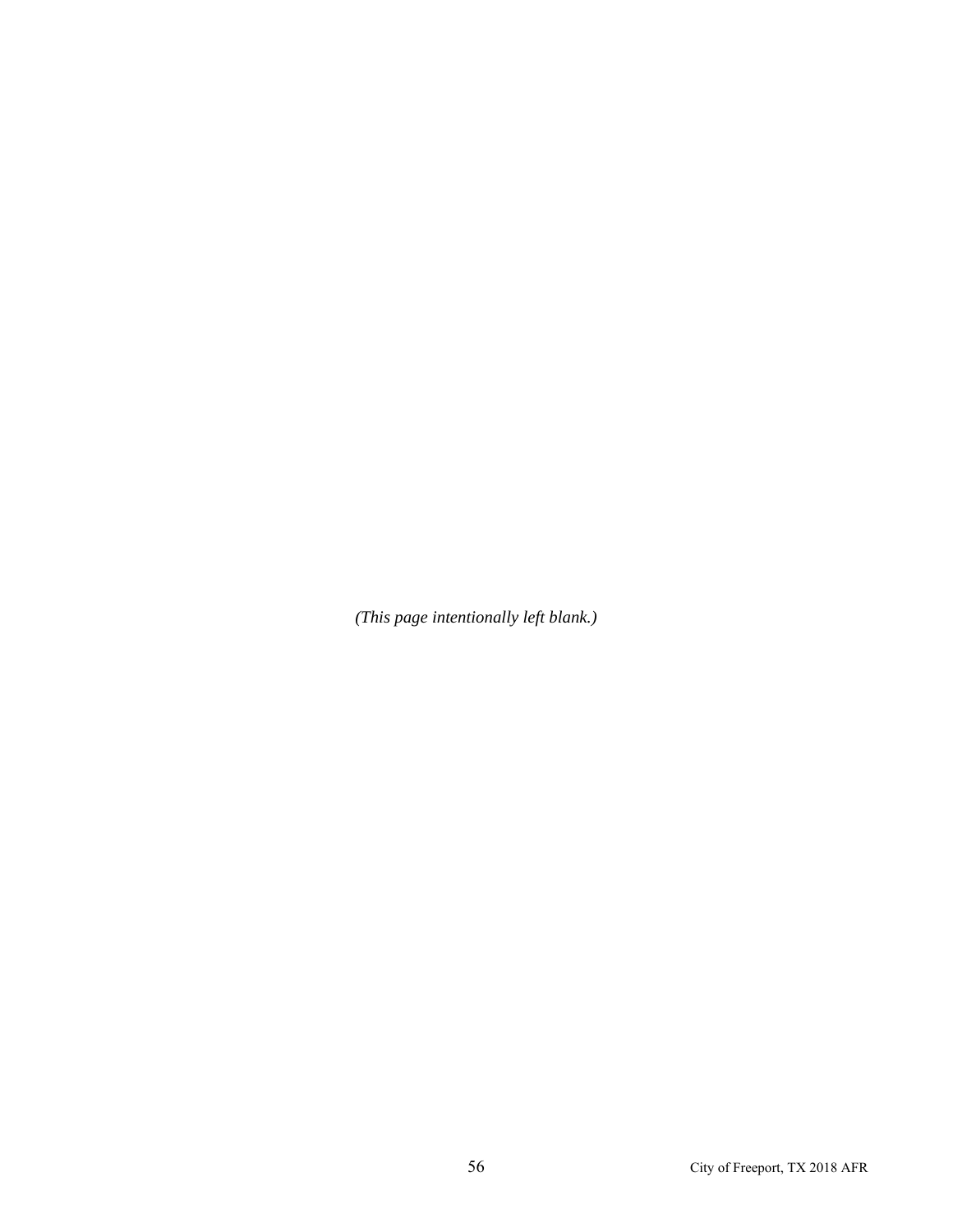# **REQUIRED SUPPLEMENTARY INFORMATION**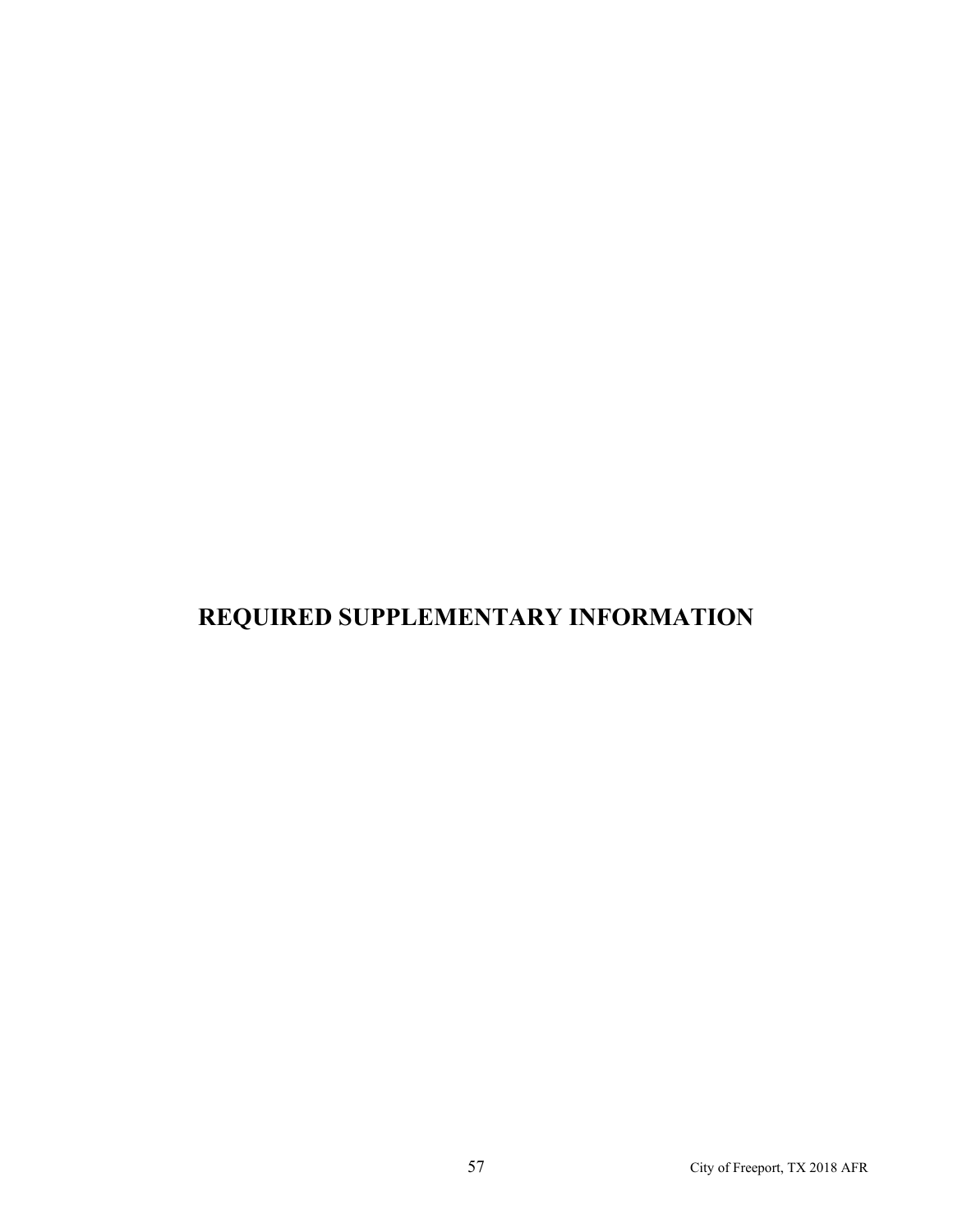*(This page intentionally left blank.)*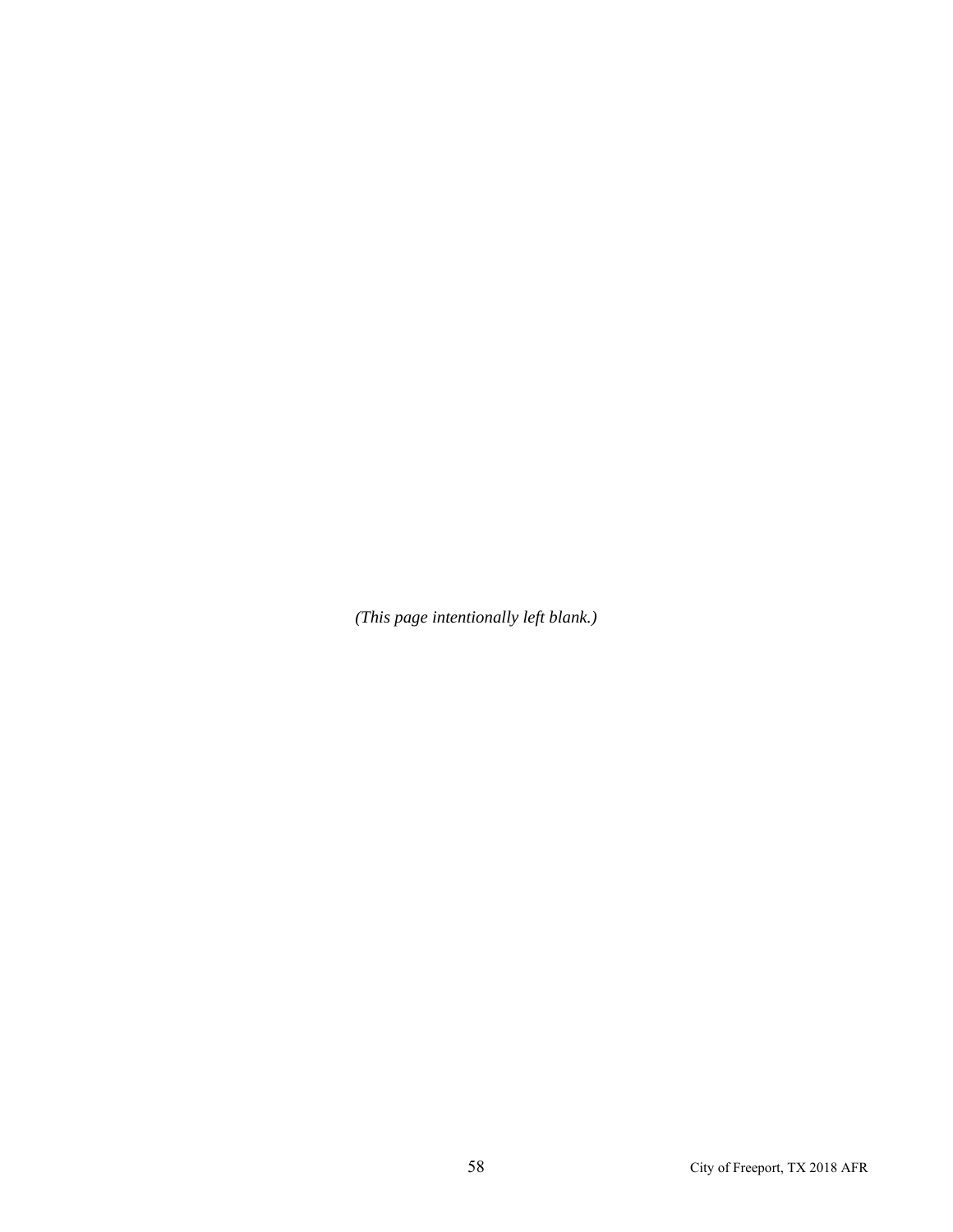# **CITY OF FREEPORT, TEXAS**

#### *GENERAL FUND*

#### *SCHEDULE OF REVENUES, EXPENDITURES AND CHANGES IN FUND BALANCE BUDGET AND ACTUAL (GAAP BASIS)*

*For the Year Ended September 30, 2018*

|                                       | 2018                      |            |                     |            |               |              |                                    |             |
|---------------------------------------|---------------------------|------------|---------------------|------------|---------------|--------------|------------------------------------|-------------|
|                                       | Original<br><b>Budget</b> |            | <b>Final Budget</b> |            | <b>Actual</b> |              | Variance<br>Positive<br>(Negative) |             |
| <b>Revenues</b>                       |                           |            |                     |            |               |              |                                    |             |
| Taxes:                                |                           |            |                     |            |               |              |                                    |             |
| Property taxes                        | \$                        | 2,213,311  | \$                  | 2,213,311  | \$            | 2,079,806    | \$                                 | (133,505)   |
| Sales and use taxes                   |                           | 3,090,100  |                     | 3,090,100  |               | 2,802,128    |                                    | (287,972)   |
| Industrial district                   |                           | 5,665,000  |                     | 5,665,000  |               | 5,971,351    |                                    | 306,351     |
| Fines and forfeitures                 |                           | 447,000    |                     | 447,000    |               | 494,649      |                                    | 47,649      |
| Licenses and permits                  |                           | 200,500    |                     | 200,500    |               | 146,470      |                                    | (54,030)    |
| Intergovernmental                     |                           | 195,800    |                     | 311,482    |               | 146,660      |                                    | (164, 822)  |
| Charges for services                  |                           | 2,258,050  |                     | 2,292,664  |               | 2,249,824    |                                    | (42, 840)   |
| Investment earnings                   |                           | 20,000     |                     | 20,000     |               | 174,914      |                                    | 154,914     |
| Miscellaneous                         |                           | 192,645    |                     | 223,834    |               | 400,587      |                                    | 176,753     |
| Lease income                          |                           | 5,638,716  |                     | 5,689,578  |               | 5,767,361    |                                    | 77,783      |
| <b>Total Revenues</b>                 |                           | 19,921,122 |                     | 20,153,469 |               | 20,233,750   |                                    | 80,281      |
| <b>Expenditures</b>                   |                           |            |                     |            |               |              |                                    |             |
| Current:                              |                           |            |                     |            |               |              |                                    |             |
| General government:                   |                           | 2,238,857  |                     | 2,246,357  |               | 2,004,917    |                                    | 241,440     |
| Public safety                         |                           | 7,383,627  |                     | 7,514,753  |               | 6,898,256    |                                    | 616,497     |
| Economic Development                  |                           |            |                     | 15,000     |               | 15,000       |                                    |             |
| Streets and drainage                  |                           | 2,333,155  |                     | 2,966,201  |               | 1,906,959    |                                    | 1,059,242   |
| Sanitation                            |                           | 936,000    |                     | 936,000    |               | 962,293      |                                    | (26,293)    |
| Service Center                        |                           | 202,175    |                     | 202,175    |               | 154,297      |                                    | 47,878      |
| Culture and Recreation                |                           | 3,680,511  |                     | 3,792,447  |               | 3,499,870    |                                    | 292,577     |
| Debt Service:                         |                           |            |                     |            |               |              |                                    |             |
| Principal                             |                           | 97,958     |                     | 97,958     |               | 87,491       |                                    | 10,467      |
| Interest and other charges            |                           | 2,589      |                     | 2,589      |               | 10,918       |                                    | (8,329)     |
| <b>Total Expenditures</b>             |                           | 16,874,872 |                     | 17,773,480 |               | 15,540,001   |                                    | 2,233,479   |
| Revenues over (under)                 |                           |            |                     |            |               |              |                                    |             |
| expenditures                          |                           | 3,046,250  |                     | 2,379,989  |               | 4,693,749    |                                    | 2,313,760   |
| <b>OTHER FINANCING SOURCES (USES)</b> |                           |            |                     |            |               |              |                                    |             |
| Transfers out                         |                           | (502,749)  |                     | (502, 749) |               | (502, 749)   |                                    |             |
| Total other financing sources (uses)  |                           | (502, 749) |                     | (502, 749) |               | (502, 749)   |                                    |             |
| Changes in fund balance               |                           | 2,543,501  |                     | 1,877,240  |               | 4,191,000    |                                    | 2,313,760   |
| <b>Fund Balances - Beginning</b>      |                           | 5,931,308  |                     | 5,931,308  |               | 5,931,308    |                                    |             |
| <b>Fund Balances - Ending</b>         | \$                        | 8,474,809  | $\mathbb{S}$        | 7,808,548  |               | \$10,122,308 |                                    | \$2,313,760 |
|                                       |                           |            |                     |            |               |              |                                    |             |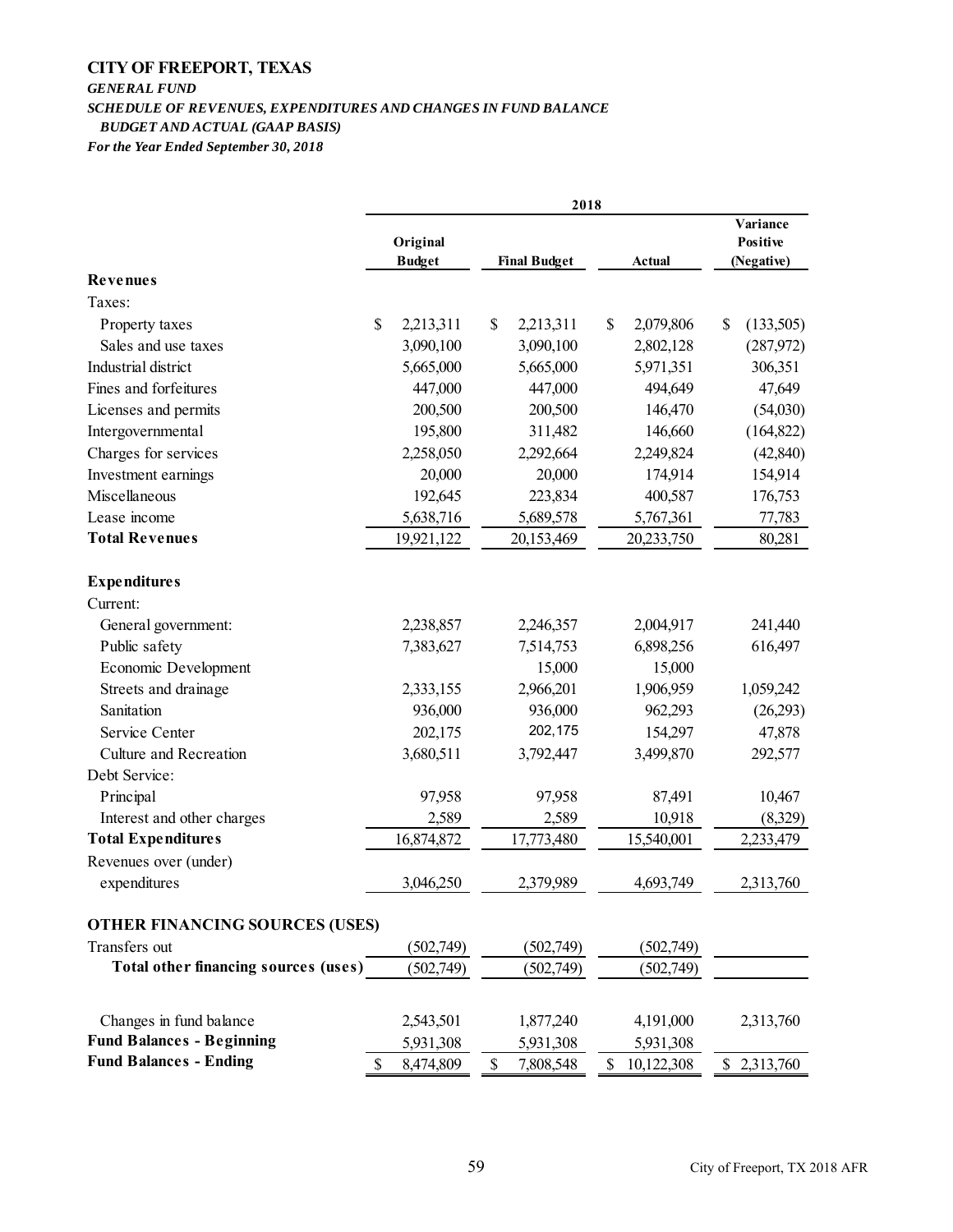#### **CITY OF FREEPORT, TEXAS**  *NOTES TO THE REQUIRED SUPPLEMENTARY BUDGET INFORMATION Year Ended September 30, 2018*

#### **General Budget Policies**

The original budget is adopted by the City Council prior to the beginning of the fiscal year for the General Fund and Debt Service Fund. The legal level of budgetary control (i.e., the level at which expenditures may not legally exceed appropriations) is the department level. Transfers of appropriations between departments require the approval of the City Council.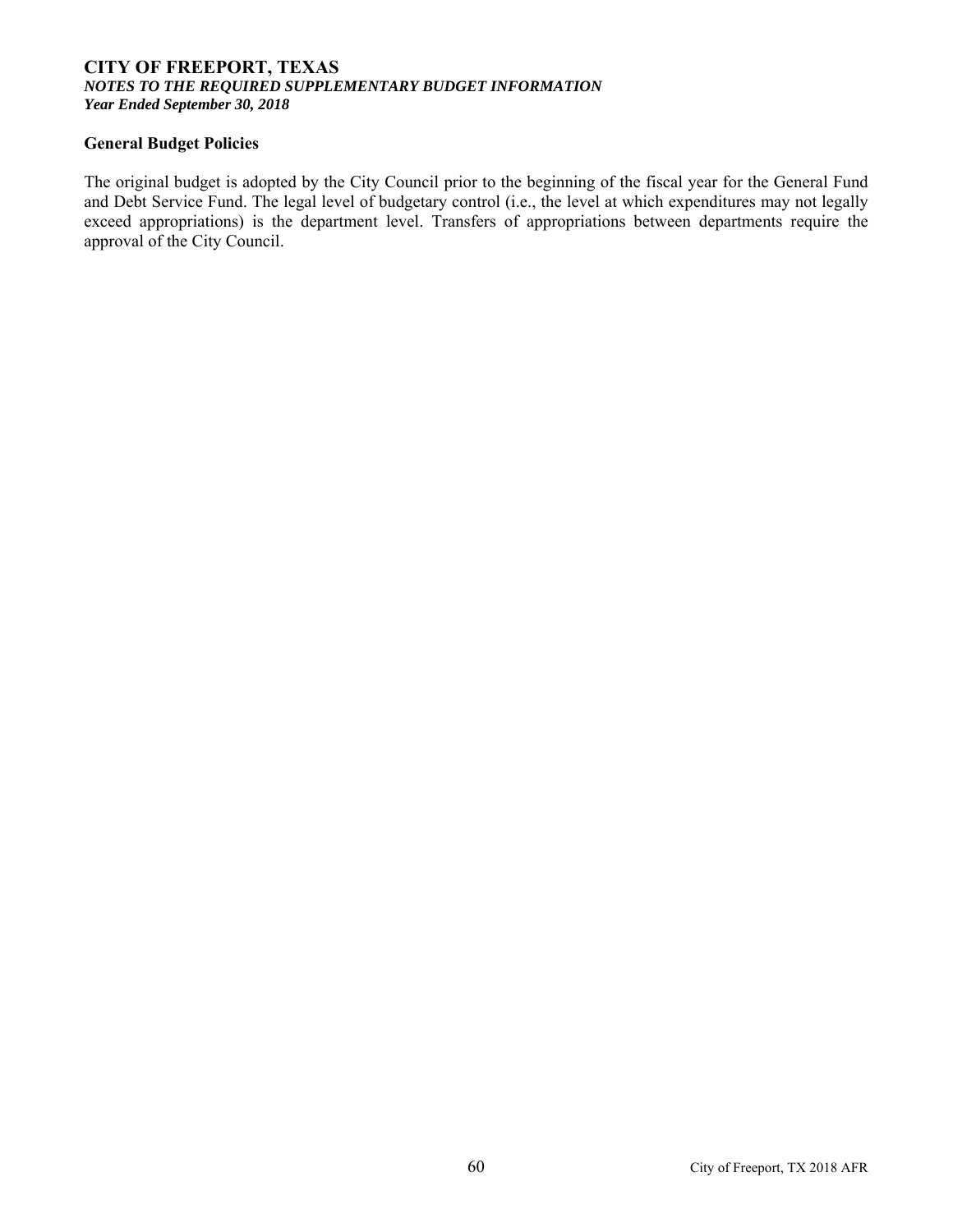#### **CITY OF FREEPORT, TEXAS**

#### *TEXAS MUNICIPAL RETIREMENT SYSTEM (UNAUDITED)*

*Schedule of Changes in Net Pension Liability and Related Ratios*

*Last Four Measurement Years*

|                                           |               | 2017        | 2016                      |            | 2015         |            |              | 2014       |
|-------------------------------------------|---------------|-------------|---------------------------|------------|--------------|------------|--------------|------------|
| Total pension liability:                  |               |             |                           |            |              |            |              |            |
| Service cost                              | \$            | 1,069,778   | \$                        | 941,887    | \$           | 867,502    | \$           | 749,370    |
| Interest                                  |               | 1,693,736   |                           | 1,586,800  |              | 1,511,254  |              | 1,424,774  |
| Difference between expected               |               |             |                           |            |              |            |              |            |
| and actual experience                     |               | 462,205     |                           | (31,959)   |              | 276,833    |              | (132,087)  |
| Change in assumptions                     |               |             |                           |            |              | 116,881    |              |            |
| Benefit payments, including refunds       |               |             |                           |            |              |            |              |            |
| of employee contributions                 |               | (1,046,653) |                           | (906, 817) |              | (874, 894) |              | (856, 501) |
| Net change in total pension liability     |               | 2,179,066   |                           | 1,589,911  |              | 1,897,576  |              | 1,185,556  |
| Total pension liability - beginning       |               | 25,080,519  |                           | 23,490,608 |              | 21,593,032 |              | 20,407,476 |
| Total pension liability - ending (a)      | $\mathcal{S}$ | 27,259,585  | $\mathbb{S}$              | 25,080,519 | $\$$         | 23,490,608 | $\mathbb{S}$ | 21,593,032 |
| Plan fiduciary net position:              |               |             |                           |            |              |            |              |            |
| Contributions - employer                  | \$            | 944,578     | \$                        | 773,757    | $\mathbb{S}$ | 699,079    | \$           | 600,889    |
| Contributions - employee                  |               | 464,589     |                           | 409,932    |              | 385,600    |              | 348,367    |
| Net investment income                     |               | 2,709,724   |                           | 1,221,694  |              | 26,362     |              | 962,281    |
| Benefit payments, including refunds       |               |             |                           |            |              |            |              |            |
| of employee contributions                 |               | (1,046,653) |                           | (906, 817) |              | (874, 894) |              | (856, 501) |
| Administrative expense                    |               | (14,056)    |                           | (13,803)   |              | (16,057)   |              | (10,047)   |
| Other                                     |               | (712)       |                           | (1,044)    |              | (792)      |              | (826)      |
| Net change in plan fiduciary net position |               | 3,057,470   |                           | 1,483,719  |              | 219,298    |              | 1,044,163  |
| Plan fiduciary net position - beginning   |               | 19,568,681  |                           | 18,084,962 |              | 17,865,664 |              | 16,821,501 |
| Plan fiduciary net position - ending (b)  |               | 22,626,151  |                           | 19,568,681 |              | 18,084,962 |              | 17,865,664 |
| Net pension liability - ending (a) - (b)  | $\mathcal{S}$ | 4,633,434   | $\boldsymbol{\mathsf{S}}$ | 5,511,838  | \$           | 5,405,646  | \$           | 3,727,368  |
| Plan fiduciary net position as a          |               |             |                           |            |              |            |              |            |
| percentage of total pension liability     |               | 83.00%      |                           | 78.02%     |              | 76.99%     |              | 82.74%     |
| Covered employee payroll                  | \$            | 6,636,342   | \$                        | 5,846,596  | $\mathbb{S}$ | 5,501,315  | \$           | 4,976,675  |
| Net pension liability as a percentage     |               |             |                           |            |              |            |              |            |
| of covered employee payroll               |               | 69.82%      |                           | 94.27%     |              | 98.26%     |              | 74.90%     |

The amounts presented are for each measurement year, which end the preceding December 31 of the City's fiscal year end. Net pension liability is calculated using a new methodology and will be presented prospectively in accordance with GASB 68. Ten years of data should be presented in this schedule but data was unavailable prior to 2014.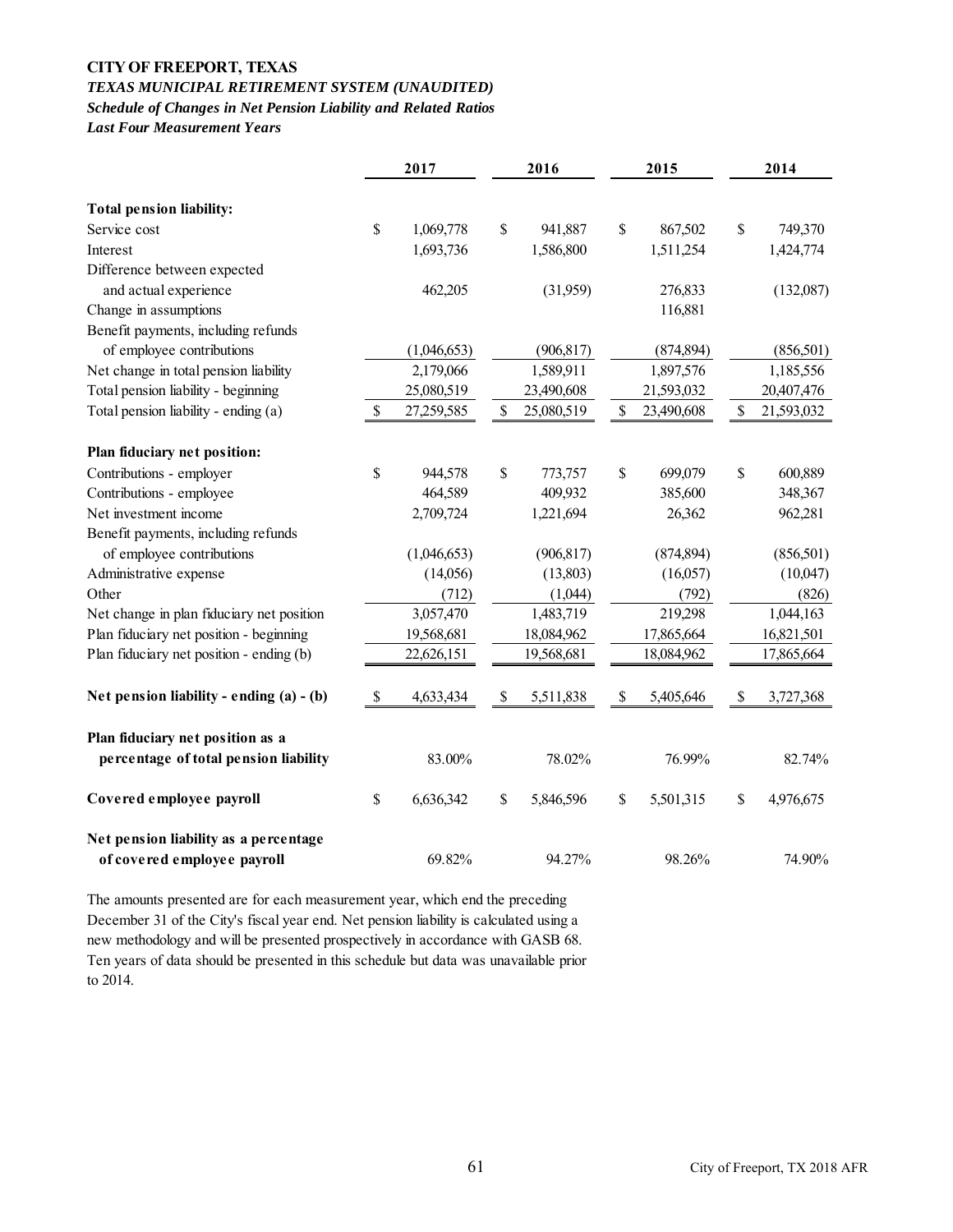# **CITY OF FREEPORT, TEXAS**

#### *TEXAS MUNICIPAL RETIREMENT SYSTEM (UNAUDITED)*

# *Schedule of Contributions*

*Last Four Fiscal Years*

|                                                                        |    | 2018      |    | 2017      | 2016          |    | 2015      |
|------------------------------------------------------------------------|----|-----------|----|-----------|---------------|----|-----------|
| Actuarially determined contribution                                    | \$ | 912,207   | \$ | 773,757   | \$<br>699,079 | \$ | 677,622   |
| Contribution in relation of the actuarially<br>determined contribution | \$ | 912,207   | \$ | 773,757   | \$<br>699,079 | \$ | 677,622   |
| Contribution deficiency (excess)                                       |    |           |    |           |               |    |           |
| Covered employee payroll                                               | S. | 6,461,534 | S. | 5,846,596 | \$5,501,315   | S. | 4,976,675 |
| Contributions as a percentage of covered<br>employee payroll           |    | $14.1\%$  |    | 13.2%     | 12.7%         |    | 13.6%     |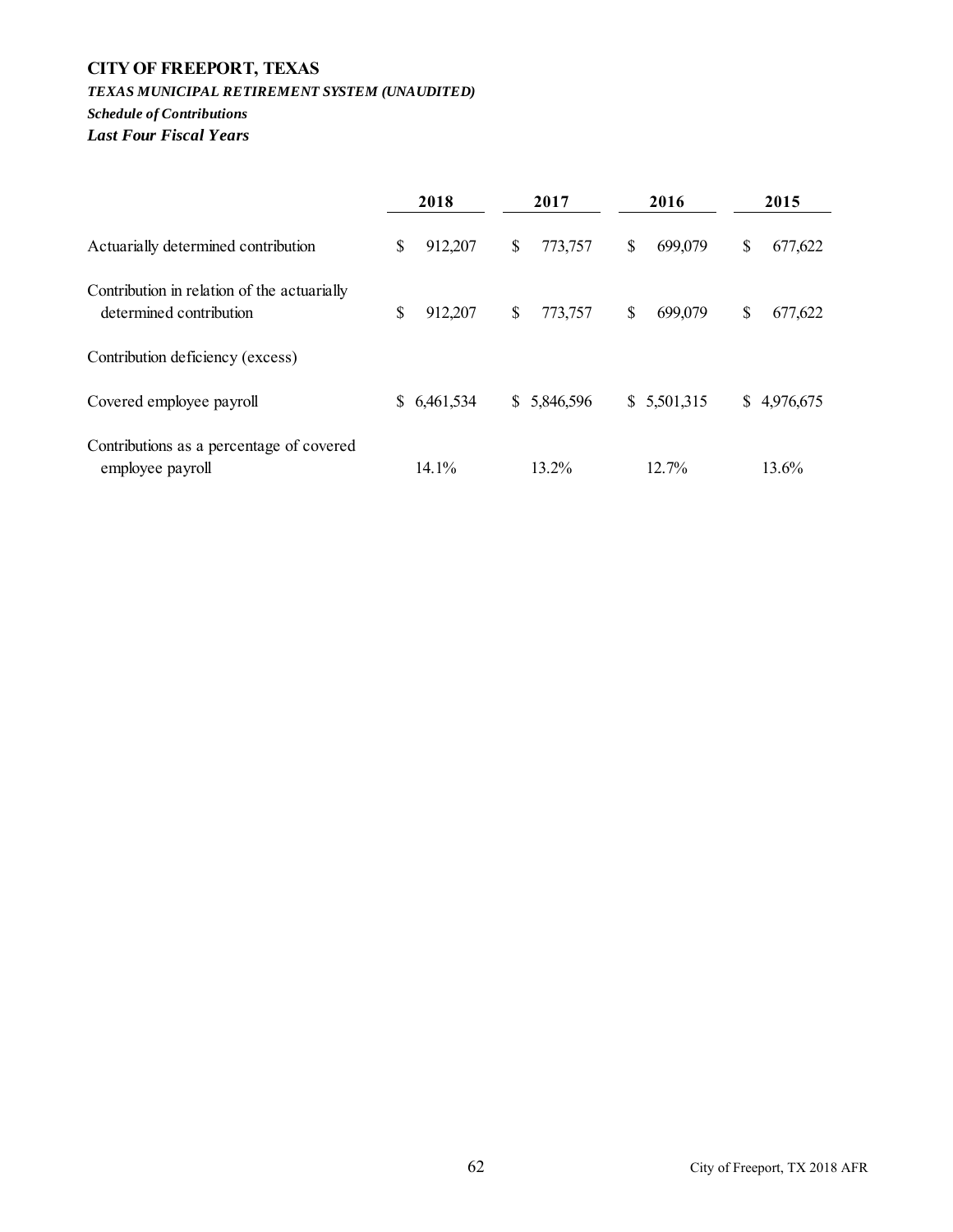#### **CITY OF FREEPORT, TEXAS**  *REQUIRED PENSION SYSTEM SUPPLEMENTARY INFORMATION September 30, 2018*

# **Notes to Required Supplementary Information:**

Valuation Date: Actuarial determined contribution rates are calculated as of December 31 and become effective in January, 13 months later.

Methods and Assumptions Used to Determine Contribution Rates:

| <b>Actuarial Cost Method:</b>  | Entry Age Normal                                                |
|--------------------------------|-----------------------------------------------------------------|
| <b>Amortization Method:</b>    | Level Percentage of Payroll, Closed                             |
| Remaining Amortization Period: | 30 years                                                        |
| <b>Asset Valuation Method:</b> | 10 Year smoothed market; 15% soft corridor                      |
| Inflation:                     | 2.75%                                                           |
| Salary Increases:              | $3.5\%$ to 10.5% including inflation                            |
| Investment Rate of Return:     | $6.75\%$                                                        |
| Retirement Age:                | Experience-based table of rates that are specific to the City's |
|                                | plan of benefits. Last updated for the 2015 valuation pursuant  |
|                                | to an experience study of the period 2010 - 2014.               |
| Mortality:                     | RP2000 Combined Mortality Table with Blue Collar                |
|                                | Adjustment with male rates multiplied by 109% and female        |
|                                | rates multiplied by 103% and projected on a fully generational  |
|                                | basis with scale BB.                                            |
| Other Information:             | There were no benefit changes during the year.                  |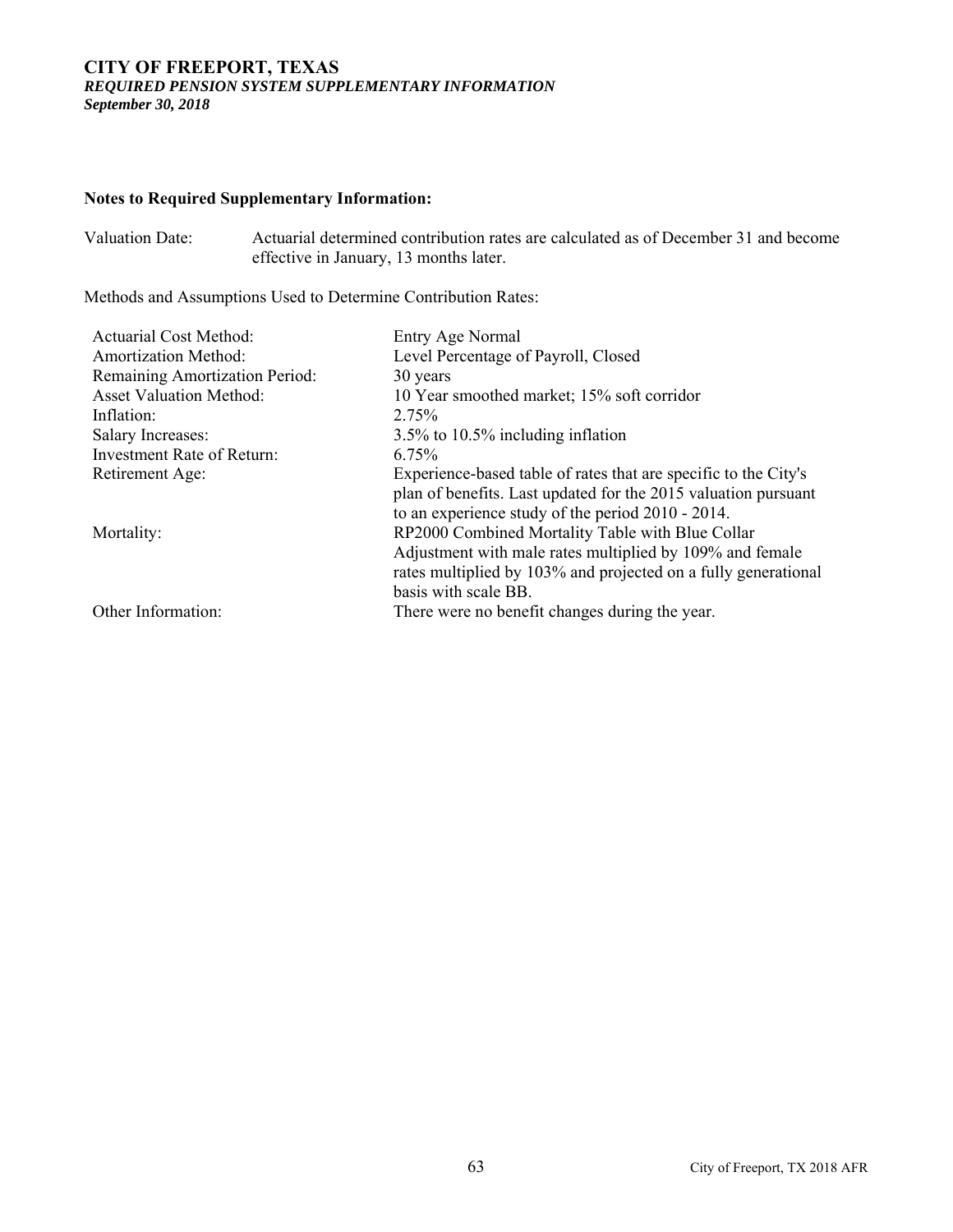# **CITY OF FREEPORT, TEXAS**

*TEXAS MUNICIPAL RETIREMENT SYSTEM SUPPLEMENTAL DEATH BENEFIT (UNAUDITED) Schedule of Changes in Total OPEB Liability and Related Ratios Last Measurement Year*

|                                             | 2017            |
|---------------------------------------------|-----------------|
| <b>Total OPEB liability:</b>                |                 |
| Service cost                                | \$<br>10,618    |
| Interest                                    | 10,509          |
| Change in assumptions                       | 26,796          |
| Benefit payments, including refunds         |                 |
| of employee contributions                   | (3,318)         |
| Total change in total OPEB liability        | 44,605          |
| Total OPEB liability - beginning            | 274,359         |
| Total OPEB liability - ending (a)           | 318,964         |
| Covered employee payroll                    | \$<br>6,636,342 |
| <b>Total OPEB liability as a percentage</b> |                 |
| of covered employee payroll                 | 4.81%           |

The amounts presented are for each measurement year, which end the preceding December 31 of the City's fiscal year end. Total OPEB liability is calculated using a new methodology and will be presented prospectively in accordance with GASB 75. Ten years of data should be presented in this schedule but data was unavailable prior to 2017.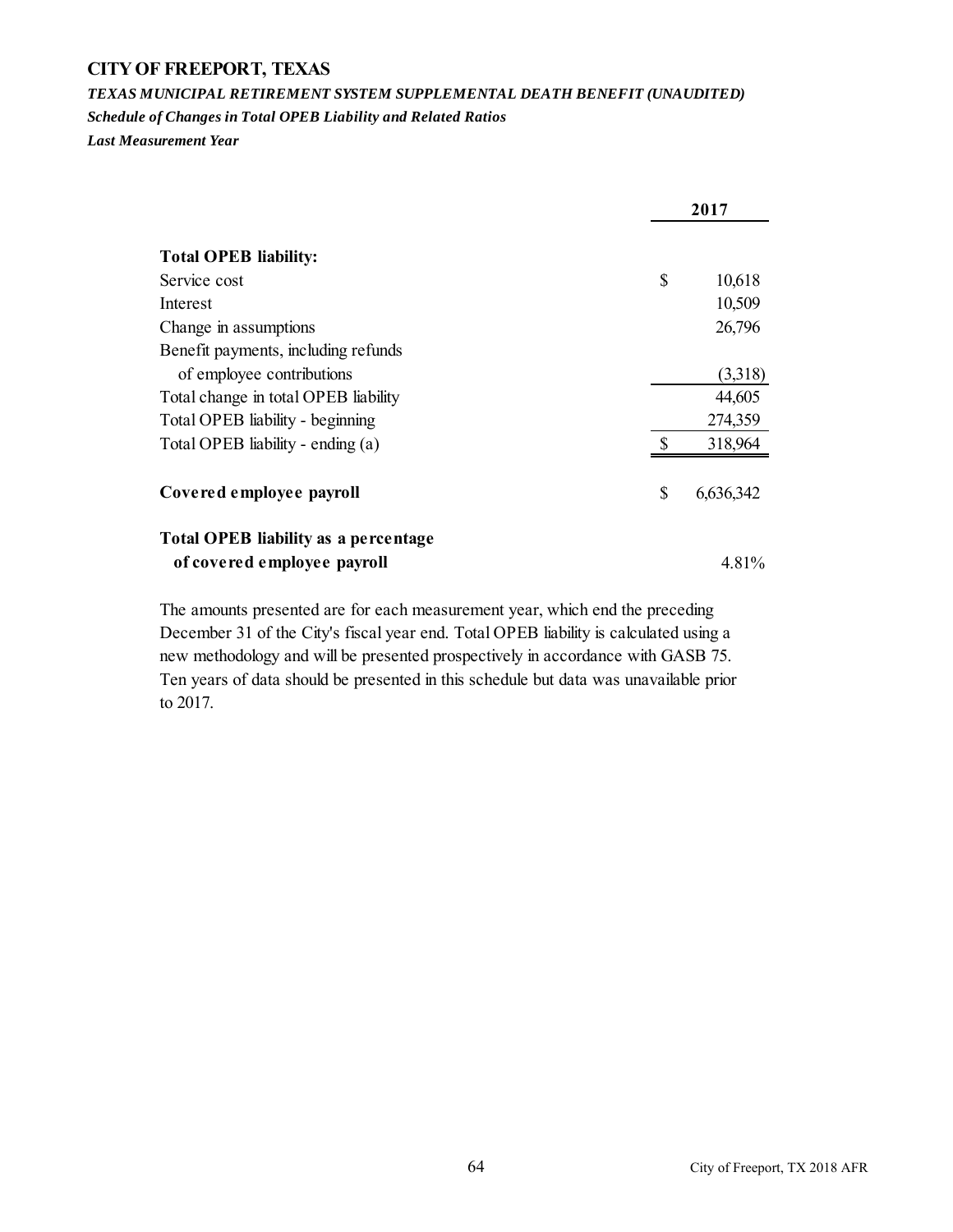# **COMBINING STATEMENTS**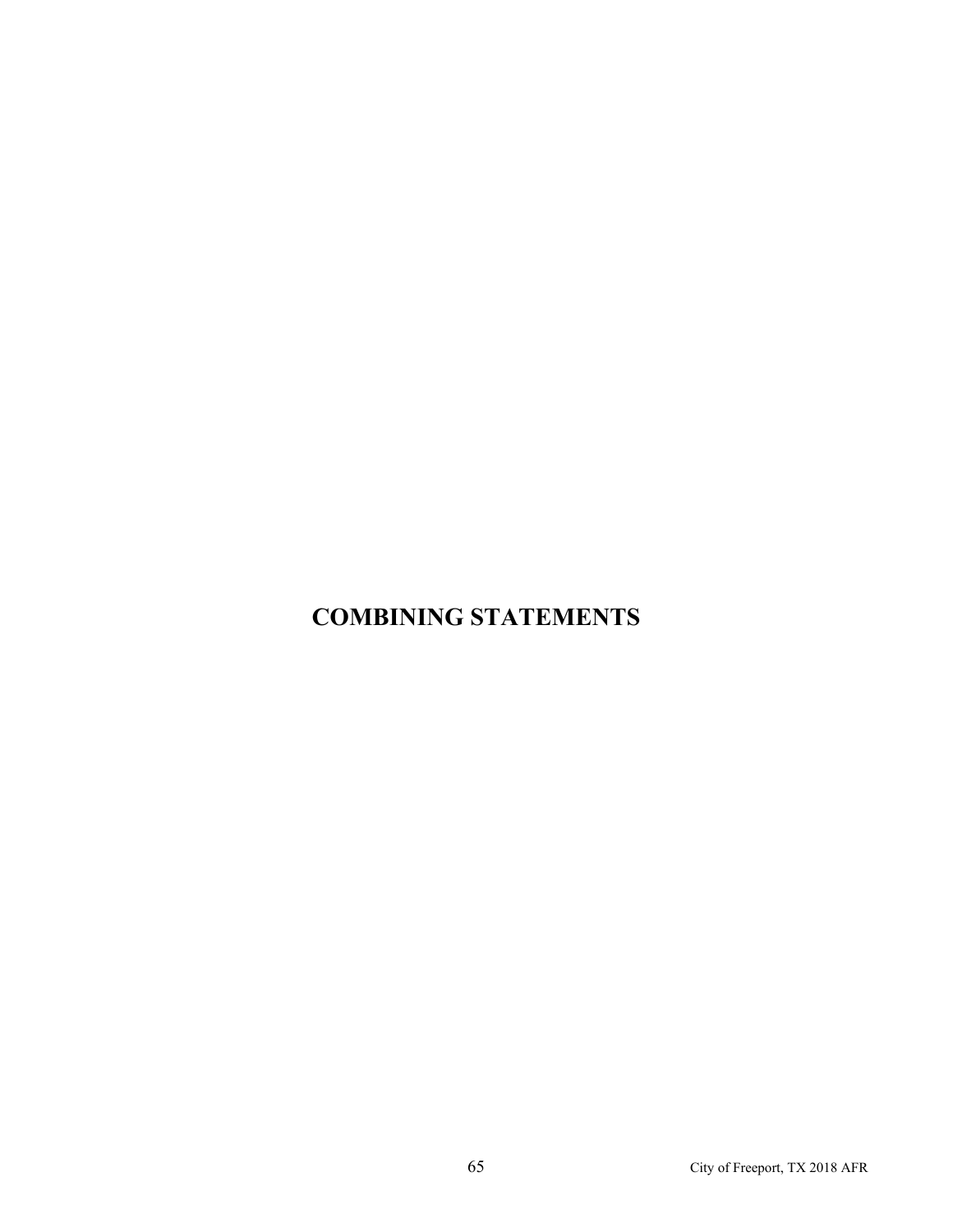# **CITY OF FREEPORT, TEXAS** *Page 1 of 2 COMBINING BALANCE SHEET NON-MAJOR GOVERNMENTAL FUNDS September 30, 2018*

|                                            |                           | <b>Debt Service</b><br><b>Fund</b> |                           | <b>Hotel/Motel</b><br><b>Tax</b> |             | Economic<br>Development<br>Corporation |  |
|--------------------------------------------|---------------------------|------------------------------------|---------------------------|----------------------------------|-------------|----------------------------------------|--|
| Assets                                     |                           |                                    |                           |                                  |             |                                        |  |
| Cash and cash equivalents                  | \$                        | 25,265                             | \$                        | 2,055                            | \$          | 69,772                                 |  |
| Receivables (net of allowance              |                           |                                    |                           |                                  |             |                                        |  |
| for uncollectibles)                        |                           | 31,717                             |                           | 1,391                            |             | 246,165                                |  |
| Due from other funds                       |                           | 38,812                             |                           |                                  |             |                                        |  |
| <b>Total Assets</b>                        | $\boldsymbol{\mathsf{S}}$ | 95,794                             | $\boldsymbol{\mathsf{S}}$ | 3,446                            | $\mathbb S$ | 315,937                                |  |
|                                            |                           |                                    |                           |                                  |             |                                        |  |
| <b>Liabilities</b>                         |                           |                                    |                           |                                  |             |                                        |  |
| Accounts payable                           | \$                        |                                    | \$                        |                                  | \$          | 79,044                                 |  |
| Due to other funds                         |                           |                                    |                           |                                  |             | 13,871                                 |  |
| <b>Total Liabilities</b>                   |                           |                                    |                           |                                  |             | 92,915                                 |  |
| Deferred Inflows of Resources              |                           |                                    |                           |                                  |             |                                        |  |
| Unavailable revenues                       |                           | 31,716                             |                           |                                  |             |                                        |  |
| <b>Total Deferred Inflows of Resources</b> |                           | 31,716                             |                           |                                  |             |                                        |  |
| <b>Fund Balances</b>                       |                           |                                    |                           |                                  |             |                                        |  |
| Restricted:                                |                           |                                    |                           |                                  |             |                                        |  |
| Debt service                               |                           | 64,078                             |                           |                                  |             |                                        |  |
| Capital projects                           |                           |                                    |                           |                                  |             |                                        |  |
| Economic Development                       |                           |                                    |                           | 3,446                            |             | 223,022                                |  |
| Unassigned                                 |                           |                                    |                           |                                  |             |                                        |  |
| <b>Total Fund Balances</b>                 |                           | 64,078                             |                           | 3,446                            |             | 223,022                                |  |
| Total Liabilities, Deferred Inflows,       |                           |                                    |                           |                                  |             |                                        |  |
| and Fund Balances                          | \$                        | 95,794                             | \$                        | 3,446                            | \$          | 315,937                                |  |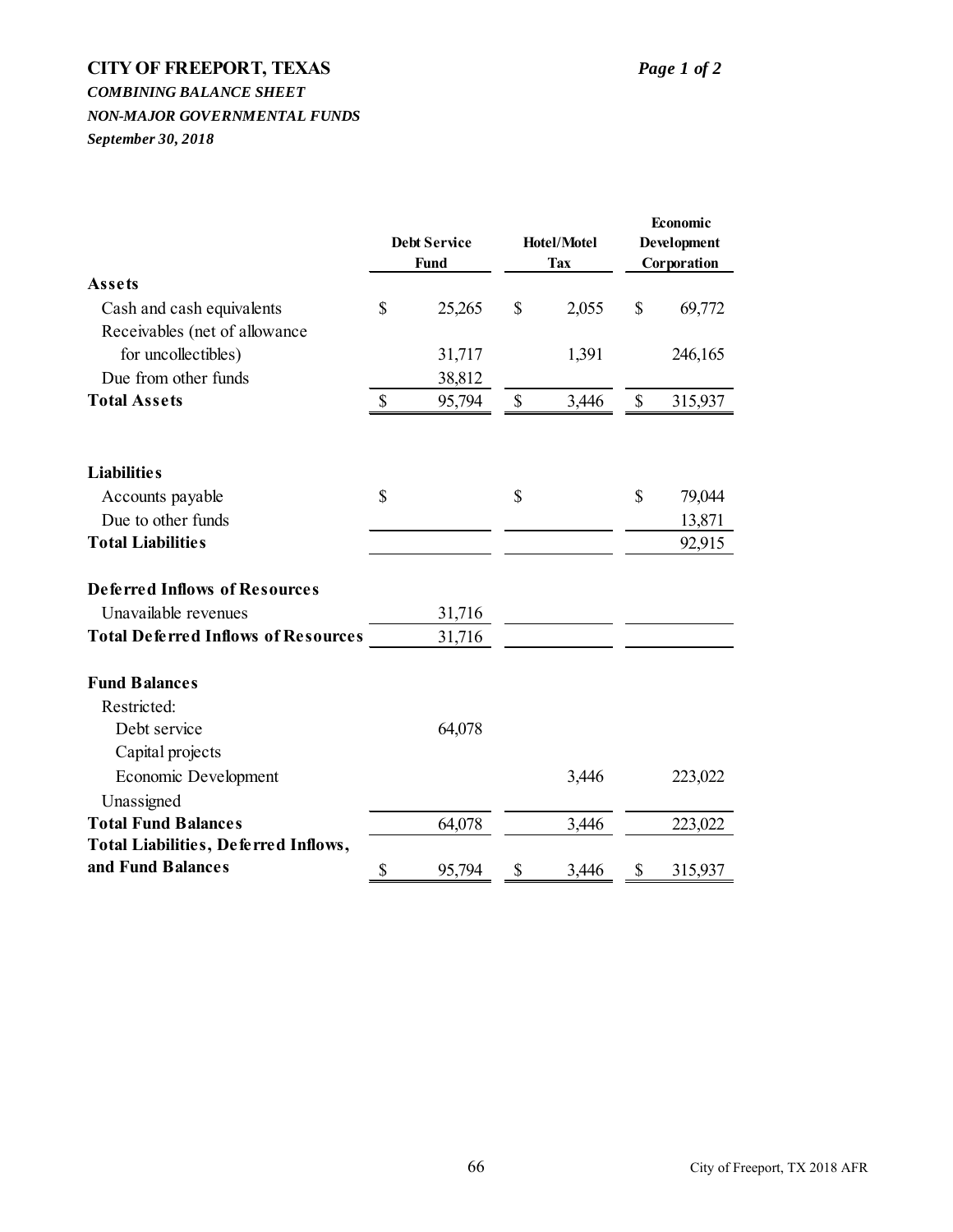# **CITY OF FREEPORT, TEXAS** *COMBINING BALANCE SHEET NON-MAJOR GOVERNMENTAL FUNDS September 30, 2018*

| Page | $\mathbf{z}$ | $\boldsymbol{0}$ |
|------|--------------|------------------|
|      |              |                  |

|                                            |              | <b>Beach</b><br>Maintenance |                           | Capital<br><b>Projects Fund</b> |                           | <b>Total Non-Major</b><br><b>Governmental</b><br><b>Funds</b> |  |
|--------------------------------------------|--------------|-----------------------------|---------------------------|---------------------------------|---------------------------|---------------------------------------------------------------|--|
| <b>Assets</b>                              |              |                             |                           |                                 |                           |                                                               |  |
| Cash and cash equivalents                  | \$           | (9,680)                     | \$                        | 1,706                           | \$                        | 89,118                                                        |  |
| Receivables (net of allowance              |              |                             |                           |                                 |                           |                                                               |  |
| for uncollectibles)                        |              |                             |                           |                                 |                           | 279,273                                                       |  |
| Due from other funds                       |              |                             |                           | 52,323                          |                           | 91,135                                                        |  |
| <b>Total Assets</b>                        | $\mathbb{S}$ | (9,680)                     | $\boldsymbol{\mathsf{S}}$ | 54,029                          | $\boldsymbol{\mathsf{S}}$ | 459,526                                                       |  |
| <b>Liabilities</b>                         |              |                             |                           |                                 |                           |                                                               |  |
| Accounts payable                           | \$           | 1,845                       | \$                        |                                 | \$                        | 80,889                                                        |  |
| Due to other funds                         |              |                             |                           |                                 |                           | 13,871                                                        |  |
| <b>Total Liabilities</b>                   |              | 1,845                       |                           |                                 |                           | 94,760                                                        |  |
| Deferred Inflows of Resources              |              |                             |                           |                                 |                           |                                                               |  |
| Unavailable revenues                       |              |                             |                           |                                 |                           | 31,716                                                        |  |
| <b>Total Deferred Inflows of Resources</b> |              |                             |                           |                                 |                           | 31,716                                                        |  |
| <b>Fund Balances</b>                       |              |                             |                           |                                 |                           |                                                               |  |
| Restricted:                                |              |                             |                           |                                 |                           |                                                               |  |
| Debt service                               |              |                             |                           |                                 |                           | 64,078                                                        |  |
| Capital projects                           |              |                             |                           | 54,029                          |                           | 54,029                                                        |  |
| Economic Development                       |              |                             |                           |                                 |                           | 226,468                                                       |  |
| Unassigned                                 |              | (11, 525)                   |                           |                                 |                           | (11, 525)                                                     |  |
| <b>Total Fund Balances</b>                 |              | (11, 525)                   |                           | 54,029                          |                           | 333,050                                                       |  |
| Total Liabilities, Deferred Inflows,       |              |                             |                           |                                 |                           |                                                               |  |
| and Fund Balances                          | \$           | (9,680)                     | \$                        | 54,029                          | \$                        | 459,526                                                       |  |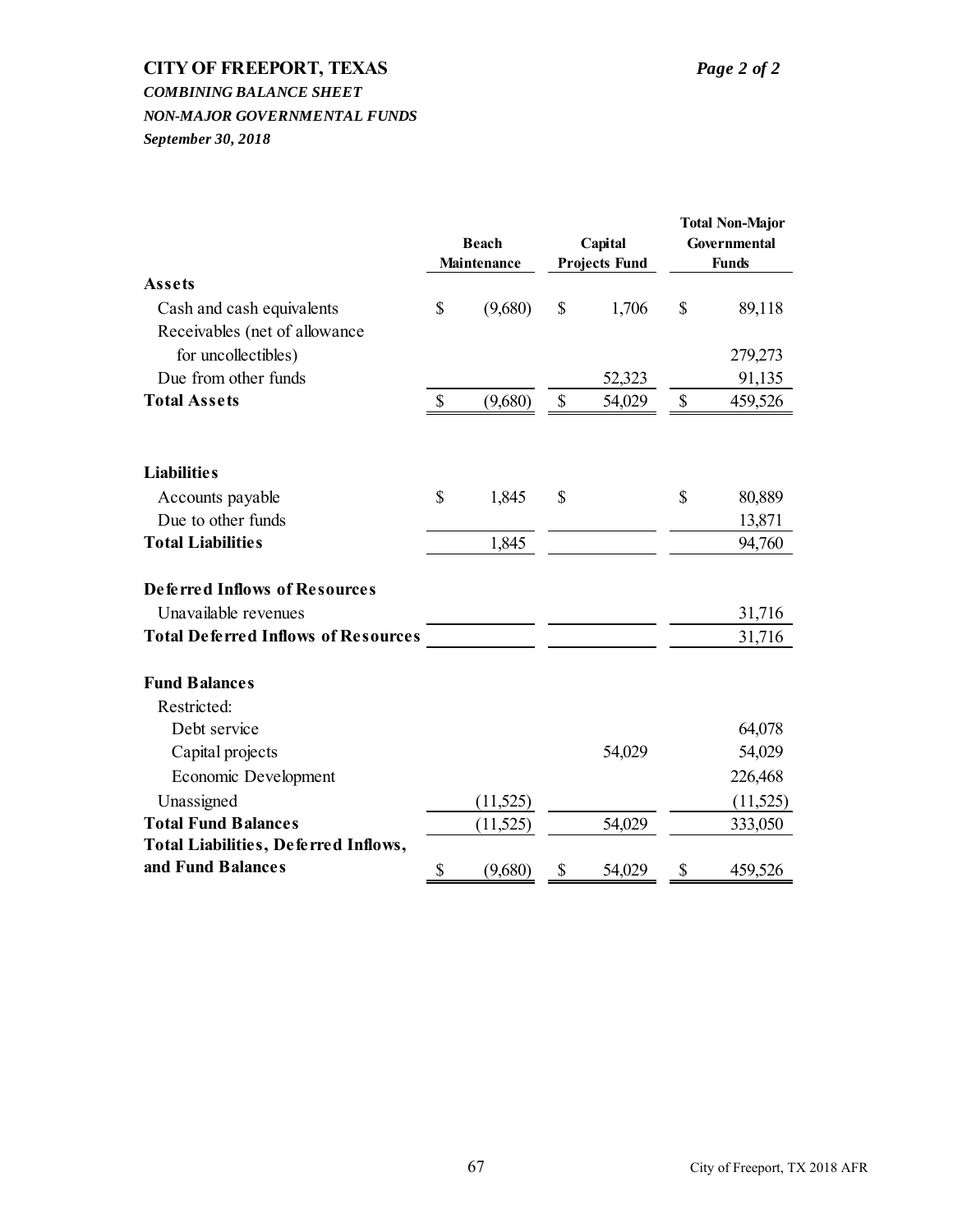# **CITY OF FREEPORT, TEXAS** *Page 1 of 2*

# *COMBINING STATEMENT OF REVENUES, EXPENDITURES AND CHANGES IN FUND BALANCES NON-MAJOR GOVERNMENTAL FUNDS For the Year Ended September 30, 2018*

|                                          | <b>Debt Service</b><br>Fund |           | <b>Hotel/Motel Tax</b> |        | Economic<br><b>Development</b><br>Corporation |            |  |
|------------------------------------------|-----------------------------|-----------|------------------------|--------|-----------------------------------------------|------------|--|
| <b>Revenues</b>                          |                             |           |                        |        |                                               |            |  |
| Taxes:                                   |                             |           |                        |        |                                               |            |  |
| Property taxes                           | $\mathbf S$                 | 571,549   | \$                     |        | \$                                            |            |  |
| Sales and use taxes                      |                             |           |                        | 11,360 |                                               | 1,072,577  |  |
| Investment earnings                      |                             | 478       |                        |        |                                               |            |  |
| Miscellaneous                            |                             |           |                        |        |                                               | 4,476      |  |
| <b>Total Revenues</b>                    |                             | 572,027   |                        | 11,360 |                                               | 1,077,053  |  |
| <b>Expenditures</b>                      |                             |           |                        |        |                                               |            |  |
| Current:                                 |                             |           |                        |        |                                               |            |  |
| Culture and recreaction                  |                             |           |                        |        |                                               |            |  |
| Economic development                     |                             |           |                        | 10,500 |                                               | 199,625    |  |
| Debt service:                            |                             |           |                        |        |                                               |            |  |
| Principal                                |                             | 813,363   |                        |        |                                               | 525,000    |  |
| Interest and other charges               |                             | 128,233   |                        |        |                                               | 15,750     |  |
| <b>Total Expenditures</b>                |                             | 941,596   |                        | 10,500 |                                               | 740,375    |  |
| <b>Other Financing Sources (Uses)</b>    |                             |           |                        |        |                                               |            |  |
| Transfers in                             |                             | 358,106   |                        |        |                                               |            |  |
| Transfers out                            |                             |           |                        |        |                                               | (358, 106) |  |
| Total other financing sources (uses)     |                             | 358,106   |                        |        |                                               | (358, 106) |  |
| Changes in Fund Balances                 |                             | (11, 463) |                        | 860    |                                               | (21, 428)  |  |
| <b>Fund Balances - Beginning of Year</b> |                             | 75,541    |                        | 2,586  |                                               | 244,450    |  |
| <b>Fund Balances - End of Year</b>       | \$                          | 64,078    | \$                     | 3,446  | \$                                            | 223,022    |  |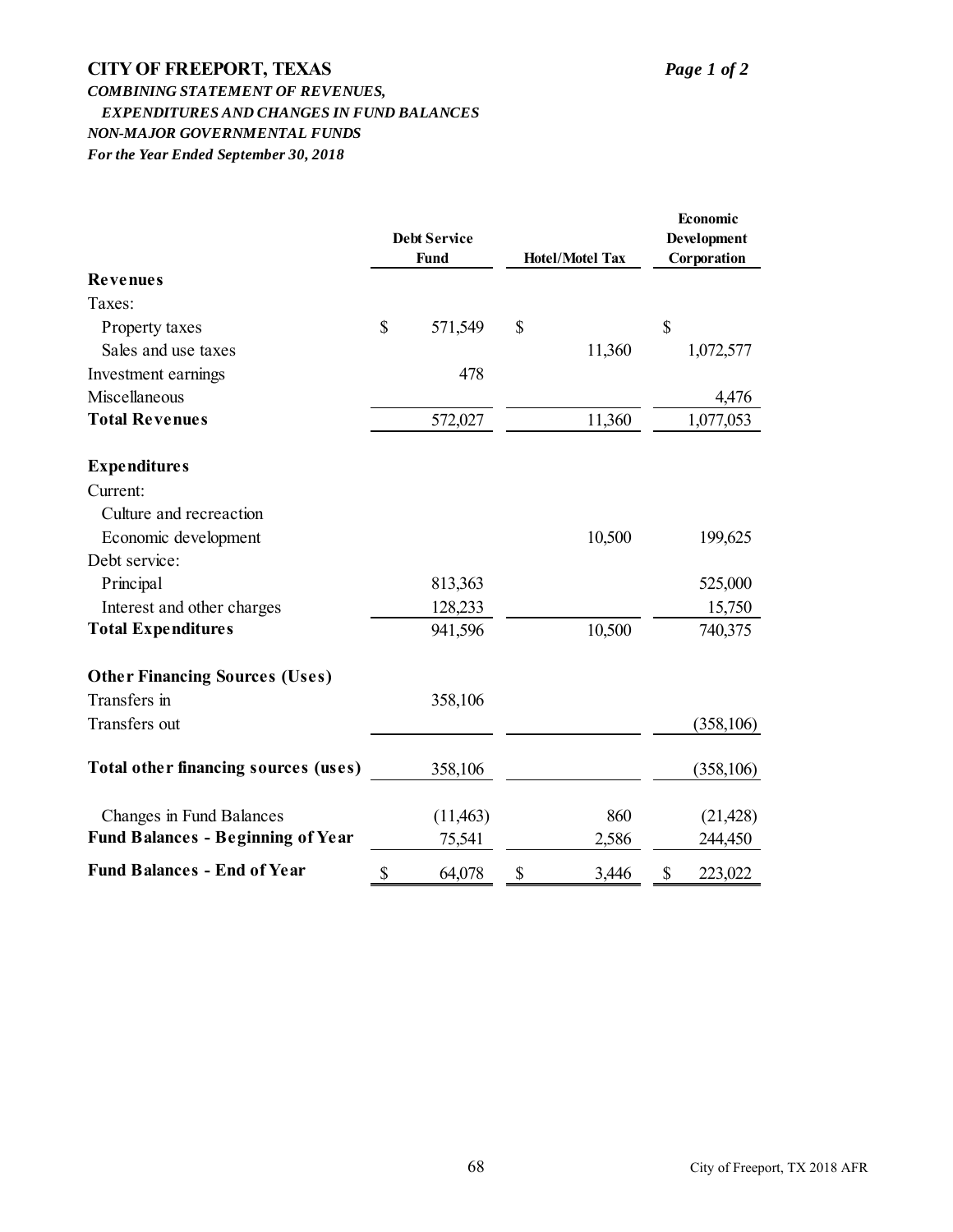### **CITY OF FREEPORT, TEXAS** *Page 2 of 2*

#### *COMBINING STATEMENT OF REVENUES, EXPENDITURES AND CHANGES IN FUND BALANCES NON-MAJOR GOVERNMENTAL FUNDS For the Year Ended September 30, 2018*

|                                          |    | <b>Beach</b><br>Maintenance |    | Capital<br><b>Projects Fund</b> |    | <b>Total Non-Major</b><br><b>Governmental Funds</b> |  |  |
|------------------------------------------|----|-----------------------------|----|---------------------------------|----|-----------------------------------------------------|--|--|
| <b>Revenues</b>                          |    |                             |    |                                 |    |                                                     |  |  |
| Taxes:                                   |    |                             |    |                                 |    |                                                     |  |  |
| Property taxes                           | \$ |                             | \$ |                                 | \$ | 571,549                                             |  |  |
| Sales and use taxes                      |    |                             |    |                                 |    | 1,083,937                                           |  |  |
| Investment earnings                      |    |                             |    |                                 |    | 478                                                 |  |  |
| Miscellaneous                            |    | 8,318                       |    |                                 |    | 12,794                                              |  |  |
| <b>Total Revenues</b>                    |    | 8,318                       |    |                                 |    | 1,668,758                                           |  |  |
| <b>Expenditures</b>                      |    |                             |    |                                 |    |                                                     |  |  |
| Current:                                 |    |                             |    |                                 |    |                                                     |  |  |
| Culture and recreaction                  |    | 23,022                      |    |                                 |    | 23,022                                              |  |  |
| Economic development                     |    |                             |    |                                 |    | 210,125                                             |  |  |
| Debt service:                            |    |                             |    |                                 |    |                                                     |  |  |
| Principal                                |    |                             |    |                                 |    | 1,338,363                                           |  |  |
| Interest and other charges               |    |                             |    |                                 |    | 143,983                                             |  |  |
| <b>Total Expenditures</b>                |    | 23,022                      |    |                                 |    | 1,715,493                                           |  |  |
| <b>Other Financing Sources (Uses)</b>    |    |                             |    |                                 |    |                                                     |  |  |
| Transfers in                             |    |                             |    |                                 |    | 358,106                                             |  |  |
| Transfers out                            |    |                             |    |                                 |    | (358, 106)                                          |  |  |
| Total other financing sources (uses)     |    |                             |    |                                 |    |                                                     |  |  |
| Changes in Fund Balances                 |    | (14,704)                    |    |                                 |    | (46,735)                                            |  |  |
| <b>Fund Balances - Beginning of Year</b> |    | 3,179                       |    | 54,029                          |    | 379,785                                             |  |  |
| <b>Fund Balances - End of Year</b>       | \$ | (11,525)                    | \$ | 54,029                          | \$ | 333,050                                             |  |  |